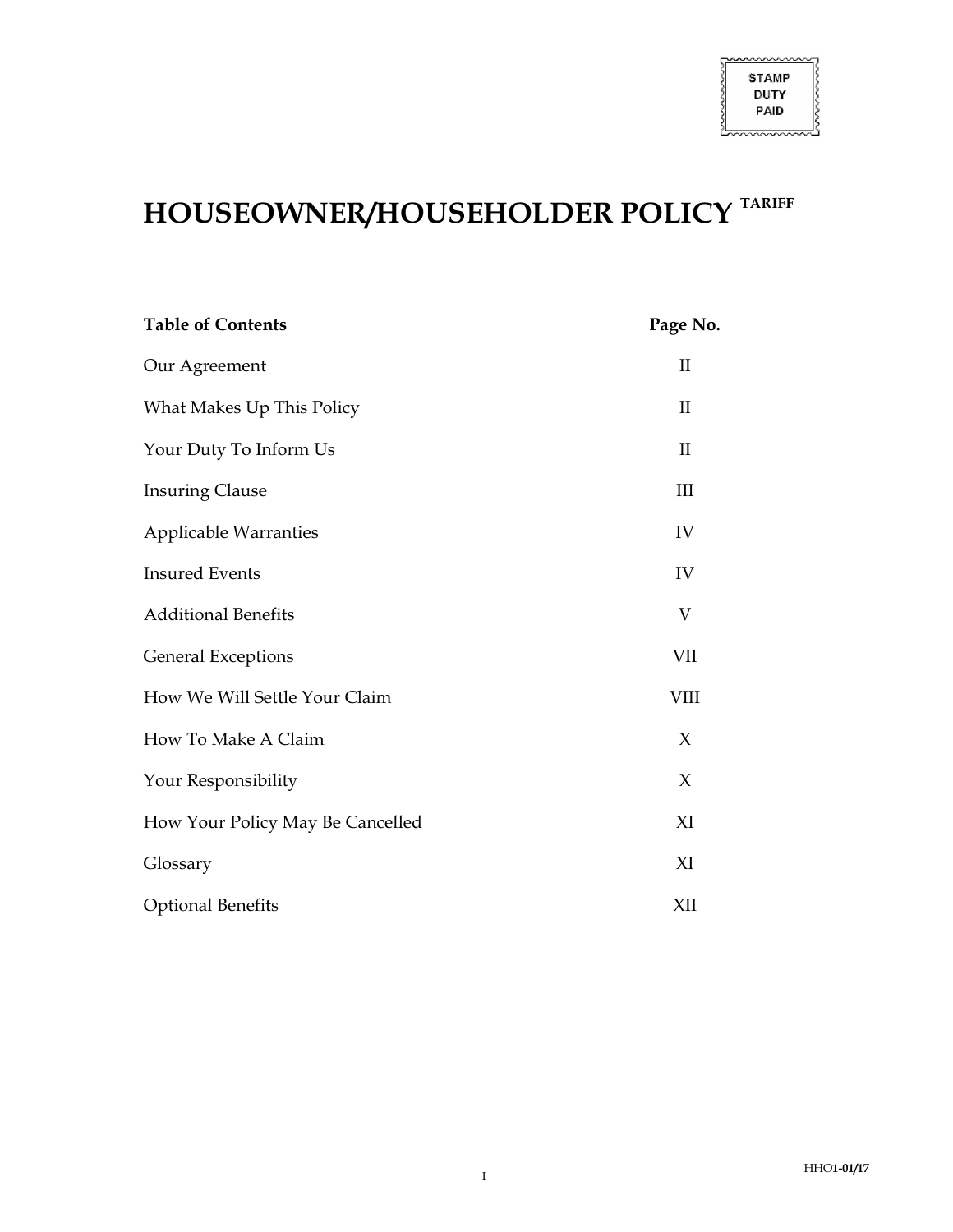## OUR AGREEMENT

### Applicable for Consumer Insurance Contracts

This Policy is issued in consideration of the payment of Premium as specified in the Policy Schedule and pursuant to the answers given in Your Proposal Form (or when You applied for this insurance) and any other disclosures made by You between the time of submission of Your Proposal Form (or when You applied for this insurance) and the time this contract is entered into. The answers and any other disclosures given by You shall form part of this contract of insurance between You and Us. However, in the event of any pre-contractual misrepresentation made in relation to Your answers or in any disclosures given by You, only the remedies in Schedule 9 of the Financial Services Act 2013 will apply.

This Policy reflects the terms and conditions of the contract of insurance as agreed between You and Us.

#### Applicable for Non-Consumer Insurance Contracts

This Policy is issued in consideration of the payment of Premium as specified in the Policy Schedule and pursuant to the answers given in the Insured's Proposal Form (or when the Insured applied for this insurance) and any other disclosures made by the Insured between the time of submission of the Insured's Proposal Form (or when the Insured applied for this insurance) and the time this contract is entered into. The answers and any other disclosures given by the Insured shall form part of this contract of insurance between the Insured and MSIG Insurance (Malaysia) Bhd. (hereinafter called "the Company"). In the event of any pre-contractual misrepresentation made in relation to the Insured's answers or in any disclosures made by the Insured, it may result in avoidance of the Insured's contract of insurance, refusal or reduction of the Insured's claim(s), change of terms or termination of the Insured's contract of insurance.

This Policy reflects the terms and conditions of the contract of insurance as agreed between the Insured and the Company.

## WHAT MAKES UP THIS POLICY

#### Insurance does not cover You against everything that can happen.

Please read Your policy carefully to make sure You understand what it covers, the terms and conditions applicable and make sure You are satisfied with this insurance.

#### The heading does not form part of the policy wording.

The Policy, Schedule and Endorsements must be read together as they form Your insurance contract.

This Policy sets out what You are insured for as shown on the Schedule and the circumstances where You are not protected or covered.

Some words and expressions have been printed out in bold because they have been given specific meaning in the Policy. You will find their meaning in the Glossary.

The coverage provided under this Policy is subject to You fully observing and fulfilling the terms, provisions, Endorsements and clauses of the Policy.

## YOUR DUTY TO INFORM US

Duty of Disclosure

#### Applicable for Consumer Insurance Contracts

Where You have applied for this Insurance wholly for purposes unrelated to Your trade, business or profession, You have a duty to take reasonable care not to make a misrepresentation in answering the questions in the Proposal Form (or when You applied for this insurance) i.e. You should have answered the questions fully and accurately. Failure to have taken reasonable care in answering the questions may result in avoidance of Your contract of insurance, refusal or reduction of Your claim(s), change of terms or termination of Your contract of insurance in accordance with the remedies in Schedule 9 of the Financial Services Act 2013.

You are also required to disclose any other matter that You knew to be relevant to Our decision in accepting the risks and determining the rates and terms to be applied.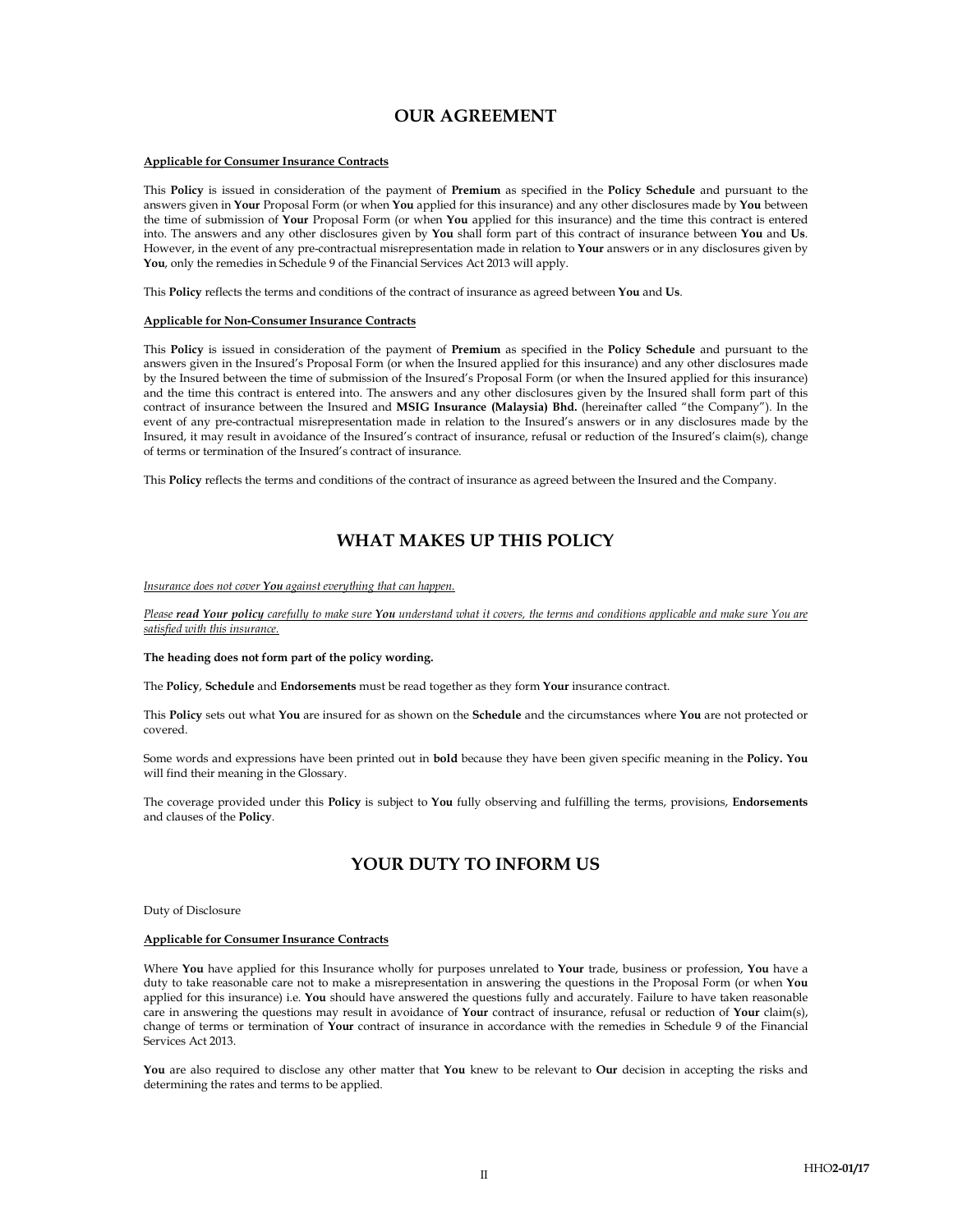You also have a duty to tell Us immediately if at any time after Your contract of insurance has been entered into, varied or renewed with Us any of the information given in the Proposal Form (or when You applied for this insurance) is inaccurate or has changed.

### Applicable for Non-Consumer Insurance Contracts

Where You have applied for this Insurance wholly for purposes related to Your trade, business or profession, You have a duty to disclose any matter that You know to be relevant to Our decision in accepting the risks and determining the rates and terms to be applied and any matter a reasonable person in the circumstances could be expected to know to be relevant otherwise it may result in avoidance of Your contract of insurance, refusal or reduction of Your claim(s), change of terms or termination of Your contract of insurance.

You also have a duty to tell Us immediately if at any time after Your contract of insurance has been entered into, varied or renewed with Us any of the information given in the Proposal Form (or when You applied for this insurance) is inaccurate or has changed.

Notice of Other Insurances

You must inform Us of any other insurance that You have bought at the time of purchasing this insurance, and also during the period of this insurance, covering any of the same property insured under this Policy.

Such notice should be given and endorsed by Us in this Policy before the occurrence of any loss or damage.

## INSURING CLAUSE (APPLICABLE FOR BUILDINGS AND/OR CONTENTS)

We will Insure the Buildings and/or Contents as shown on Your Schedule during the period of insurance.

This cover will be given on the basis that You agree to pay Us the Premium for the cover.

In respect of Insured events occurring during the period of insurance and subject to the limitations, exceptions and conditions contained or endorsed in the Policy, We will, by payment or by reinstatement or repair, indemnify You against loss or damage to the property insured as mentioned in the Schedule.

This Policy insures You up to the amount of the sum insured as stated in the Schedule for loss or damage to Your building and/or Your contents caused by an Insured event.

Your Schedule will show if You have insured Your building, Your contents or both. Your Building

"Buildings" means buildings of a Private Dwelling House at the premises and includes:

- all domestic offices, stables;
- garages and outbuildings on the same premises used solely in connection to it and on the same premises;
- fixtures and fittings;
- walls, gates and fences around the premises.

Private Dwelling House shall also refer to buildings of Flats and Apartments. When Blocks of Flats or Apartments are insured, Private Dwelling House will refer to the Private Flats or Apartments.

#### Your Contents

"Contents" means Household goods and personal effects of every description, belonging to You or any member of Your family normally residing with You contained in the Private Dwelling House, Flat or Apartment and all domestic offices, stables, garages and out-buildings, used solely in connection to it, on the same premises specified on the schedule.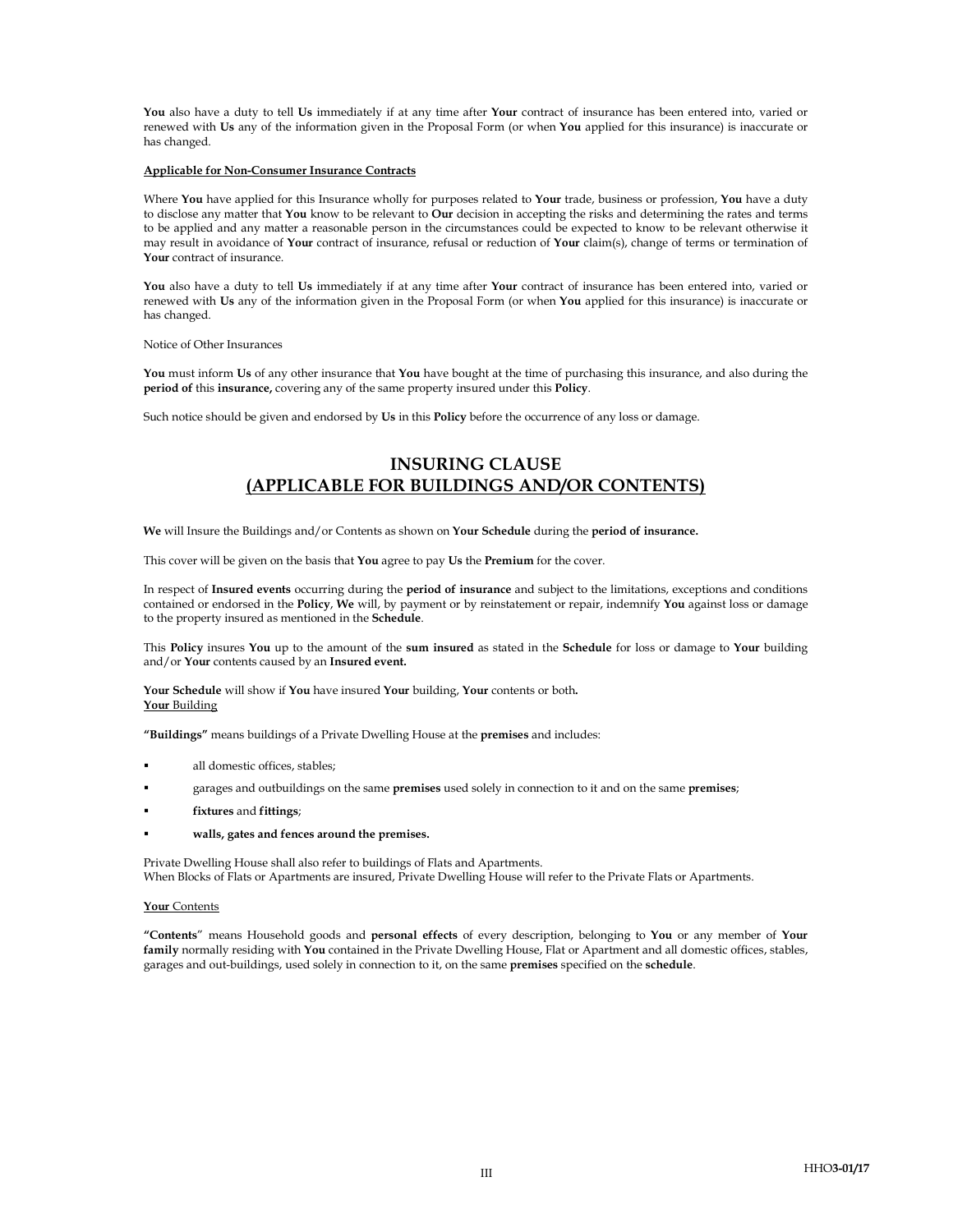- a) No one article (furniture, pianos, organs, household appliances, radios, television sets, video recorder sets, Hi-Fi equipment not included) shall be of greater value than five (5) percent of the Total Sum Insured on Contents, unless such article is specially declared as a separate item;
- b) Total value of platinum, gold and silver articles, jewellery and furs shall not exceed one third of the Total Sum Insured on Contents.

### What is Covered What is Not Covered

The cover from the contents is limited to: The cover for the contents will not include:

- a) Part of the structure or ceiling, wallpapers or anything similar;
- b) Property insured under more specific policies;
- c) Deeds, bonds, bills of exchange, promissory notes, cheques, securities for money, stamps, documents of any kind, cash, currency notes, bank notes manuscripts, medals and coins, motor vehicles and accessories or livestock unless specifically mentioned in the Schedule.

## APPLICABLE WARRANTIES (APPLICABLE FOR BUILDINGS AND/OR CONTENTS)

This Policy is subject to the following Warranties:

Restriction of Merchandise Warranty

No part of the premises should be used for the manufacture or deposit or storage of merchandise during the period of insurance.

#### Premium Warranty

Premium due to Us must be paid and received by Us within sixty (60) days from the inception date of this policy/endorsement/renewal certificate.

If the condition is not complied with, this contract shall be automatically cancelled and We shall be entitled to the pro-rated Premium for the period We provide the cover.

Where the **premium** payable is received by Our authorised agent, the payment is deemed to be received by Us for the purposes of this warranty.

The onus of proving that the **premium** payable was received by a person, including an insurance agent who was not authorised to receive such premium, shall lie with Us.

## INSURED EVENTS (APPLICABLE FOR BUILDINGS AND/OR CONTENTS)

We will provide cover for loss or damage to Your Building and/or Contents caused by any of the following :

- 1) Fire, Lightning, Thunderbolt, Subterranean Fire
- 2) Explosion
- 3) Aircraft and Other Aerial Devices and/or articles dropped therefrom
- 4) Impact with any of the buildings:
	- i) For Private Dwellings, by any road vehicle or animals not belonging to or under the control of: You; or
		- Your family member.
	- ii) For Block of Flats or Apartments, by any road vehicles or animals not belonging to or under the control of:
		- You; or
		- Your agent or servant; or
		- Any person resident on the Private Flats or Apartments.

#### What is Covered What is Not Covered

We will not provide cover for loss or damage to Your Building and/or Contents as follows :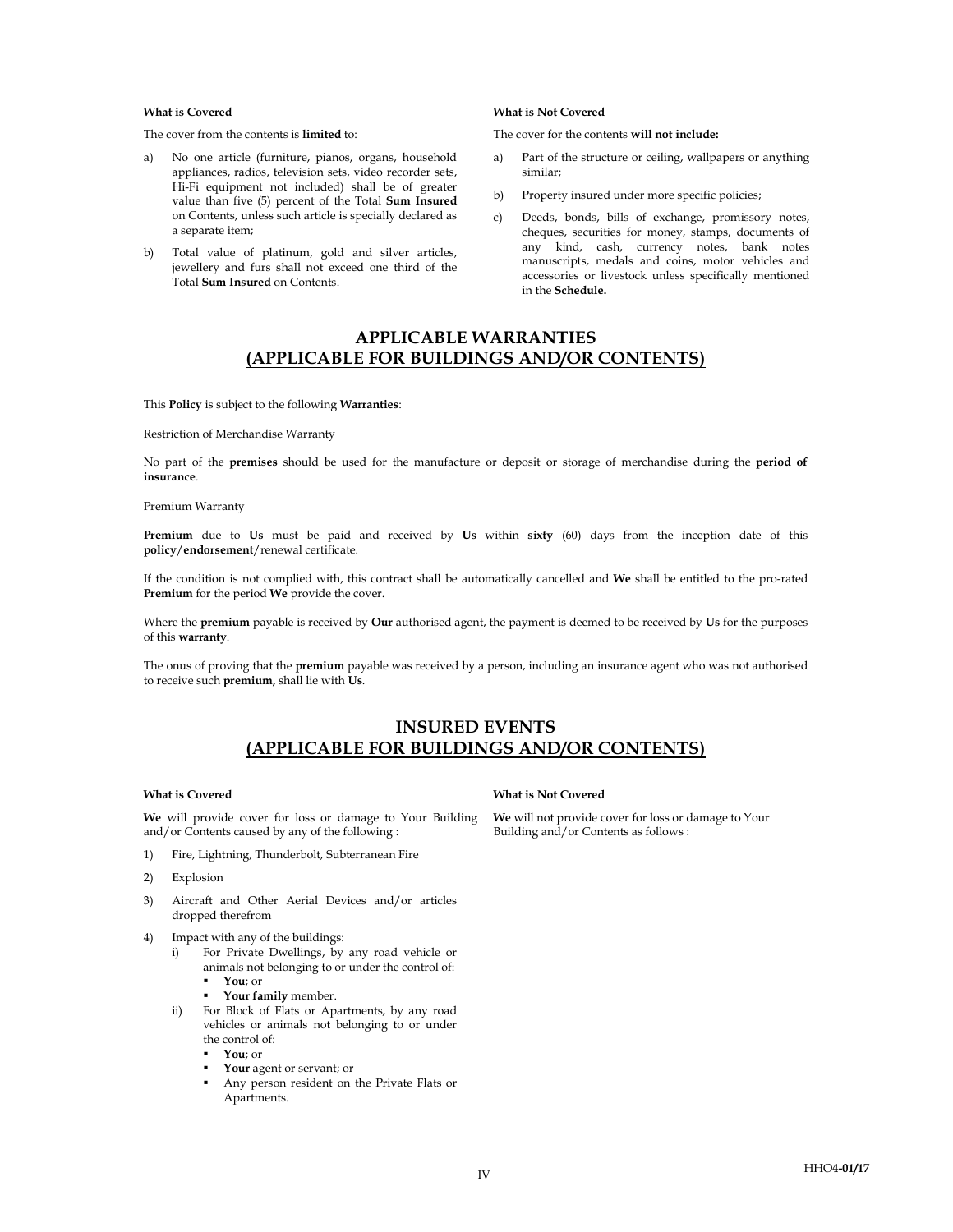- 5) Bursting or Overflowing of Domestic Water Tanks, Apparatus or Pipes
- 6) Theft, but only if accompanied by actual forcible and violent breaking into or out of a building or any such attempt
- 7) Hurricane, Cyclone, Typhoon, Windstorm a) The Excess amount stated in the Schedule.
- 8) Earthquake, Volcanic Eruption The Excess amount stated in the Schedule.
- 
- 10) Robbery and hold up in the premises of Your property
- a) The Excess amount stated on the Schedule.
- b) Destruction or damage occurring while the Private Dwelling House is left unoccupied.
- a) If the Private Dwelling House is unoccupied for more than ninety (90) days whether consecutively or not in any one period of insurance, the cover will be suspended unless agreed by Us by way of an endorsement.
- b) Loss or damage due to theft by Your domestic servants or any member of Your family.
- 
- b) Loss or damage to :
	- i) any building in the course of construction, reconstruction or repair, unless all outside doors, windows and other openings are complete and protected;
	- ii) metal smoke stacks, awnings, blinds, signs and other outdoor fixtures or fittings including gates and fences.

a) Contents removed for sale or exhibition. b) Contents placed at furniture storage area.

c) Losses due to Insured event 7 (hurricane, cyclone, typhoon, windstorm), Insured event 8 (earthquake,

- 9) Flood a) The Excess amount stated in the Schedule.
	- b) Loss or damage to buildings caused by subsidence or landslip, except as a result of earthquake or volcanic eruption.

## ADDITONAL BENEFITS

This refers to additional benefits provided to You without any additional premium, but which are subject to the terms and conditions of the Policy.

#### Applicable for Contents

### Applicable if Your Policy insures Your Contents only:

## (A) Contents Temporarily Removed

### What is Covered What is Not Covered

You are covered for an Insured event when the contents are temporarily removed from Your Private Dwelling, but remaining within the Geographical Area, provided such contents are not covered under another insurance policy.

The limit of liability of this benefit is fifteen (15) percent of the Total Sum Insured on Contents.

volcanic eruption) and **Insured event** 9 (flood) whilst the contents are in transit.

B) Breakage to Mirrors What is Covered **What is Not Covered What is Not Covered** 

You are covered for breakage of mirrors whilst in the Private Dwelling.

a) Hand Mirrors

The limit of liability is RM500.00 per piece any one accident.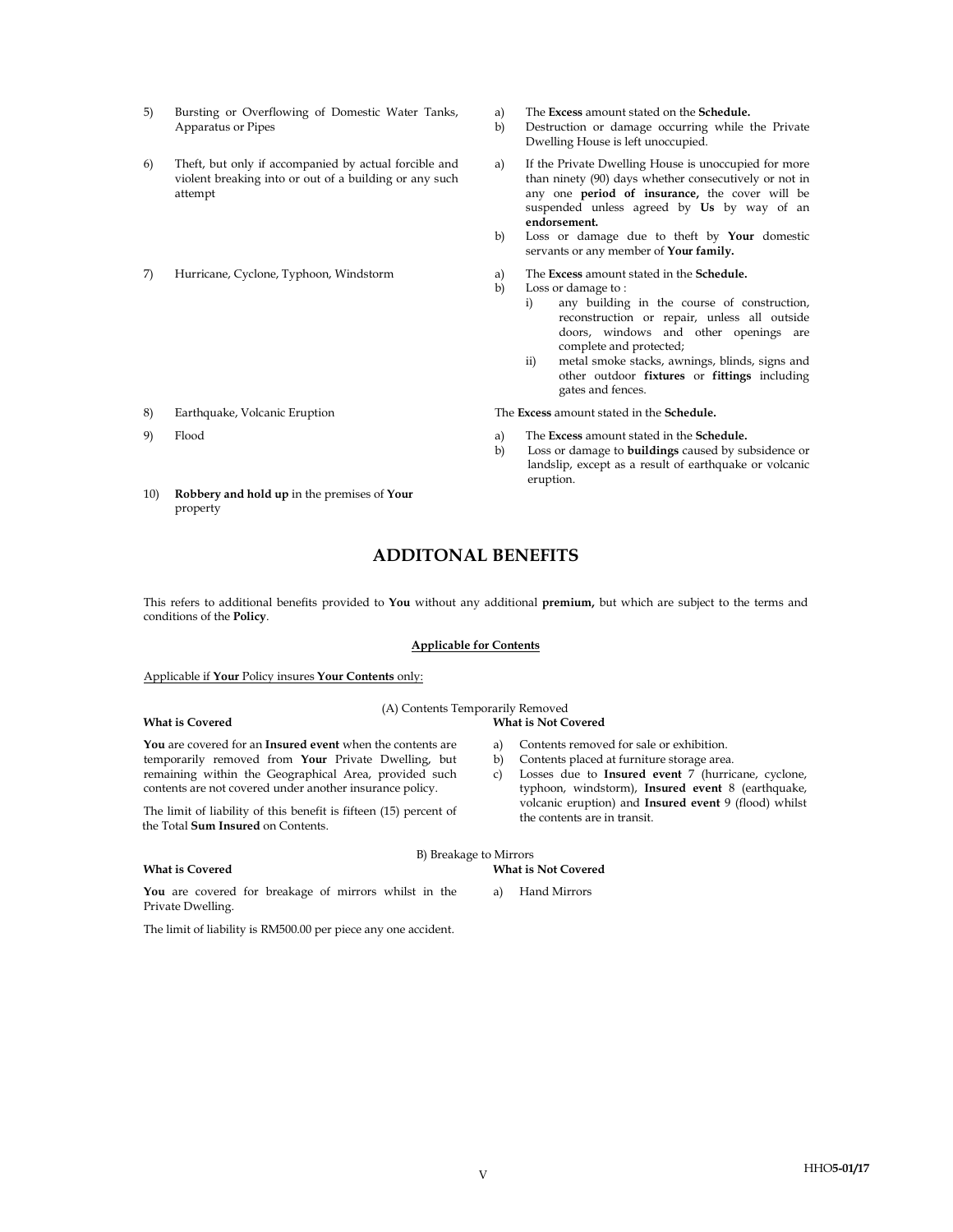C) Compensation for Death What is Covered **What is Not Covered What is Not Covered** 

You are covered against fatal injury (death) occurring in the Private Dwelling House due to external or visible violence caused by thieves or by fire, if the death occur within three (3) calendar months of such injury.

If there are more than one (1) named insured, We will be liable for a pro-rate proportion of the compensation. For a Corporation, You must nominate a person or persons and lodge their name(s) with Us.

The limit of liability of this benefit is the sum specified on the Schedule or one-half of the Total Sum Insured on Contents, whichever is lesser.

#### What is Covered What is Not Covered

## D) Servants Property

You are covered for loss or damage caused by an Insured event to clothing and personal effects of Your domestic servant(s), who stay with You or Your family within the Geographical Area as stated on the Schedule, provided such contents are not insured under another insurance policy.

a) Cash, currency notes, bank notes and stamps.

### Applicable for Buildings and/or Contents

E) Rent Insurance

Applicable if Your Policy insures either Your Building and/or Contents:

#### What is Covered What is Not Covered

period necessary for reinstatement.

As an Owner, You are covered for loss of rent in the event Your Private Dwelling House as stated on the Schedule is no longer habitable, as a result of an Insured event for the

As an Occupier, We will pay for reasonable additional expenses incurred at a hotel, lodging house or boarding house, as a result of an Insured event, for the period necessary for reinstatement.

The total limit of liability shall not exceed ten (10) percent of the Total Sum Insured on Buildings and/or Contents.

This benefit is in additional to the Total Sum Insured as stated on the Schedule.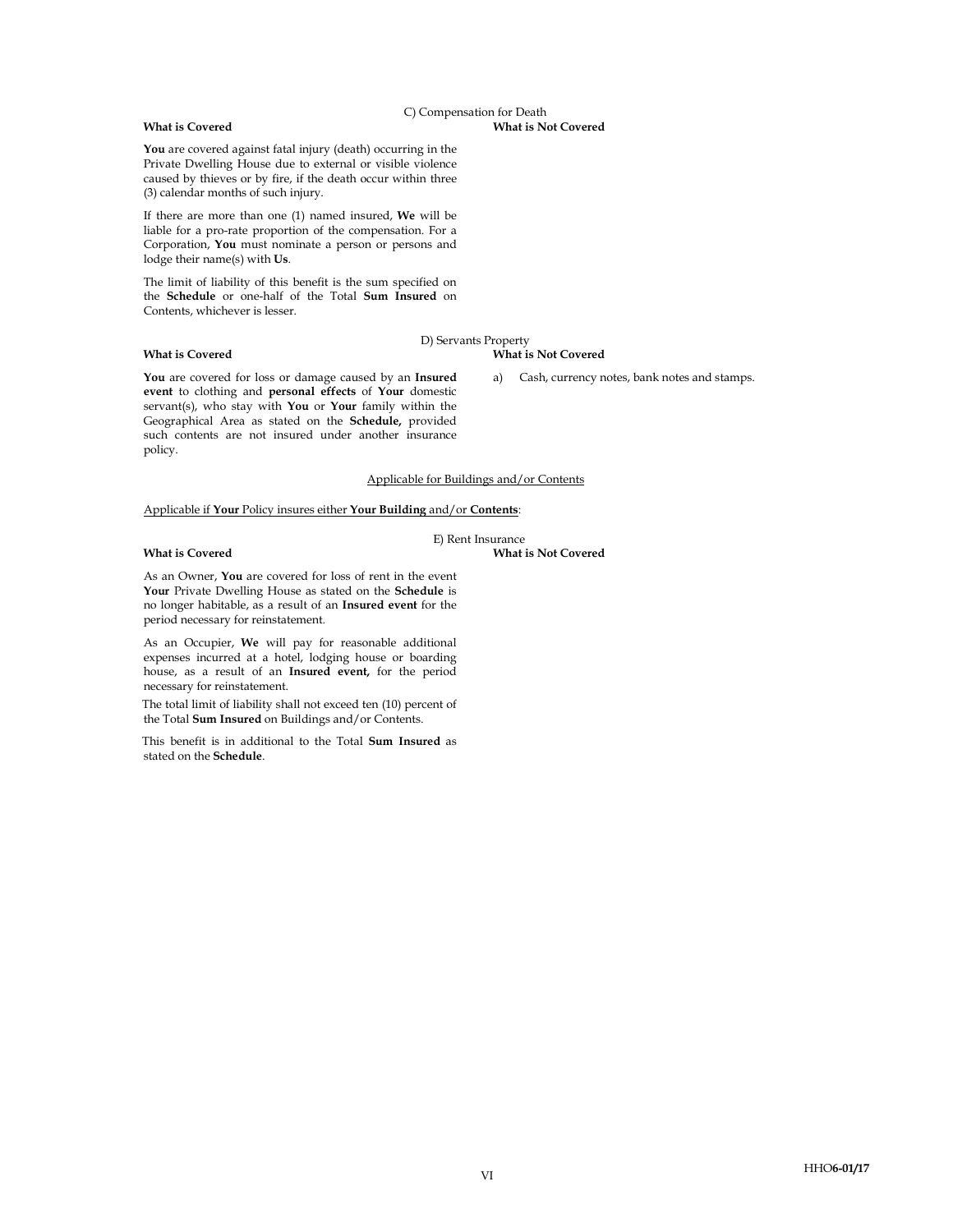## F) Liability to the Public

### What is Covered **What is Not Covered What is Not Covered**

We will indemnify You or Spouse Your legal liability in respect of accidents or series of accidents arising out of one occurrence, during the period of insurance to property or bodily injury to another person, who is not a member of Your family, Household or in Your service:

- a) Liability as owner of the insured Building caused by a defect in the buildings.
- b) Liability as an Occupier in respect of accidents which occur in or about the private dwelling house.

Our limit of liability shall not exceed the sum specified on the Schedule.

- i) Legal costs and expenses recoverable from You or Spouse by any claimant, provided such legal cost and expenses were incurred before the date We shall have paid or offered to pay the full amount of the claim or the total amount recoverable in respect of any one occurrence.
- ii) Legal costs and expenses incurred by You or Spouse with Our consent.

If Buildings are for Blocks of Flats or Apartments, Our indemnity to You is restricted to Your legal liability for claims made on You as owner of the Buildings, as specified on the Schedule, but not as a resident occupying any part of the insured Buildings in respect of any accident occurring during the period of insurance.

We will indemnify Your personal representative in the event of Your death, in respect of the liability incurred by You or Spouse, provided the personal representative observes and fulfils and is subject to the terms, conditions and limitations of the Policy.

- a) Any claims brought against You or Spouse, in any country in courts outside Malaysia.
- b) All legal costs and expenses which are not incurred in or recoverable in Malaysia.
- c) We shall not be liable for injury or damage arising out of or incidental to:
	- Ownership, possession or use by or on behalf of You or Spouse of any lift, vehicle, vessel or craft of any kind;
	- The carrying out of alterations, additions, repairs or decorations to Your buildings;
- We will also indemnify You or Spouse: **Damage to property by subsidence** fire or explosion (other than explosion of any domestic boiler fitted in an individual flat or apartment in the insured Buildings), for insurance for Private Flats or Apartments;
	- Any contractual agreement;
	- Asbestos or exposure or potential exposure to asbestos, any actual or alleged asbestos related injury or damage involving the use, presence, existence, detection, removal, elimination or avoidance of asbestos;
	- Any part of the insured Buildings used in connection with Your profession or business.

## GENERAL EXCEPTIONS (APPLICABLE FOR BUILDINGS AND/OR CONTENTS)

You will not be covered under the following circumstances:

General Exception 1

We will not cover loss or damage or other contingency caused directly or indirectly by:

- a) War, invasion, act of foreign enemy, hostilities, or warlike operations (whether war be declared or not), civil war;
- b) Mutiny, riot, military or popular uprising, insurrection, rebellion, revolution, military or usurped power, martial law or state of siege or any of the events or causes which determine the proclamation or maintenance of martial law or state of siege;
- c) Any act of terrorism.

 For this purpose an act of terrorism means an act, including but not limited to the use of force or violence and/or the threat thereof, of any person or groups of persons, whether acting alone or on behalf of or in connection with any organisations or governments, committed for political, religious, ideological or similar purposes including the intention to influence any government and/or to put the public or any section of the public in fear.

 Any loss or damage or other contingency happening during the existence of abnormal conditions (whether physical or otherwise) which are caused directly or indirectly, of any of the said occurrences shall be deemed to be loss, damage or a contingency which is not covered by this insurance. You have to prove that such loss, damage or other contingency happened independently of the existence of such abnormal conditions.

In any action, suit or other proceedings, where We alleges that by reason of the provisions of this Condition any loss or damage is not covered by this insurance , the burden of proving that such loss or damage is covered shall be upon You.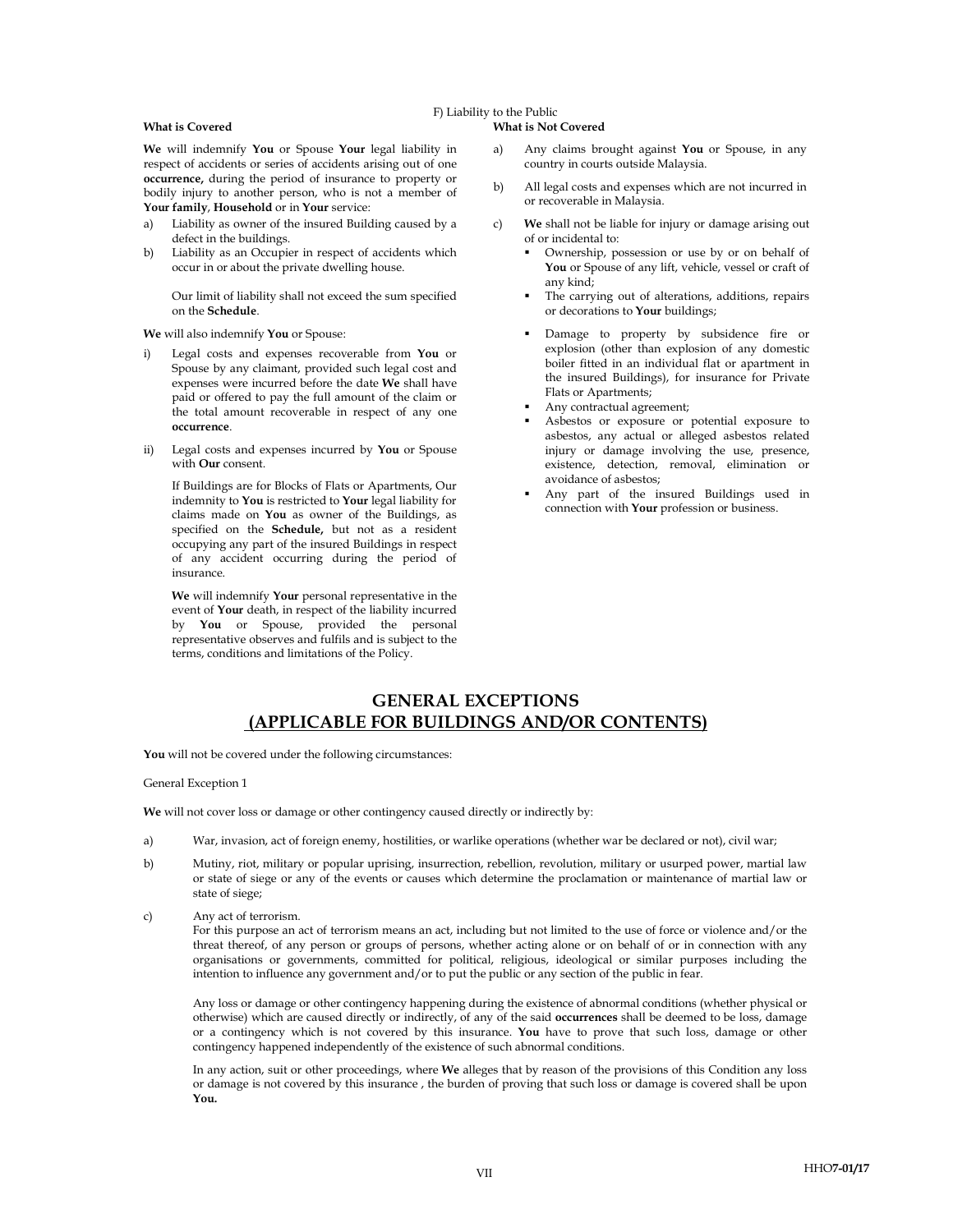#### General Exception 2

We will not cover loss or damage:

- a) caused by cessation of work, or by confiscation, commandeering, requisition or destruction of or damage to the property by order of the Government de jure or de facto or any Public Municipal or Local Authority of the country or area in which the property is situated;
- b) to property by its own fermentation, natural heating or spontaneous combustion or by its undergoing any heating or drying process;
- c) arising from or in consequence of or contributed to by nuclear weapons material;
- d) arising from or in consequence of or contributed to by ionising radiations or contamination by radioactivity from any nuclear fuel or from any nuclear waste from the combustion of nuclear fuel. Solely for this purpose, combustion shall include any self-sustaining process of nuclear fission.

General Exception 3

We will not cover Consequential loss or damage of any kind except Rent Insurance.

## HOW WE WILL SETTLE YOUR CLAIM (APPLICABLE FOR BUILDINGS AND/OR CONTENTS)

Insurable Interest

Only You have rights to claim from Us, except upon Your death, or by operation of law, the passing of interest of this insurance to another person shall only take effect after We have endorsed the Policy.

No Right of Claim from Any Other Person

Whilst the Policy insures property of Your family or domestic servant, only You can make a claim on their behalf.

Limit to Three (3) Paying Guests only

This Policy is valid if the number of paying guests, boarders and lodgers does not exceed three (3) persons.

For the purposes of Additional Benefit – F) Liability to the Public, these persons are deemed to be members of Your Household.

Market Value

We will indemnify You the insured value or the market value of the insured property whichever is lower subject to the deduction of any Excess.

Market value means the value of the property insured at the time of loss or damage less allowance for wear and tear and/or depreciation.

The market value shall be determined by a valuation obtained by Us from the:

- manufacturer, or
- authorised sole agent or agent, or
- authorised broker, authorised distributor, or
- building contractor, or
- loss adjuster registered under the Financial Services Act 2013, or
- Registered Valuer under the Valuers, Appraisers and Estate Agents Act 1981 to be mutually appointed by both You and Us.

The valuation so obtained shall be conclusive in any legal proceedings against Us.

Our Maximum Liability

Our total liability to You in respect of loss or damage during any one period of insurance will not exceed the amount stated against each item or in the aggregate, the Total Sum Insured specified on the Schedule or such other sum or sums endorsed in this policy.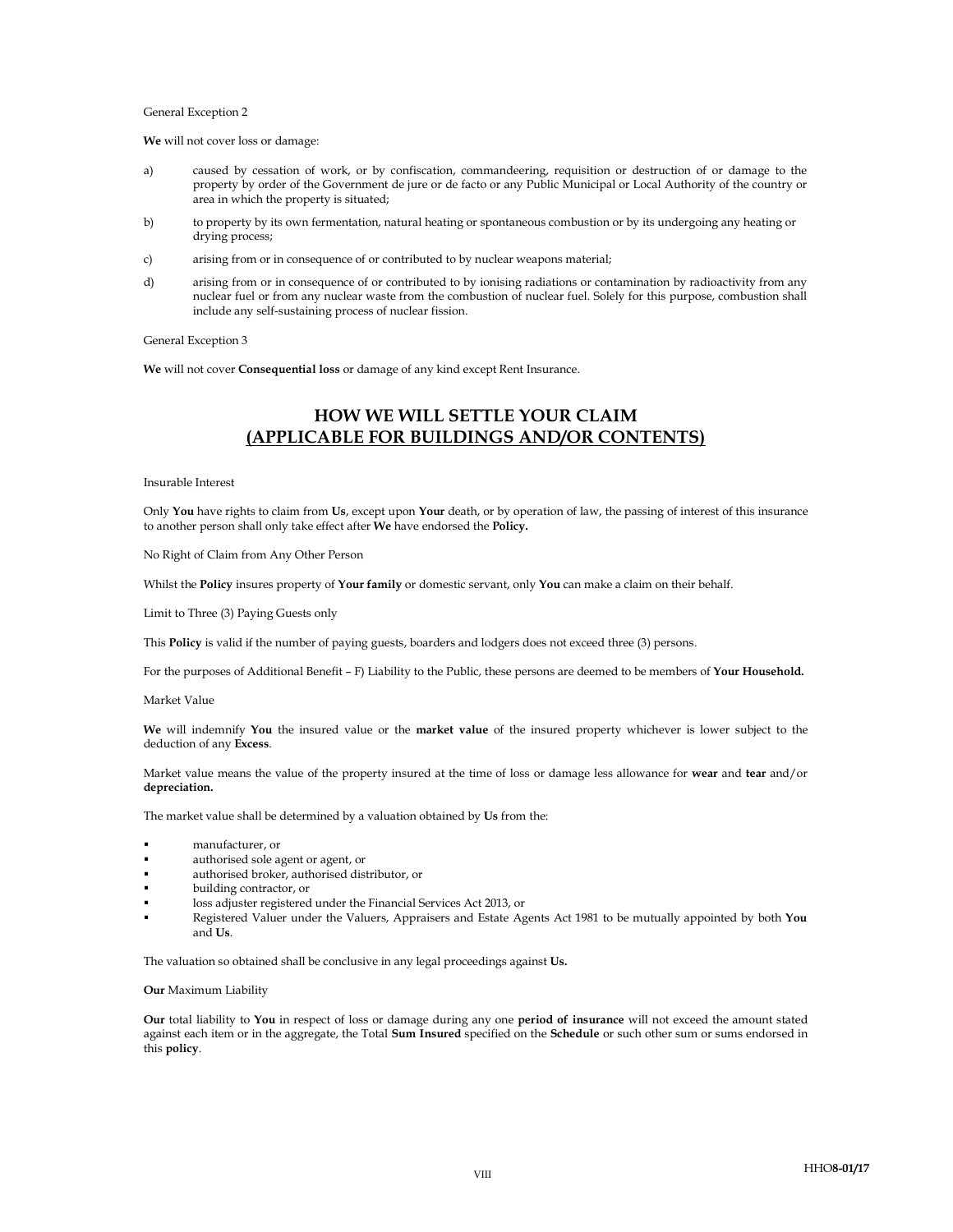#### Average

If the market value of the property insured at the time of any loss is collectively of higher value than the sum insured stated in the Schedule, then You will be responsible for the difference and bear a proportional share of the loss. The sharing of proportional loss will apply separately to each item insured.

#### Excess

For loss or damage (except by fire) to the Buildings of the Private Dwelling House by any Insured event where Excess applies, Excess shall separately apply to:

a) each building. All insured buildings at the same **premises** stated in the **Schedule** are considered as one building.

b) each incident. If the same Insured event occurs within seven (7) consecutive days, it is considered the same incident.

#### Other Insurance

If there are any other policies covering the same or part of the same loss, damage or liability, We will only pay a share of the total loss, damage or liability proportionally.

#### Subrogation

We are entitled to undertake in Your name and on Your behalf:

- the full conduct, control and settlement of any proceedings;
- recover compensation or secure indemnity from any third party in respect of anything covered by this Policy.

at Our own expense and benefit.

#### Fraud

We will not pay if Your claim is in any way fraudulent by You or persons acting on Your behalf.

Right of Access and Control

On the happening of any loss or damage We are entitled to:

- enter any building where the loss or damage has happened;
- take and keep possession of the insured property;
- deal with the salvage of the damaged insured property.

However, You shall not abandon the damaged insured property to Us.

#### Arbitration

Any difference on the amount of any loss of damage between You and Us shall be referred to an arbitrator who shall be appointed in writing by You and Us. In case You and Us are unable to agree on a single Arbitrator, within two months of being required in writing to do so by either party, then You and Us shall be entitled to appoint an Arbitrator each who shall appoint an Umpire to preside over their meetings. However, one party is at liberty to appoint a sole Arbitrator, should the other party within two months of the written notice fail to appoint the other Arbitrator.

The costs of arbitration and awards shall be decided by the Arbitrator, Arbitrators or Umpire.

You and Us clearly agree that the awards by the Arbitrator, Arbitrators or Umpire shall be obtained first before You can commence legal proceedings on Us.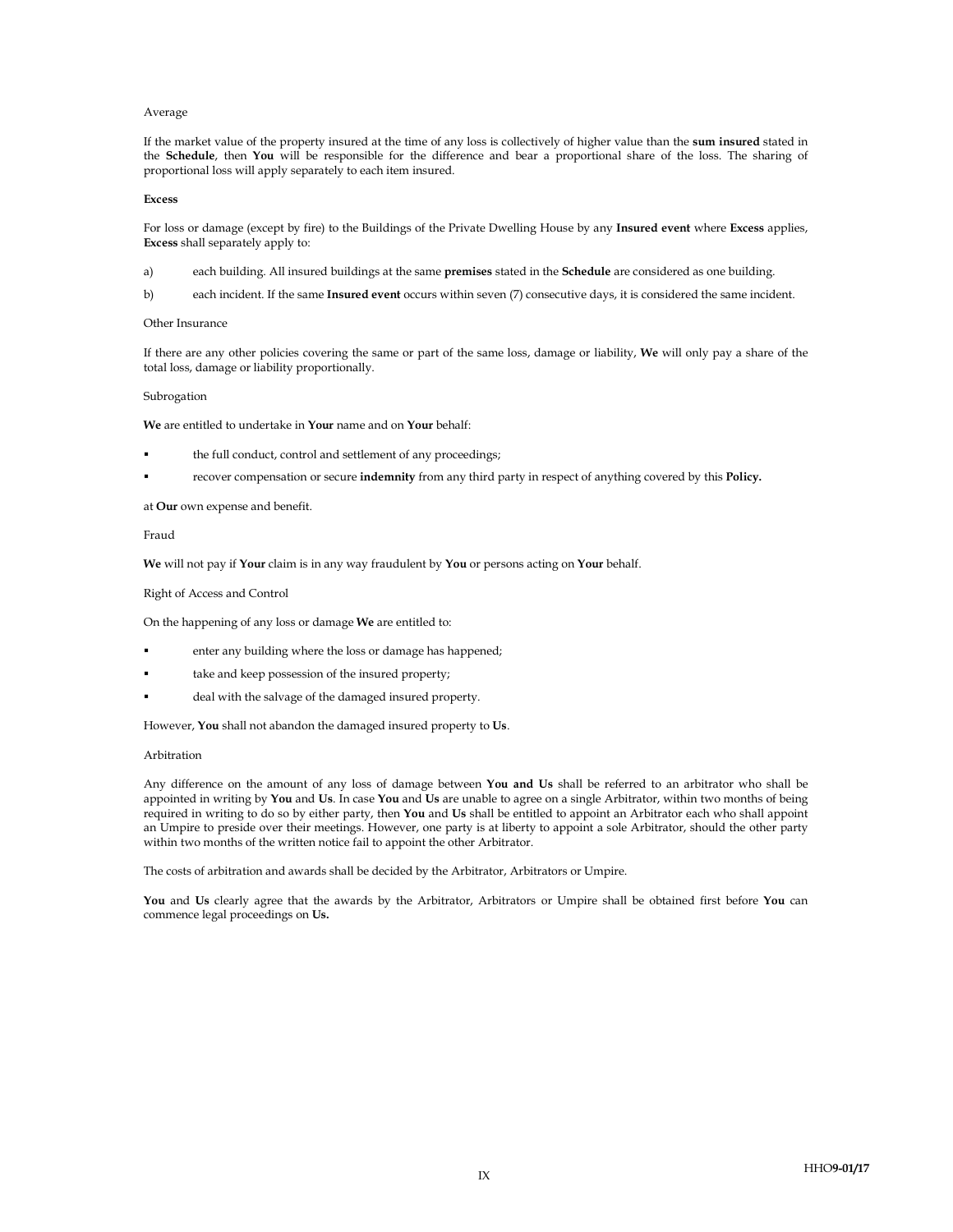## HOW TO MAKE A CLAIM (APPLICABLE FOR BUILDINGS AND/OR CONTENTS)

Notice and Proof of Claim

You must immediately notify in writing to Us of any loss or damage and:

- at Your own expense and within 30 days after the incident, deliver to Us a claim in writing with detailed particulars and proofs as We may reasonably require;
- for loss or damage by theft or attempted theft, You must immediately make a Police report.

### Building Plans

If We elect to reinstate any building, You must furnish Us plans, specifications and quantities as We may reasonably require.

#### Liability Claims

You shall upon receiving any notice of any accident or claim from other parties, give Us immediate notice in writing and as soon as possible supply Us full particulars in writing.

You shall send to Us immediately any writ, summons or other legal process issued or commenced against You and provide all necessary information and assistance to enable Us to settle or resist any claim or institute proceedings.

You shall not without Our written consent:

- admit or repudiate any claim or liability;
- offer or negotiate to pay a claim.

## YOUR RESPONSIBILITY (APPLICABLE FOR BUILDINGS AND/OR CONTENTS)

#### Duty of care

You shall use all reasonable diligence and care to keep the premises in proper state of repair. As owner of the Private Dwelling, You shall made good as soon as possible any defect discovered and shall, in the mean time, take additional precautions to prevent injury, loss or damage.

We will not be liable for any injury, loss or damage caused by You failing to remedy such defect after receiving notice from Us or from any person or public body.

#### Reinstatement of Sum Insured

After a loss, the full sum insured of this insurance shall be maintained.

You are required to pay an additional pro rata premium based on the amount of loss calculated from the date of loss to the expiry date of insurance.

#### Unvalued Policy Clause

This is an unvalued policy. You must prove to the satisfaction of the Company the value of the property at the time of the happening of its destruction or the amount of such damage.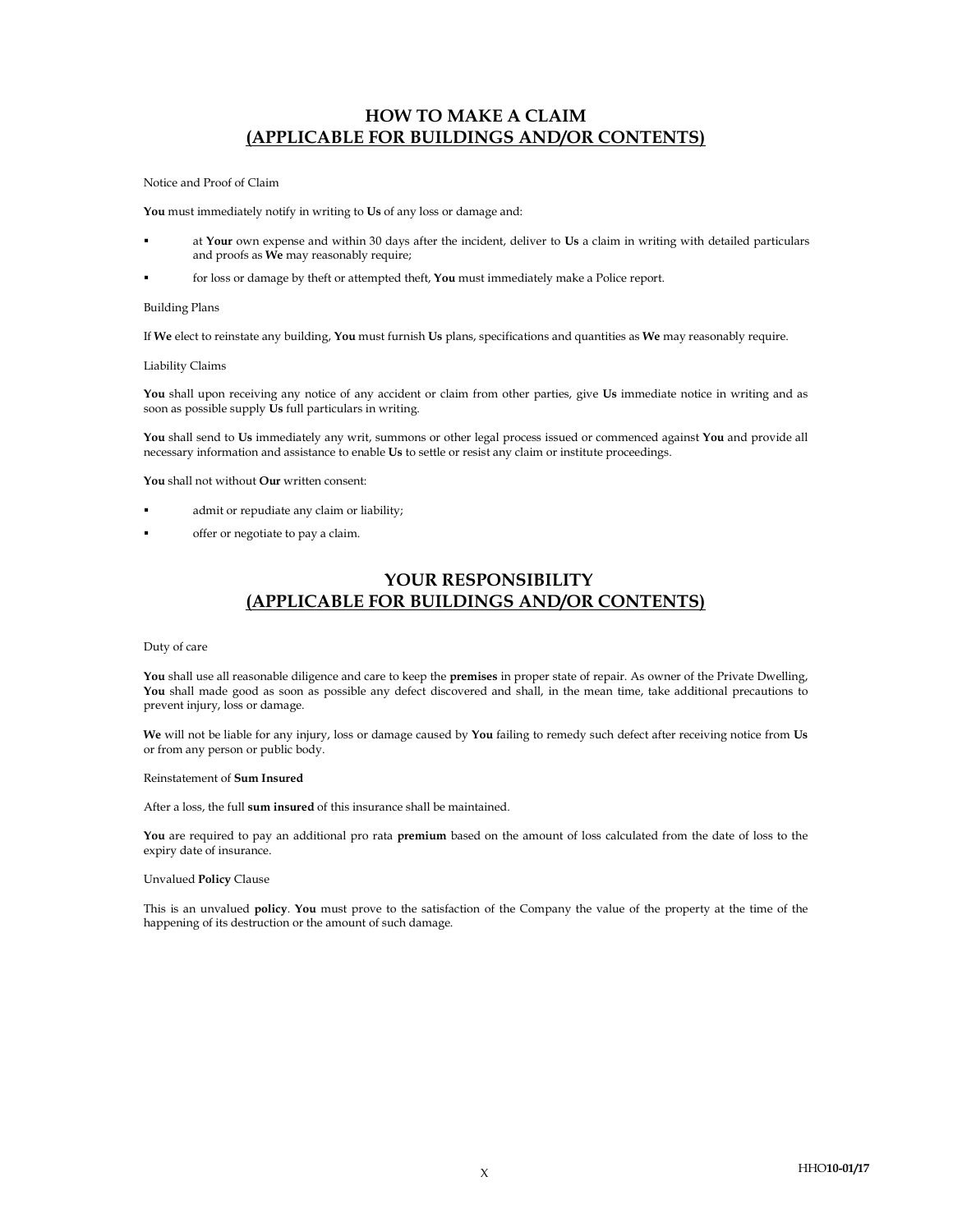## HOW YOUR POLICY MAY BE CANCELLED (APPLICABLE FOR BUILDINGS AND/OR CONTENTS)

You may cancel this policy at any time by giving Us notice in writing. You shall be entitled to a refund of premium after We have charged You based on Our customary short-period rates or minimum premium payable under the Policy, whichever is higher.

We may also cancel this policy at any time by giving You seven days' notice in writing and will refund the pro rata premium equal to the unexpired period of insurance.

#### Excess

| 1. | <b>We</b> will not be liable for :<br>Under Insured event 5 for the first RM50.00.<br>(a)<br>Under Insured events 7, 8 and 9 for the first one (1) per cent of the Total Sum Insured on Buildings or<br>(b)<br>RM200.00 whichever is less.    |  |
|----|-----------------------------------------------------------------------------------------------------------------------------------------------------------------------------------------------------------------------------------------------|--|
| 2. | Limit of the amount of Our liability under Additional Benefit C) Compensation for Death: RM10,000.00 or one half of<br>Total <b>Sum Insured</b> on Contents whichever is less.                                                                |  |
| 3. | Limit of the amount of <b>Our</b> liability under Additional Benefit F) Liability to the Public: RM50,000.00 any one accident<br>or series of accidents constituting one <b>occurrence</b> in respect of Buildings and Contents respectively. |  |

4. Geographical Area : Malaysia

## **GLOSSARY**

Some words and expressions in this Policy have a specific meaning which is given below. Each word is printed in bold where it appears.

"Consequential loss" means financial loss.

"Consumer Insurance Contracts" means insurance wholly for purposes unrelated to the Insured's trade, business or profession.

"Depreciation" means the reduction in the value of the item or property due to wear and tear.

"Endorsement" means a written alteration to the terms, conditions and limitations of this policy which is shown on the Schedule.

"Erosion" means being worn or washed away by water or wind.

"Excess" means the amount You must pay towards a claim before We pay. The amount will be stated on the Schedule or in any selected Optional Benefits.

"Flood" means the overflowing or deviation from their normal channels of either natural or artificial water courses, bursting or overflowing of public water mains and any other flow or accumulation of water originating from outside the building.

"Family" and "Household" means any person(s) who normally reside with You.

"Fixtures" and "Fittings" means items that are permanently attached to Your building.

"Indemnity" means putting You back to Your same financial position immediately before the loss.

"Insured event" means one of the perils listed under this Policy.

"Non-Consumer Insurance Contracts" means insurance for purposes related to the Insured's trade, business or profession.

"Occurrence" means the exact period when the incident took place.

"Open" means anywhere at the premises not fully enclosed by walls and a roof and which is not able to be secured, also any outbuildings on the premises if such buildings are not able to be secured.

"Period of insurance" means the period for which You are insured. It commences at the time We agree to give You insurance and finishes at midnight on the day of expiry. The expiry date is shown on the Schedule.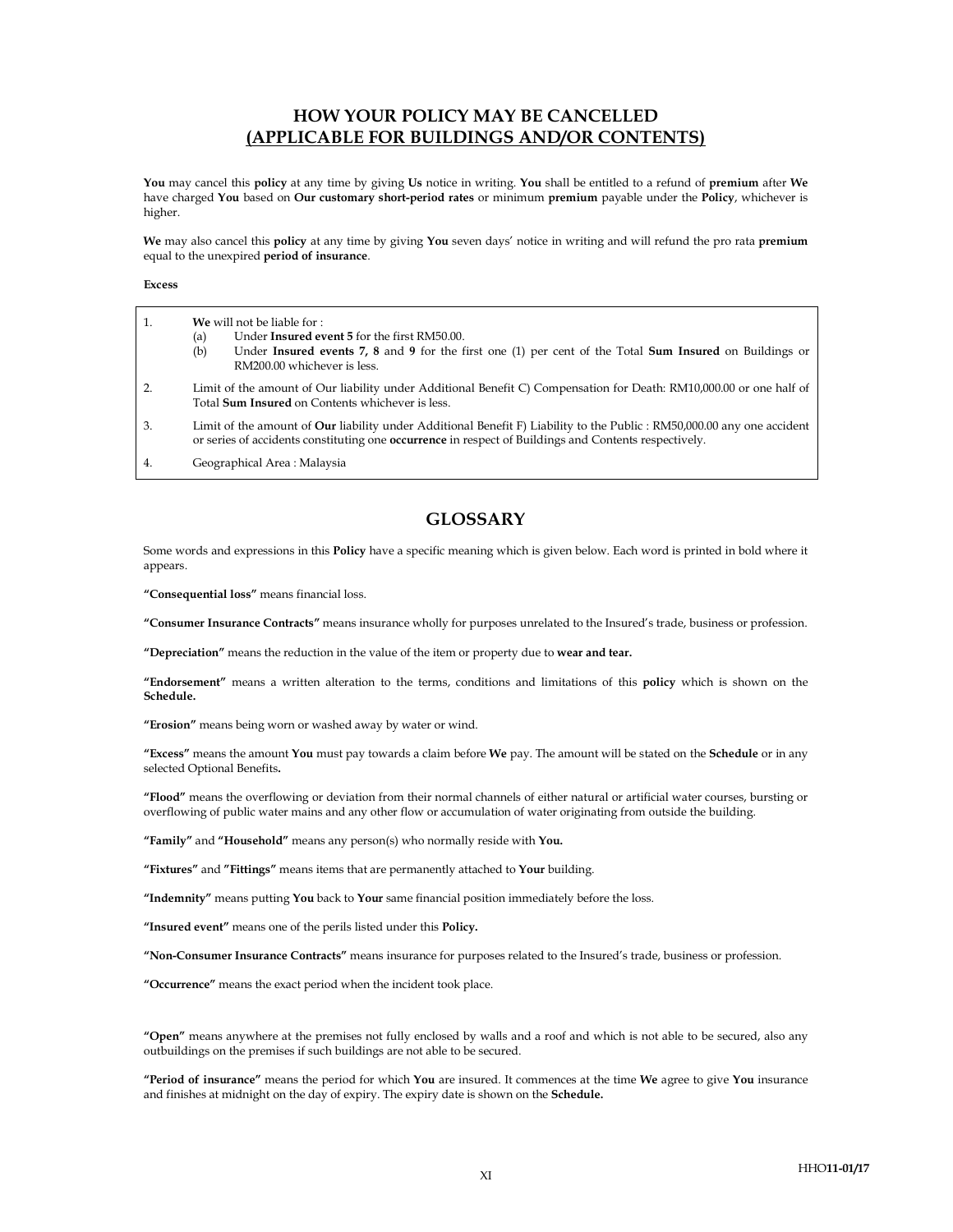"Personal Effects" means personal items regularly worn or carried on the person for his/her personal use, for example clothing, watch, wallet.

"Plate glass" means glass fitted to the structure of the building.

"Policy" means Your insurance contract which consists of this policy wording and Schedule.

"Premium" means any amount We require You to pay under the policy and includes Government charges.

"Robbery and hold up" means that the items insured are either taken away or surrended; in both instances due to force, menaces or threat of physical violence made against You, or persons living with You in a common household, or other persons authorized to be on Your premises.

"Schedule" means the policy schedule where both the insured items and sum insured are specified.

"Secured" means locked so as to prevent entry other than by using force.

"Premises" means the land at the address shown on the Schedule on which the building is built, including the yard or garden used only for domestic purposes.

"Sum insured" means the amount You have insured on either Your building, Your contents (including specified contents) as shown on the Schedule. This shall include the Additional Benefits and any of the Optional Benefits selected by You.

"Customary short-period rates" means the following:

| Period Not Exceeding | Percentage of Rate Charged |
|----------------------|----------------------------|
| 15 days              | 10% of Annual Rate         |
| 1 month              | $20 \%$ - do -             |
| 2 months             | $30\%$ - do -              |
| 3 months             | $40\%$ - do -              |
| 4 months             | $50\% - do -$              |
| 5 months             | $60\%$ - do -              |
| 6 months             | $70\%$ - do -              |
| 7 months             | 75 % - do -                |
| 8 months             | $80\%$ - do -              |
| 9 months             | $85\%$ - do -              |
| 10 months            | $90\% - do -$              |
| 11 months            | $95\%$ - do -              |
| 12 months            | $100\% - do -$             |

"Warranties" means either restriction or obligation that the Policy imposes on You. A breach of a warranty will entitle Us to reject the claim for loss or damage or liability.

"Wear and tear" means damage or a reduction in value through age, ordinary use or lack of maintenance.

"We, Our and Us" means the insurance company .

"You and Your " means the person(s) named on the Schedule as the insured.

## Optional Benefits

For an additional **premium, Your Policy** may be extended to cover the following benefits to the insured Buildings and/or Contents. These optional benefits will be stated on the Schedule if You choose to take these up.

#### Applicable for Buildings Only

Optional Benefit No 1 – Extension to cover Landlord's Household Goods and Furnishings in blocks of flats/apartments (N.B This benefit is meant for landlord only).

As the owner of the insured Buildings, We will insure You for a sum as specified in the Schedule being the full value of the Household goods and furnishings belonging to You. This amount will apply in equal proportion to each Private Flat/Apartment.

#### What is Covered What is Not Covered

- a) Household goods, furnishings or personal effects of any description brought into the Private Flat/Apartment by tenants;
- b) Gold or silver articles.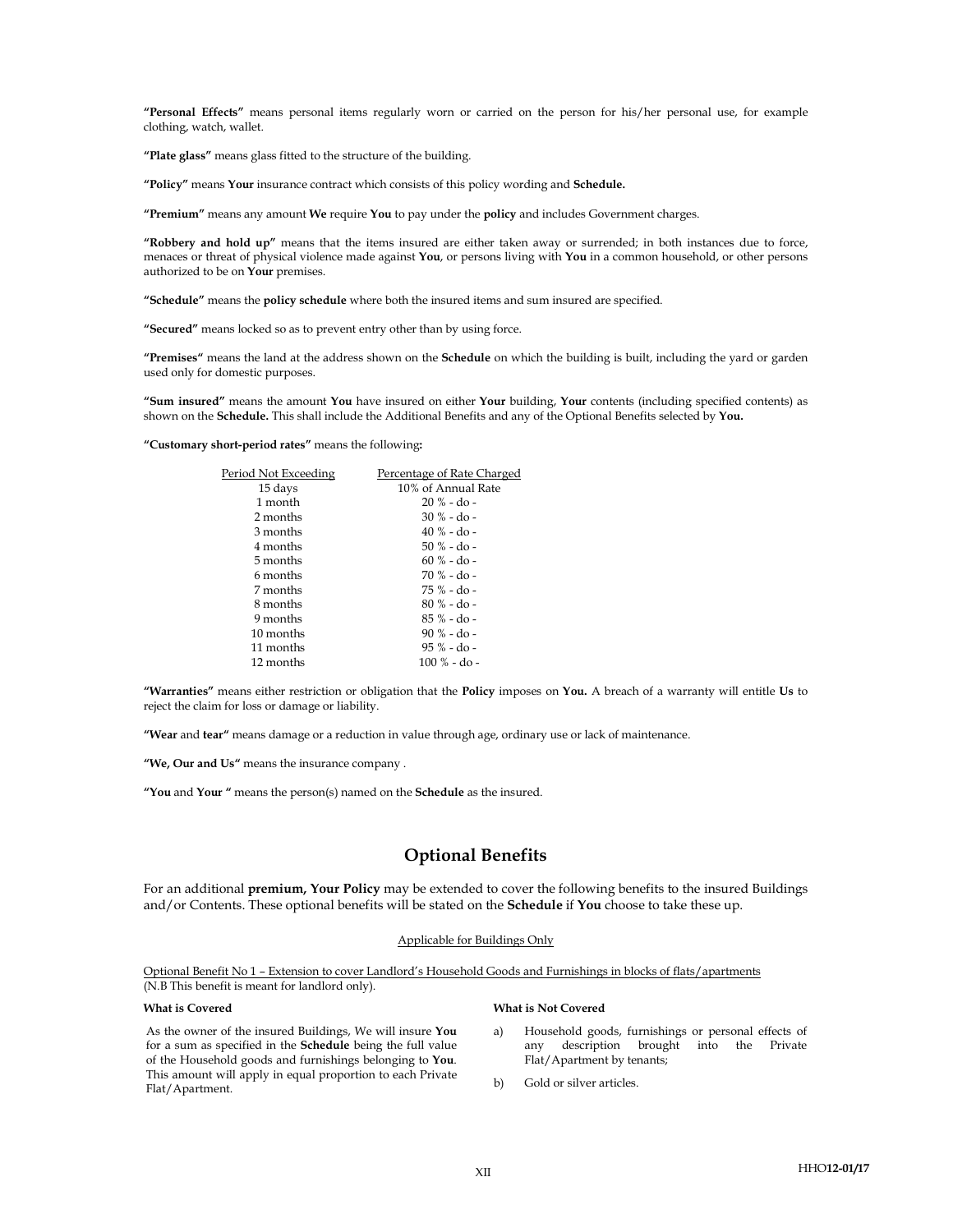The Insured events pertaining to the loss or damage to the Landlord's Household goods and furnishing under this extension are:

- 1) Fire, Lightning, Thunderbolt, Subterranean Fire.
- 2) Explosion.
- 3) Aircraft and Other Aerial Devices and/or Articles dropped therefrom.
- 4) Impact with any of the buildings by any road vehicles or animals not belonging to or under the control of:
	- You or Your agent or servant.
	- Any person resident in the Private Flats/Apartments or his agent or servant.
- 5) Bursting or Overflowing of Domestic Water Tanks, Apparatus or Pipes
- 6) Theft but only if accompanied by actual forcible and violent breaking into or out of the building or any such attempt.
- 7) Hurricane, cyclone, typhoon and windstorm.
- 8) Earthquake and Volcanic Rupture
- 9) Flood including overflow of the sea

For Additional Benefit E) Rent Insurance, this amount will be added to the Total Sum Insured on Buildings as stated on the Schedule.

Additional Benefit F) Liability to the Public will now include "cover for accidents caused by a defect in landlord's household goods and furnishings".

#### Optional Benefit No. 2 – Insurance of Plate Glass

This insurance is extended to cover accidental breakage of Plate glass, occurring during the period of insurance for:

- 1) The replacement of Plate glass with glass of similar manufacture or quality or at Our option, We will pay You the cost of such replacement subject to a maximum sum of RM1,000.00 per glass sheet.
- 2) The cost incurred in boarding up such breakage for which We are liable.
- a) The Excess amount stated in the Schedule;
- b) Destruction or damage occurring while the Private Flat/Apartment are left unoccupied.

### What is Covered What is Not Covered

- a) Breakage of or damage to frames or framework of any description;
- b) Cost of removal or replacement of any fittings or fixtures;
- c) Breakage of glass in conservatories, green houses or outbuildings;
- d) Breakage of glass which is broken or damaged at the commencement of this insurance;
- e) Any consequential loss.

Optional Benefit No. 3 – Extension to cover against loss or damage by hurricane, cyclone, typhoon or windstorm to metal smoke stacks, awnings, blinds, signs and other outdoor fixtures and fittings including gates and fences

### What is Covered What is Not Covered

This insurance is extended to cover loss or damage to metal smoke stacks, awnings, blinds, signs and other outdoor fixtures and fittings including gates and fences under Insured event 7(b).

Optional Benefit No. 4 - Extension to cover alterations, repairs and additions (but not appreciation in value in excess of the sum insured)

### What is Covered What is Not Covered

This insurance is extended to cover alterations, repairs and additions (but not in appreciation in value in excess of the sum insured) to Buildings for an amount not exceeding 25% of the Total Sum Insured on Buildings.

Additional Benefit F) Liability to the Public will now include cover for liability arising out of or incidental to the carrying out of alterations, additions, repairs or decorations to buildings.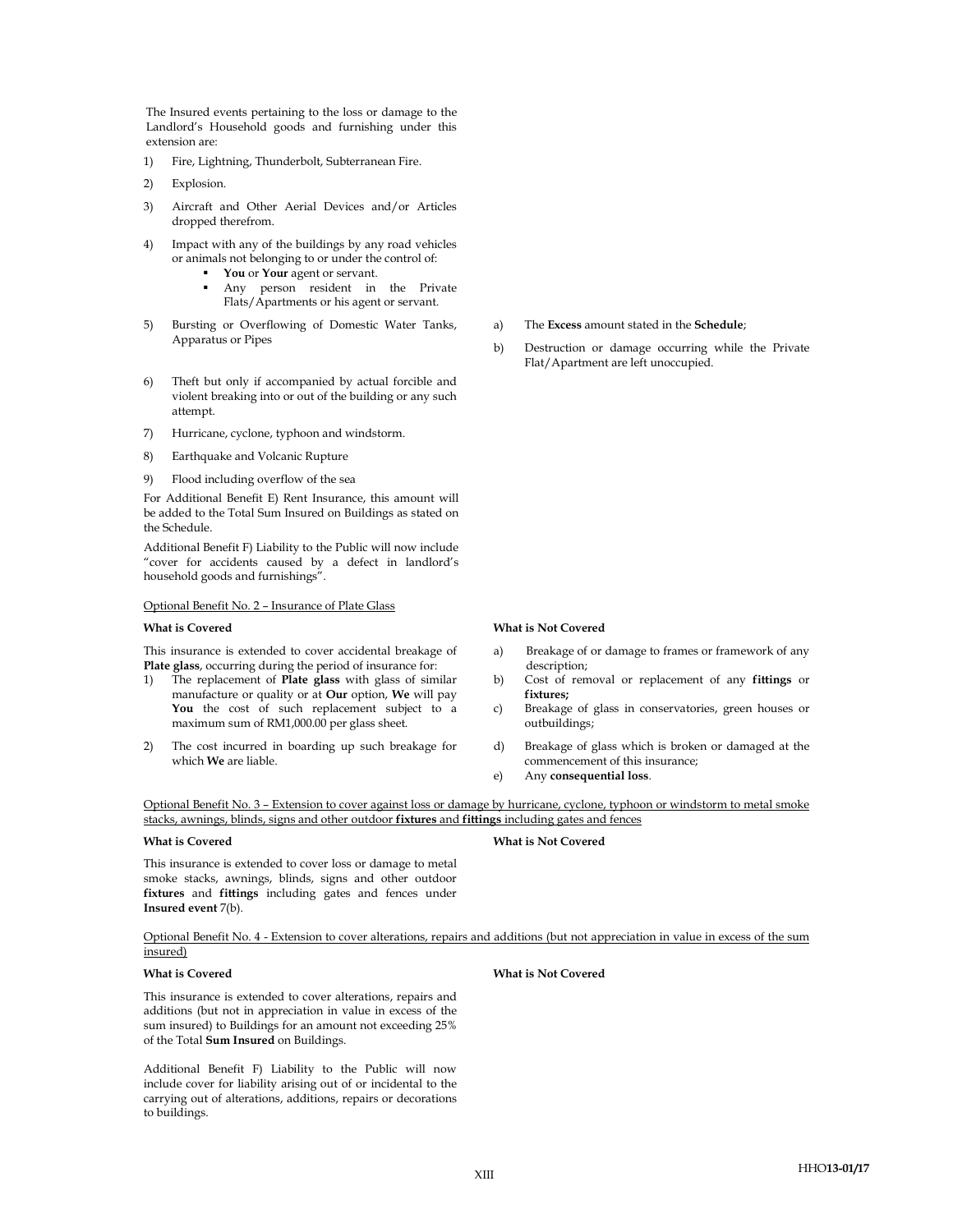### Applicable for Contents Only

#### Optional Benefit No. 5A – Extension for extended theft cover but excluding theft by domestic servants or any member of Your family or Household

Insured event No. 6 will now be read as follows :

For contents temporarily removed, theft is only insured:

- i) at any Bank, Safe Deposit or occupied private dwelling;
- ii) in any building where You or any member of Your family is residing;
- iii) in the course of removal to or from any Bank or Safe Deposit whilst You, a member of Your family or an authorised person is in charge.

For contents temporarily removed to places other than (i), (ii) and (iii) above, the contents will only be insured against theft or any attempted theft, when accompanied by actual forcible and violent breaking into or out of a building.

### What is Covered What is Not Covered

- Theft or any attempted theft. 1. a) If the building or any part of it are lent, let or sublet.
	- b) If theft occurs in any outbuilding not directly communicating with the private dwelling house or private flat/apartment/condominium.
	- c) Theft of servant's property outside Your private dwelling house or private flat/apartment/ condominium.

UNLESS accompanied by actual forcible and violent<br>breaking into or out of a building.

- 2. Theft from the open.
- 3. The first 1% of the Total Sum Insured or RM250.00, whichever is lower.
- 4. Theft by Your domestic servants or any member of Your family or Household.
- 5. If the Private Dwelling House was unoccupied for more than ninety (90) days consecutively in any one Period of insurance, this cover will be suspended unless agreed by Us by way of an endorsement.

Optional Benefit No. 5B – Extension for extended theft cover including theft by domestic servants

#### What is Covered What is Not Covered

#### Insured event No. 6 will now be read as follows :

Theft or any attempted theft including theft by the Insured's domestic servant(s).

For contents temporarily removed, theft is only insured :

- i) at any Bank, Safe Deposit or occupied private dwelling.
- ii) in any building where You or any member of Your family is residing;
- iii) in the course of removal to or from any Bank or Safe Deposit whilst You, a member of Your family or an authorised person is in charge

breaking into or out of a building. For contents temporarily removed to places other than (i), (ii) and (iii) above, the contents will only be insured against theft or any attempted theft, when accompanied by actual forcible and violent breaking into or out of a building.

- 
- 1. a) If the Building or any parts of it are lent, let or sub-let.
	- b) If theft occurs in any outbuilding not directly communicating with the private dwelling house or private flat/apartment / condominium.
	- c) If theft of servant's property other than from the private dwelling house or private flat / apartment / condominium.

UNLESS accompanied by actual forcible and violent

- 2. Theft from the open.
- 3. The first 1% of the Total Sum Insured or RM250.00, whichever is lower.
- 4. If the Private Dwelling House was unoccupied for more than ninety (90) days consecutively in any one Period of insurance, this cover will be suspended unless agreed by Us by way of an endorsement.

#### Applicable for Buildings and/or Contents

Optional Benefit No. 6 – Increase of Indemnity limits under Additional Benefit E – Rent Insurance

### What is Covered What is Not Covered

The limit of liability under the Additional Benefit E- Rent Insurance is increased to (as specified in the Schedule) per cent of the Total Sum Insured on Buildings and /or Contents.

HHO14-01/17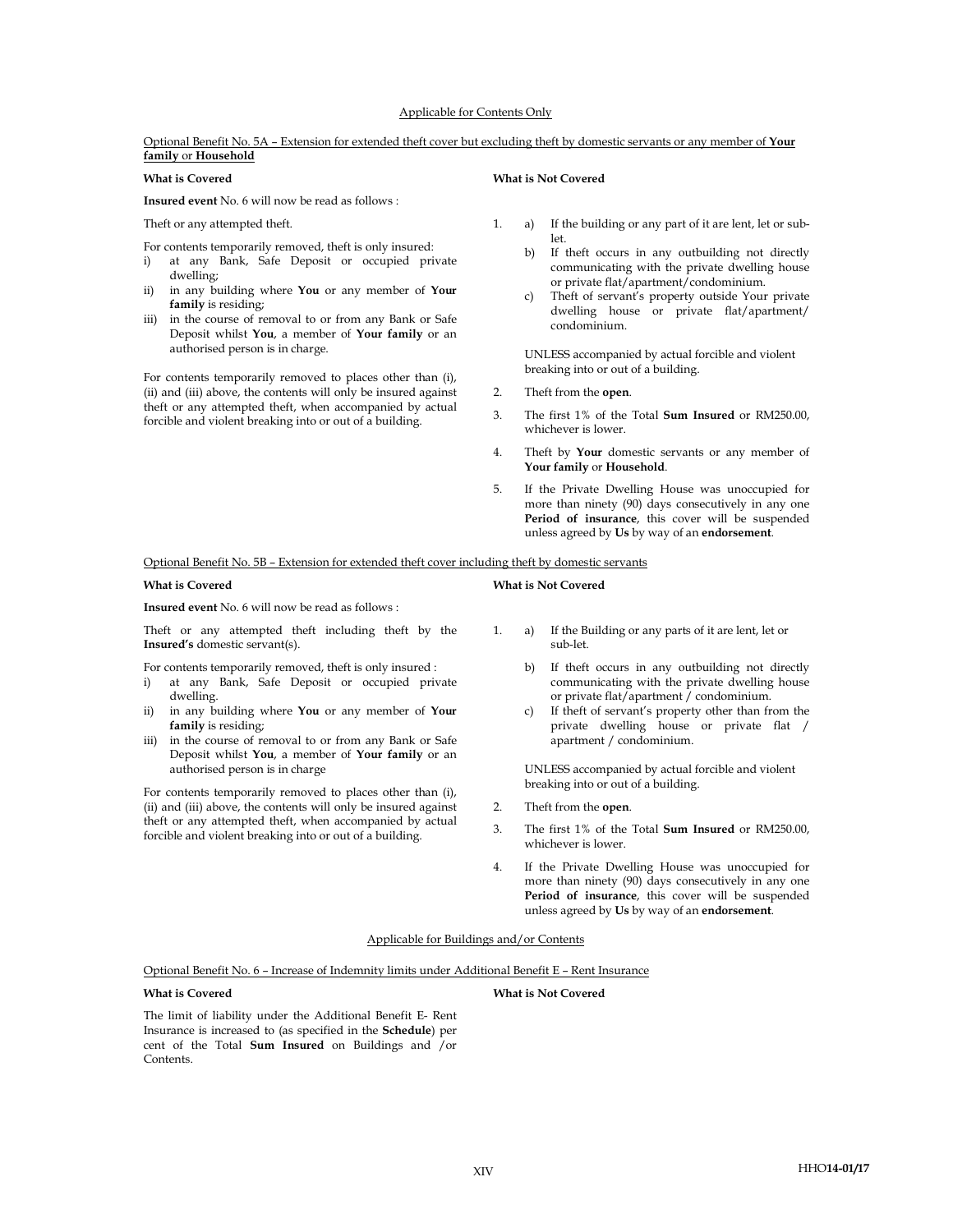Optional Benefit No. 7 – Increase of Indemnity limits under the Additional Benefit F - Liability to the Public

#### What is Covered What is Not Covered

The limit of liability under the Additional Benefit F-Liability to the Public is increased to a sum as specified in the Schedule for any one accident or series of accidents out of one Occurrence.

Optional Benefit No. 8 – Extension to cover Riot, Strike and Malicious Damage

### What is Covered What is Not Covered

This insurance is extended to cover Riot, Strike, Malicious Damage.

Loss or damage to property insured directly caused by :

- (1) The act of any person taking part together with others in any disturbance of the public peace (whether in connection with a strike or lock-out or not) not an occurrence mentioned in items (a), (b) and (c) under the section "What is Not Covered" of this extension.
- (2) The action of any lawfully constituted authority in suppressing or attempting to suppress any such disturbance or in minimising the consequences of any such disturbance.
- (3) The wilful act of any striker or lock-out worker done in furtherance of a strike or in resistance to a lock-out.
- (4) The action of any lawfully constituted authority in preventing or attempting to prevent any such act or in minimising the consequences of any such act.
- (5) The malicious act of any person (whether or not such act is committed in the course of a disturbance of the public peace) not being an act amounting to or committed in connection with an occurrence mentioned in items (a), (b) and (c) under the section "What is Not Covered" of this extension.

#### Average

If the property insured shall at the breaking out of any fire or at the commencement of any destruction of or damage to such property by any other peril insured against by this extension is collectively of greater value than the sum insured, then You will be responsible for the difference and will bear a pro-rated share of the amount of loss. This average condition will apply separately for each item insured.

Subject otherwise to the terms and conditions of the Policy.

Loss or damage occasioned by or through or in consequence, directly or indirectly, of any of the following occurrences, namely:

- War, invasion, act of foreign enemy, hostilities, or warlike operations (whether war be declared or not), civil war;
- b) Mutiny, civil commotion assuming the proportions of or amounting to a popular uprising, military uprising, insurrection, rebellion, revolution, military or usurped power
- c) Any act of terrorism,

For this purpose an act of terrorism means an act, including but not limited to the use of force or violence and/or the threat of any person or groups of persons, whether acting alone or on behalf of or in connection with any organisations or governments, committed for political, religious, ideological or similar purposes including the intention to influence any government and/or to put the public, or any section of the public in fear.

In any action, suit or other proceedings, where We alleges that by reason of the provisions of this Condition any loss or damage is not covered by this insurance, the burden of proving that such loss or damage is covered shall be upon You.

- d) In respect of malicious acts, we shall not be liable for any loss or damage by fire or explosion nor for any loss or damage arising out of or in the course of burglary, housebreaking, theft or larceny or any attempt of such acts or caused by any person taking part.
- e) Loss of earnings, loss by delay, loss of market or other consequential or indirect loss or damage of any kind or description whatsoever.
- Loss or damage due to total or partial cessation of work or the retarding or interruption or cessation of any process or operation.
- g) Loss or damage caused by permanent or temporary dispossession resulting from confiscation, dispossession resulting from confiscation, commandeering or requisition by any lawfully constituted authority.
- h) Loss or damage caused by permanent or temporary dispossession of any building resulting from the unlawful occupation by any person of such building.

For g) or h) above, We are not relieved of any liability to You in respect of physical damage to the property insured occurring before dispossession or during temporary dispossession.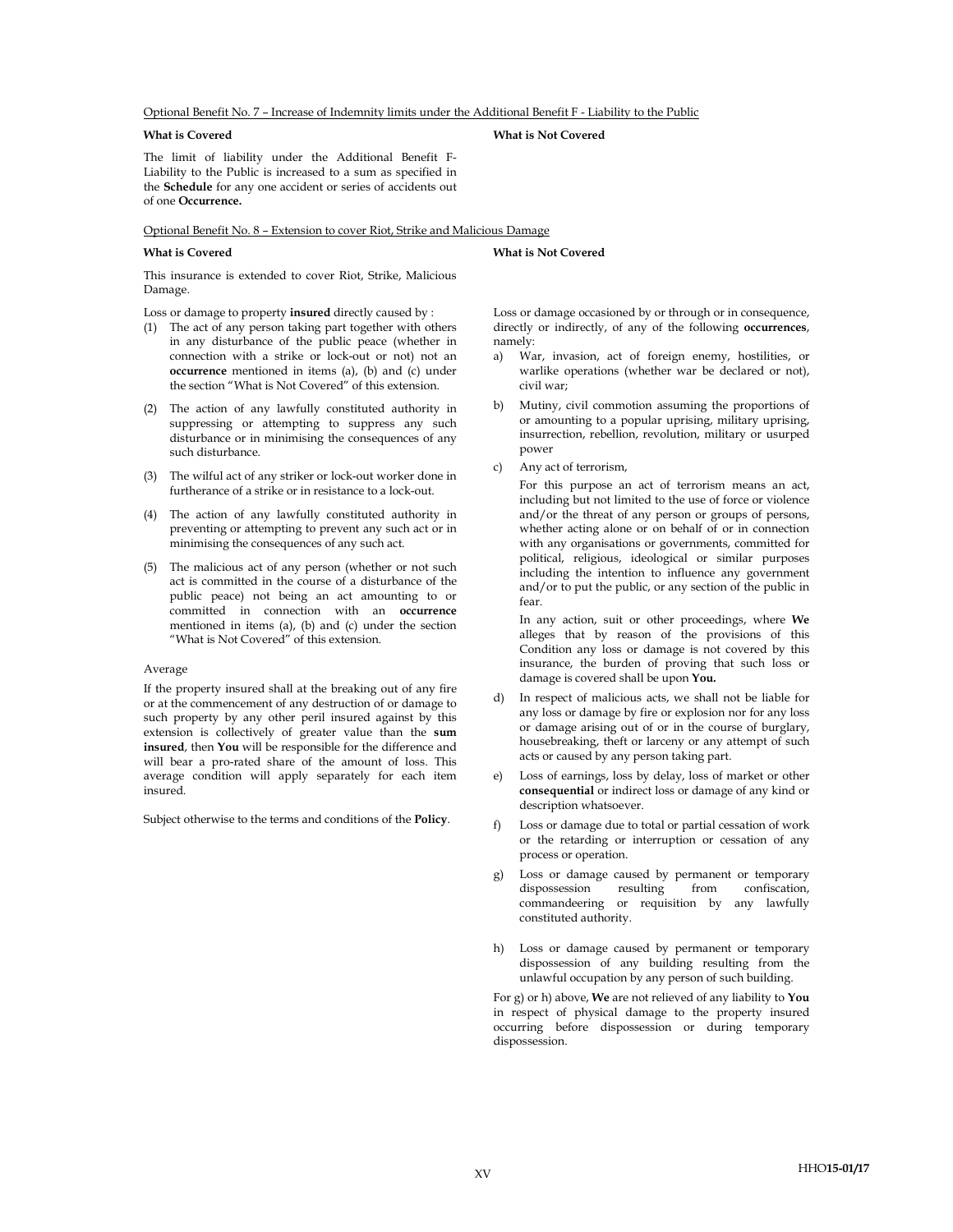#### Optional Benefit No. 9 – Extension to cover Subsidence and Landslip

This insurance is extended to cover loss or damage to the property insured caused by:

i) subsidence and/or heave of the site on which the buildings stand or land belonging to; or

#### ii) landslip.

Subject otherwise to the terms and conditions of the Policy.

#### What is Covered What is Not Covered

We will not pay for loss or damage :

- to swimming pools, terraces, patios, drives, footpath, walls, gates or fences unless the building, its outbuilding or garages are damaged by the same cause and at same time;
- b) to or resulting from movement of solid floor slabs, unless the foundation beneath the external walls of the buildings are damaged by the same cause and at the same time;
- c) Directly or indirectly caused by:
	- Coastal or river erosion;
	- Demolition, structural alteration or structural repair;
	- Defective design or inadequate construction of foundations.
- d) This Optional Benefit is subject to the following excess, and is applicable for each and every loss:
	- 5% of the total sum insured or RM25,000.00 whichever is the lower, ascertained after the application of any condition of average.

### Note: This insurance can be extended to cover item (a) of this Optional Benefit with payment of additional premium based on a separate sum insured.

#### Sanction Limitation and Exclusion Clause

No insurer shall be deemed to provide cover and no insurer shall be liable to pay any claim or provide any benefit hereunder to the extent that the provision of such cover, payment of such claim or provision of such benefit would expose that insurer to any sanction, prohibition or restriction under United Nations resolutions or the trade or economic sanctions, laws or regulations of the European Union or United Kingdom or United States of America

#### Goods and Services Tax Clause

The amount of premium payable by You for this Policy includes an amount on account of the GST on the premium.

When We pay a claim, Your GST status will determine the amount We pay.

When You are:

- (a) non-GST registered person, We will pay in full (including the prevailing GST rate) up to sum insured/limit of liability or the other limits of insurance cover.
- (b) GST registered person, We will pay (excluding the prevailing GST rate) up to sum insured/limit of liability or the other limits of insurance cover. You are to claim Your Input Tax Credit entitlement from the Royal Malaysian Customs Department directly.

You must advise Us of Your correct entitlement to an Input Tax Credit on Your Premium and the correct entitlement to an Input Tax Credit on each item of the property to be insured.

Definitions under the Section on Glossary:

"GST" means goods and services tax and has the meaning assigned to it in the Goods and Services Tax Act 2014 ("GST Act").

"Registered person" means a person who is registered under Part IV of the GST Act and a 'non registered person' shall mean a person who is not registered under the GST Act.

"Input Tax" means the GST incurred on any purchase or acquisition of goods and services by a taxable person for the purpose of making a taxable supply in the course or furtherance of business.

"Input Tax Credit" means the input tax claimable by a registered person.

#### "NOTICE

For all intents and purposes where there is a conflict or ambiguity as to the meaning in the Bahasa Malaysia provisions of any part of the Contract, it is hereby agreed that the English version of the Contract shall prevail.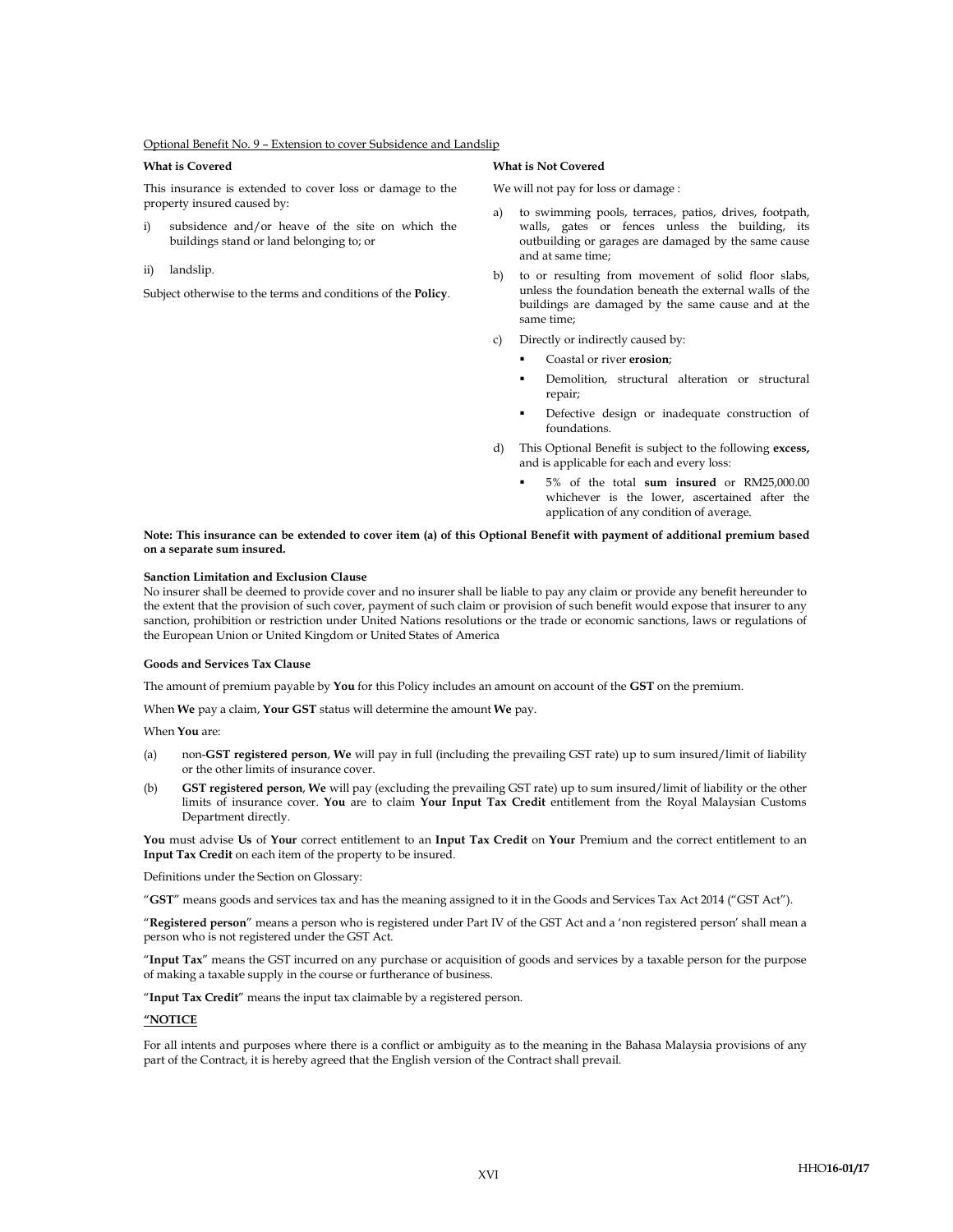# POLISI EMPUNYA RUMAH/ISI RUMAH TARIF

| Kandungan                                  | Mukasurat     |
|--------------------------------------------|---------------|
| Perjanjian Kami                            | <b>XVIII</b>  |
| Apakah Yang Membentuk Polisi Ini           | <b>XVIII</b>  |
| Kewajipan Anda Untuk Memberitahu Kami      | <b>XVIII</b>  |
| <b>Fasal Menginsurans</b>                  | <b>XIX</b>    |
| Waranti Yang Digunapakai                   | XX            |
| Kejadian Yang Diinsuranskan                | XX            |
| Manfaat Tambahan                           | <b>XXI</b>    |
| Pengecualian Am                            | <b>XXIII</b>  |
| Bagaimana Kami Menyelesaikan Tuntutan Anda | <b>XXIV</b>   |
| Bagaimana Untuk Membuat Tuntutan           | <b>XXVI</b>   |
| Tanggungjawab Anda                         | <b>XXVI</b>   |
| Bagaimana Polisi Anda Boleh Dibatalkan     | <b>XXVII</b>  |
| Glosari                                    | <b>XXVII</b>  |
| Manfaat Pilihan                            | <b>XXVIII</b> |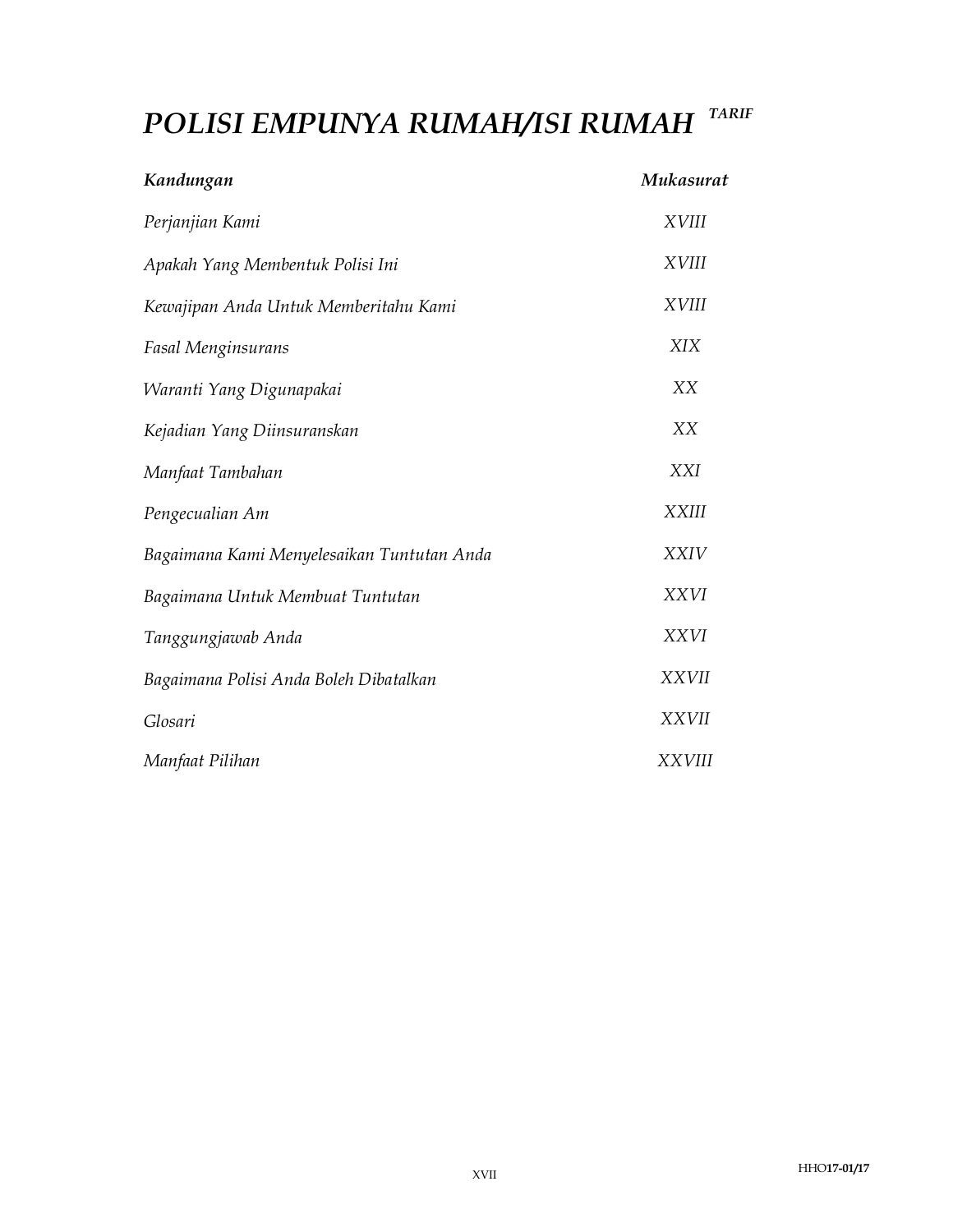## PERJANJIAN KAMI

### Terpakai bagi Kontrak Insurans Pengguna

Polisi ini dikeluarkan sejajar dengan pembayaran dari Premium yang ditentukan dalam Jadual Polisi dan menurut kepada kenyataan yang telah dikemukakan di dalam Borang Cadangan Anda (atau semasa Anda memohon insurans ini) dan segala kenyataan yang telah dibuat oleh Anda pada atau semasa penyerahan Borang Cadangan Anda (atau semasa Anda memohon insurans ini) dan pada masa perjanjian ini ditandatangani. Jawapan dan sebarang pernyataan lain yang Anda berikan akan menjadi sebahagian daripada kontrak insurans antara Anda dan pihak Kami. Walau bagaimanapun, sekiranya terdapat sebarang salah nyata semasa pra-kontrak berhubung dengan jawapan Anda atau di mana-mana pernyataan yang diberikan oleh Anda, hanya remedi yang terdapat dalam Jadual 9 Akta Perkhidmatan Kewangan 2013 akan diguna pakai.

Polisi ini bertindak atas terma-terma dan syarat-syarat kontrak insurans seperti yang telah dipersetujui antara Anda dan pihak Kami.

### Terpakai bagi Kontrak Insurans Komersial

Polisi ini dikeluarkan sejajar dengan pembayaran dari Premium yang ditentukan dalam Jadual Polisi dan menurut kepada kenyataan yang telah dikemukakan di dalam Borang Cadangan pihak yang diinsurans (atau semasa pihak yang diinsurans memohon insurans ini) dan segala kenyataan yang telah dibuat oleh pihak yang diinsurans pada atau semasa penyerahan Borang Cadangan pihak yang diinsurans (atau semasa pihak yang diinsurans memohon insurans ini) dan pada masa perjanjian ini ditandatangani. Jawapan dan sebarang pernyataan lain yang pihak yang diinsurans berikan akan menjadi sebahagian daripada kontrak insurans antara pihak yang diinsurans dan MSIG Insurance (Malaysia) Bhd. (selepas ini dirujuk sebagai "Syarikat"). Sekiranya terdapat sebarang salah nyata pada pra-kontrak berhubung dengan jawapan pihak yang diinsurans atau di mana-mana pernyataan yang diberikan oleh pihak yang diinsurans, ia mungkin mengakibatkan pembatalan kontrak insurans pihak yang diinsurans, keengganan atau pengurangan gantirugi pihak yang diinsurans, perubahan terma atau penamatan kontrak insurans pihak yang diinsurans.

Polisi ini bertindak atas terma-terma dan syarat-syarat kontrak insurans seperti yang telah dipersetujui antara pihak yang diinsurans dan pihak Syarikat.

## APAKAH YANG MEMBENTUK POLISI INI

Insurans tidak melindungi diri Anda terhadap sebarang kemungkinan yang akan berlaku.

Sila baca **Polisi** ini dengan teliti bagi memastikan Anda faham tentang apa yang dilindungi serta terma dan syarat yang digunapakai dan pastikan Anda berpuashati dengan perlindungan yang diberi.

Tajuk-tajuk yang tertera bukan sebahagian daripada kandungan Polisi.

Polisi, Jadual dan Pengendorsan-pengendorsan mesti dibaca bersama kerana ianya membentuk kontrak insurans Anda.

Polisi ini menetapkan apa yang diinsuranskan terhadap Anda seperti yang ditunjukkan di dalam Jadual dan keadaan di mana Anda dilindungi atau dicakupi.

Sesetengah perkataan dan pernyataan dicetak dalam huruf tebal kerana ianya mempunyai makna yang khusus di dalam Polisi ini. Anda boleh menyemak maknanya di bahagian Glosari.

Perlindungan insurans yang diperuntukan di bawah Polisi ini adalah bergantung sepenuhnya kepada Anda mengamati dan memenuhi sepenuhnya terma-terma, peruntukan-peruntukan, pengendorsan-pengendorsan serta fasal-fasal Polisi ini.

## KEWAJIPAN ANDA UNTUK MEMBERITAHU KAMI

Kewajipan Pendedahan

#### Terpakai bagi Kontrak Insurans Pengguna

Apabila Anda telah memohon insurans ini sepenuhnya untuk tujuan yang tidak berkaitan dengan perdagangan, perniagaan atau profesion Anda, Anda mempunyai kewajipan untuk mengambil langkah yang munasabah untuk tidak salah nyata dalam menjawab soalan yang terdapat dalam Borang Cadangan (atau semasa Anda memohon insurans ini) iaitu Anda perlu menjawab soalan dengan penuh dan tepat. Kegagalan dalam mengambil langkah munasabah dalam menjawab soalan-soalan boleh mengakibatkan pembatalan kontrak insurans Anda, keengganan atau pengurangan gantirugi Anda, perubahan terma atau penamatan kontrak insurans Anda selaras dengan remedi di Jadual 9 Akta Perkhidmatan Kewangan 2013.

Anda juga dikehendaki mendedahkan perkara-perkara lain yang Anda tahu akan mempengaruhi keputusan pihak Kami dalam menerima risiko dan menentukan kadar dan terma yang akan dikenakan.

Anda juga mempunyai kewajipan untuk memberitahu Kami dengan serta-merta jika pada bila-bila masa selepas kontrak insurans Anda ditandatangani, diubah atau diperbaharui dengan Kami, apa-apa maklumat yang diberikan di dalam Borang Cadangan (atau semasa Anda memohon insurans ini) tidak tepat atau telah berubah.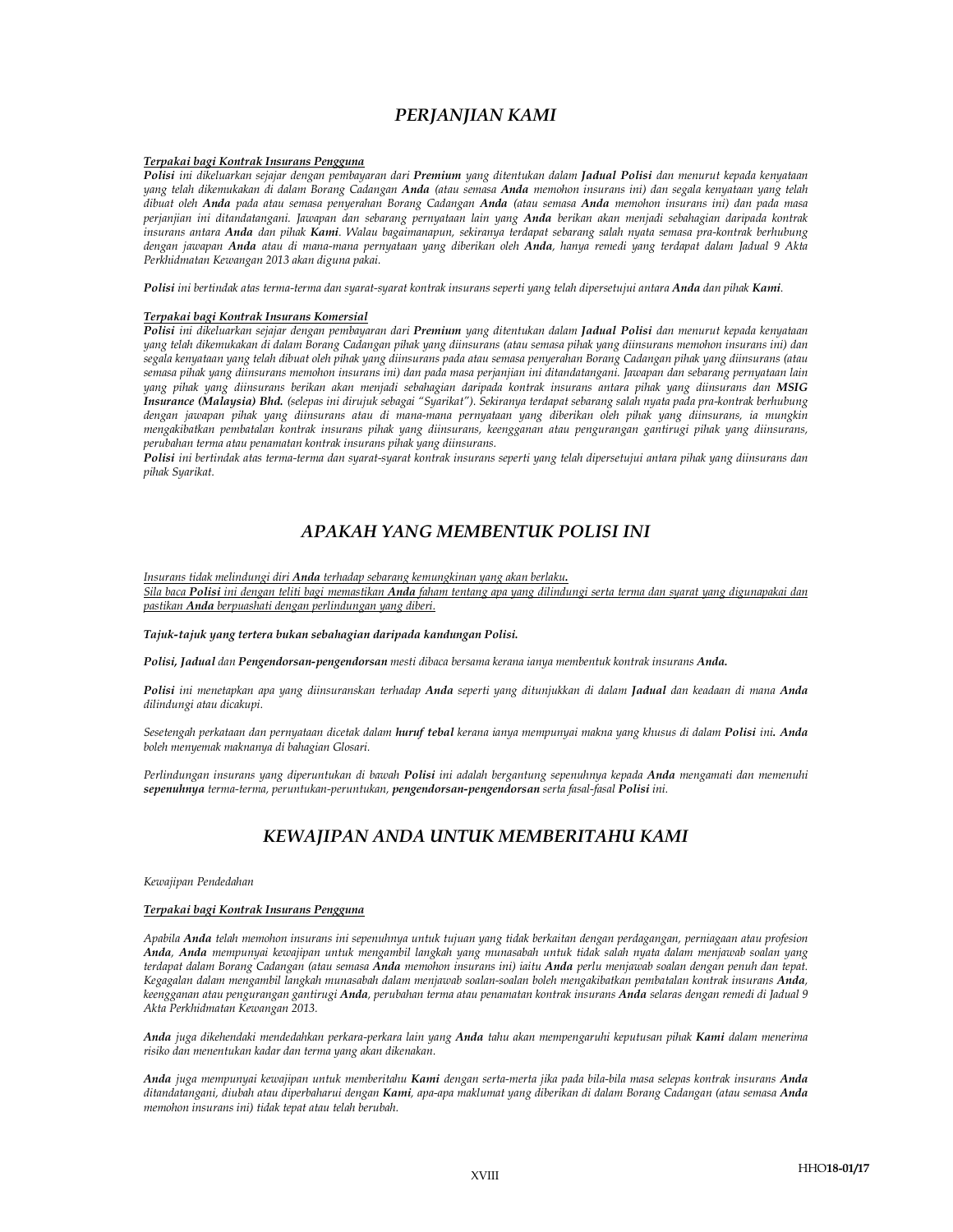#### Terpakai bagi Kontrak Insurans Komersial

Apabila Anda telah memohon insurans ini sepenuhnya untuk tujuan yang berkaitan dengan perdagangan, perniagaan atau profesion Anda, Anda mempunyai kewajipan untuk mendedahkan apa-apa perkara yang Anda tahu yang akan mempengaruhi keputusan Kami dalam menerima risiko dan menentukan kadar dan terma yang dikenakan dan apa-apa perkara yang munasabah yang boleh dijangka sebagai relevan, jika tidak ia boleh mengakibatkan pembatalan kontrak insurans Anda, keengganan atau pengurangan gantirugi Anda, perubahan terma atau penamatan kontrak insurans Anda.

Anda juga mempunyai kewajipan untuk memberitahu Kami dengan serta-merta jika pada bila-bila masa selepas kontrak insurans Anda ditandatangani, diubah atau diperbaharui dengan Kami, apa-apa maklumat yang diberikan di dalam Borang Cadangan (atau semasa Anda memohon insurans ini) tidak tepat atau telah berubah.

Notis Insurans-Insurans yang Lain

Anda dikehendaki memberitahu Kami tentang insurans lain yang telah Anda beli ketika Anda membeli insurans ini dan juga semasa tempoh perlindungan insurans ini, yang melindungi mana-mana bahagian harta yang sama yang diinsuranskan di bawah Polisi ini. Notis tersebut hendaklah diberi dan diendorskan oleh Kami di dalam Polisi ini sebelum kejadian apa-apa kerugian atau kerosakan.

## FASAL MENGINSURANS (DIGUNAPAKAI UNTUK BANGUNAN DAN/ATAU ISI KANDUNGANNYA)

Kami akan menginsuranskan Bangunan-bangunan dan/atau Isi Kandungan seperti yang dinyatakan di dalam Jadual Anda semasa tempoh insurans.

Perlindungan ini akan diberikan atas dasar bahawa Anda bersetuju untuk membayar Kami Premium bagi perlindungan insurans.

Sehubungan dengan apa-apa Kejadian Yang Diinsuranskan yang berlaku dalam tempoh insurans ini dan tertakluk kepada had-had, pengecualian dan syarat yang terkandung dan disahkan di dalam Polisi, Kami akan, melalui bayaran atau melalui pemulihan semula atau pembaikan, mengganti rugi Anda terhadap kerugian atau kerosakan kepada harta yang diinsuranskan seperti yang dinyatakan di dalam Jadual.

Polisi ini melindungi Anda sehingga Jumlah Yang Diinsuranskan sebagaimana tercatat di dalam Jadual untuk kerugian atau kerosakan terhadap bangunan Anda dan/atau Isi Kandungan Anda yang disebabkan oleh Kejadian Yang Diinsuranskan.

Jadual Anda akan menunjukkan samada Anda telah menginsuranskan bangunan Anda, isi kandungan Anda atau kedua-duanya.

#### Bangunan Anda

"Bangunan" bermakna bangunan rumah kediaman persendirian di mana premis tersebut terletak termasuk:

- segala pejabat domestik, kandang kuda;
- garaj dan bangunan-bangunan luar yang digunakan semata-mata yang berkaitan dengannya dan di atas premis yang sama;
- lekapan dan lengkapan;
- dinding, pintu pagar dan pagar di sekeliling premis.

Kediaman Rumah Persendirian juga merujuk kepada Bangunan Rumah Pangsa dan Pangsapuri. Apabila Blok Rumah Pangsa atau Pangsapuri diinsuranskan, Kediaman Rumah Persendirian akan merujuk kepada Kediaman Rumah Pangsa atau Pangsapuri.

#### Kandungan Anda

"Kandungan" bermakna segala jenis barangan rumah dan setiap barangan peribadi yang dihuraikan, yang dipunyai oleh Anda atau mana-mana Ahli Keluarga Anda yang biasanya menghuni bersama Anda yang terkandung di Rumah Kediaman Persendirian, Rumah Pangsa atau Pangsapuri dan semua pejabat domestik, kandang kuda, garaj dan bangunan-bangunan luar domestik yang digunakan sematamata berkaitan dengannya di atas premis yang sama yang ditentukan di dalam Jadual.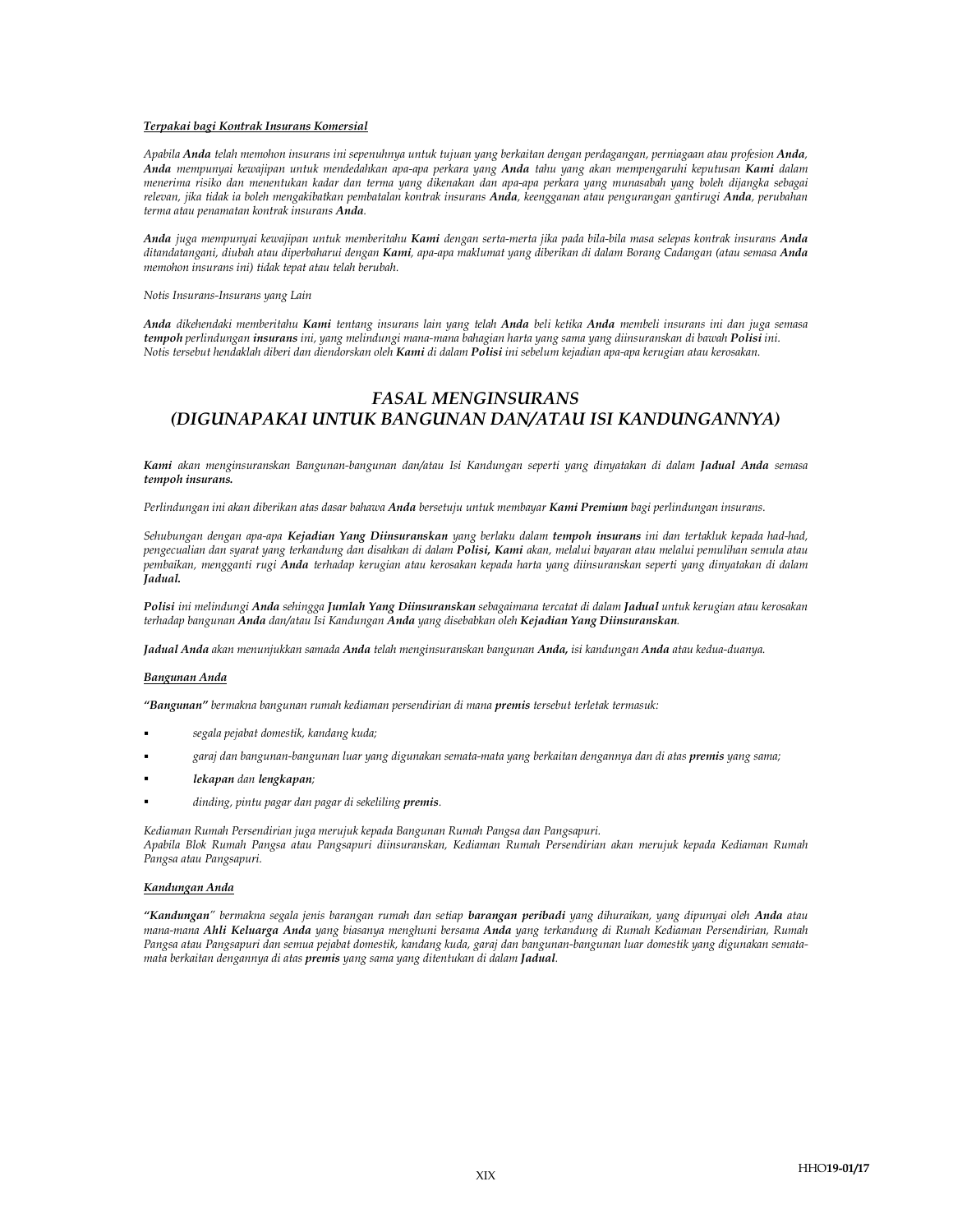Kandungan yang dilindungi adalah terhad kepada: Kandungan yang dilindungi tidak termasuk:

- a) Tidak ada satu barang pun (tidak termasuk perabut, pianos, organ, peralatan rumahtangga, radio, set televisyen, set perakam video, peralatan Hi-Fi) hendaklah dianggap mempunyai nilai lebih besar daripada lima (5) peratus daripada Keseluruhan Jumlah Yang Diinsuranskan ke atas Kandungan kecuali barangan sedemikian secara khusus diisytiharkan sebagai butiran yang berasingan;
- b) Jumlah nilai barang platinum, emas dan perak, barang kemas dan bulu binatang hendaklah dianggap tidak melebihi satu per tiga daripada Keseluruhan Jumlah Yang Diinsuranskan ke atas Kandungan.

#### Apa yang Dilindungi Apa yang Tidak Dilindungi

- a) Mana-mana bahagian daripada struktur atau siling, kertas dinding atau yang seumpamanya;
- b) Harta yang diinsuranskan di bawah Polisi yang lebih khusus;
- c) Suratikatan, bon, bil pertukaran, nota janji hutang, cek, sekuriti untuk wang, setem, sebarang bentuk dokumen, wang tunai, matawang kertas, nota bank, manuskrip, pingat dan duit syiling, kenderaan bermotor dan eksesori atau ternakan, kecuali secara khusus dinyatakan di dalam Jadual.

## WARANTI YANG DIGUNAPAKAI (DIGUNAPAKAI UNTUK BANGUNAN DAN/ATAU ISI KANDUNGANNYA)

Polisi ini adalah tertakluk kepada waranti-waranti berikut:

Waranti Larangan Barang Niaga

Tidak ada mana-mana bahagian premis digunakan untuk membuat atau meletak atau menyimpan barang niaga semasa berkuatkuasanya polisi ini.

Waranti Premium

Premium yang perlu dibayar kepada Kami mesti dijelaskan dan diterima oleh Kami dalam masa enam puluh (60) hari dari tarikh bermulanya polisi/endorsemen/sijil pembaharuan .

Jika syarat ini tidak dipatuhi, maka kontrak ini secara automatik adalah terbatal dan Kami berhak ke atas premium pro rata sepanjang tempoh Kami menanggung risiko.

Apabila premium yang perlu dibayar diterima oleh ejen Kami yang diberi kuasa, bayaran tersebut hendaklah dianggap sebagai telah diterima oleh Kami bagi maksud waranti ini.

Beban membuktikan bahawa *premium yang perlu dibayar telah diterima oleh seseorang, termasuklah ejen insurans yang tidak diberi kuasa* untuk menerima premium tersebut terletak pada Kami.

## KEJADIAN YANG DIINSURANSKAN (DIGUNAPAKAI UNTUK BANGUNAN DAN/ATAU ISI KANDUNGANNYA)

Kami akan memberi perlindungan untuk kerugian atau kerosakan kepada Bangunan dan/atau Isi Kandungan Anda yang disebabkan oleh mana-mana yang berikut:

- 1) Kebakaran, Kilat, Petir, Kebakaran Bawah Tanah
- 2) Letupan
- 3) Pesawat atau Peranti Udara yang lain dan/atau benda yang gugur daripadanya

#### Apa yang Dilindungi Apa yang Tidak Dilindungi

Kami tidak akan memberi perlindungan untuk kerugian atau kerosakan kepada Bangunan dan/atau Isi Kandungan Anda yang disebabkan oleh mana-mana yang berikut: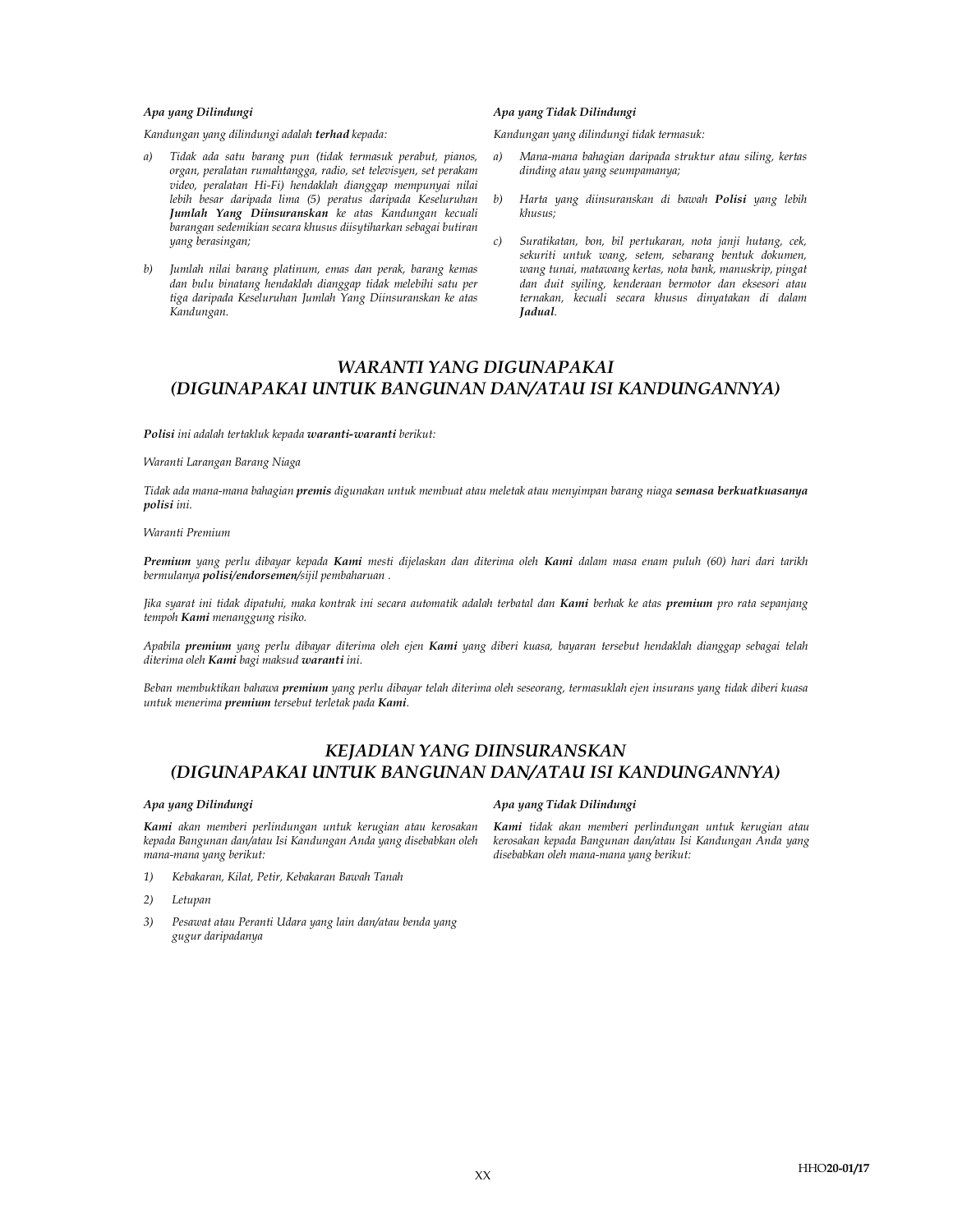- 4) Hentaman terhadap mana-mana bangunan:
	- i) Untuk Kediaman Persendirian, oleh sebarang kenderaan jalan raya atau binatang bukan kepunyaan atau dibawah kawalan:
		- **Anda**; atau
		- Ahli Keluarga Anda
	- ii) Untuk Blok Rumah Pangsa Atau Pangsapuri, oleh sebarang kenderaan jalan raya atau binatang bukan kepunyaan atau dibawah kawalan:
		- Anda; atau
		- Ejen atau orang gaji Anda atau
		- Mana-mana orang yang mendiami rumah pangsa, pangsapuri persendirian.
- 5) Pecahnya atau Melimpahnya Tangki, Peralatan atau Paip Air Rumah
- 6) Kecurian, tetapi jika di sertai dengan pemecahan masuk ke dalam atau keluar daripada sesebuah bangunan atau sebarang percubaan dengan menggunakan kekerasan dan keganasan sebenar
- 
- 
- 
- 10) Rompakan dan tahan di dalam premis harta benda Anda
- a) Amaun Lebihan yang dinyatakan dalam Jadual.
- b) Kemusnahan atau kerosakan yang berlaku ketika Rumah Kediaman Persendirian tidak dihuni.
- a) Sekiranya Rumah Kediaman Persendirian tidak di huni lebih daripada sembilan puluh (90) hari sama ada secara terus-menerus atau tidak dalam mana-mana satu tempoh insurans, perlindungan ini akan diberhentikan sementara melainkan dipersetujui oleh Kami melalui pengendorsan.
- b) Kerugian atau kerosakan akibat dari kecurian oleh pembantu rumah domestik Anda atau mana-mana ahli keluarga Anda.
- 7) Hurikan, Siklon, Taufan, Ribut Angin **ang pandatan dalam Jadual** a) Amaun Lebihan yang dinyatakan dalam **Jadual** 
	- b) Kerugian atau kerosakan kepada:
		- i) Mana-mana bangunan semasa dalam pembinaan, pembinaan semula atau pembaikan kecuali semua pintu luar, tingkap dan bukaan lain adalah lengkap dan dilindungi;
		- ii) Cerobong asap logam, bidai kajang, papan tanda lekapan atau kelengkapan luar yang lain termasuk pintu pagar dan pagar.

8) Gempa Bumi, Letupan Gunung Berapi **Amaun Lebihan yang dinyatakan dalam Jadual** 

- 9) Banjir **a) Banjir** a) Amaun Lebihan yang dinyatakan dalam **Jadual** 
	- b) Kerugian atau kerosakan kepada bangunan yang disebabkan oleh penenggelaman atau gelinciran tanah kecuali disebabkan oleh gempa bumi atau letupan gunung berapi.

## MANFAAT TAMBAHAN

Manfaat Tambahan disediakan untuk Anda tanpa sebarang premium tambahan tetapi tertakluk kepada terma-terma dan syarat-syarat di dalam Polisi.

#### Digunapakai untuk Isi Kandungannya

Digunapakai sekiranya Polisi ini hanya melindungi Isi Kandungan Anda:

## (A) Harta Yang Dipindahkan Sementara

## Apa yang Dilindungi Apa yang Tidak Dilindungi

- Anda dilindungi di bawah Kejadian Yang Diinsuranskan apabila isi kandungan rumah - dipindahkan sementara daripada kediaman persendirian Anda tetapi masih dalam kawasan Geografi, dengan syarat harta tersebut tidak dilindungi di bawah Polisi insurans lain.
- Had tanggungan di bawah manfaat ini adalah 15% daripada Keseluruhan Jumlah Diinsuranskan ke atas isi kandungan rumah.
- a) Isi kandungan yang dipindahkan untuk jualan atau pameran;
- b) Isi kandungan yang diletakkan di tempat simpanan perabut;
	- c) Kerugian akibat Kejadian Yang Diinsuranskan 7 (Hurikan, Siklon, Taufan, Ribut Angin), Kejadian Yang Diinsuranskan 8 (Gempa Bumi, Letupan Gunung Berapi) dan Kejadian Yang Diinsuranskan 9 (Banjir) ketika isi kandungan dalam transit.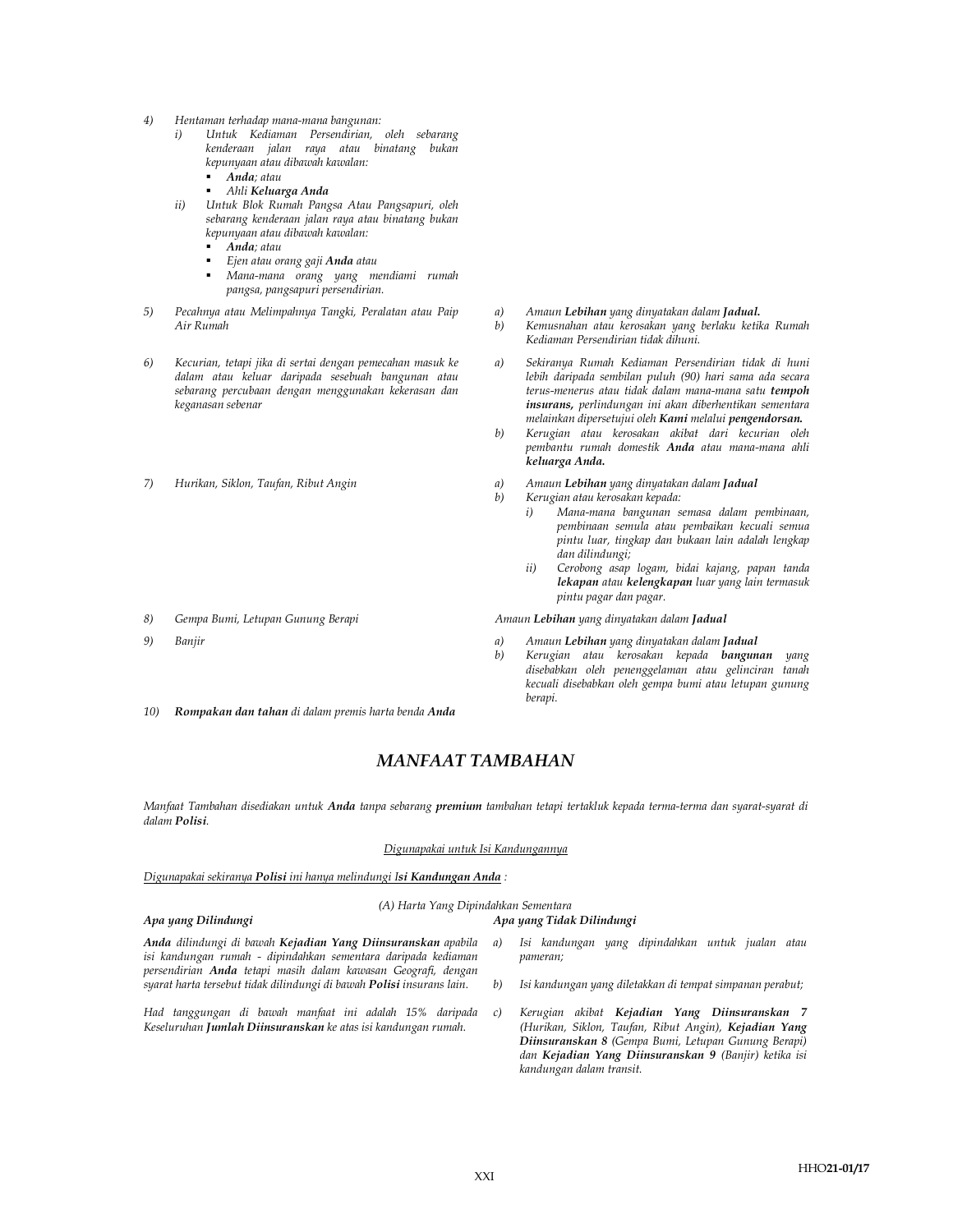B) Kerosakan kepada Cermin Kaca Apa yang Dilindungi Apa yang Tidak Dilindungi

a) Cermin Bimbit

Anda dilindungi untuk kepecahan kepada cermin ketika di dalam kediaman persendirian.

Had tanggungan Kami adalah RM500.00 sekeping setiap kemalangan.

#### Apa yang Dilindungi Apa yang Tidak Dilindungi

C) Pampasan Untuk Kematian

Anda dilindungi terhadap kecederaan maut (kematian) yang terjadi dalam Rumah Kediaman Persendirian akibat keganasan luaran dan nyata disebabkan oleh pencuri atau kebakaran, dengan syarat kematian berlaku dalam tempoh tiga (3) bulan kalendar selepas kecederaan sedemikian.

Sekiranya terdapat lebih dari satu (1) nama yang diinsuranskan, Kami akan bertanggungjawab hanya pada satu kadar bahagian setimpal pampasan. Untuk sebuah badan Korporat, Anda mestilah menamakan seorang atau lebih dan nama-nama ini hendaklah dikemukakan kepada Kami.

Had tanggungan yang dibenarkan untuk manfaat ini adalah jumlah yang dinyatakan di dalam Jadual atau satu setengah daripada Keseluruhan Jumlah Yang Diinsuranskan ke atas Kandungan, yang mana lebih rendah.

D) Harta Orang Gaji

Apa yang Dilindungi Apa yang Tidak Dilindungi

a) Wang tunai, matawang kertas, nota bank dan setem.

Anda dilindungi ke atas kerugian atau kerosakan yang disebabkan oleh Kejadian Yang Diinsuranskan terhadap pakaian dan barangan peribadi kepunyaan orang gaji domestik Anda, yang tinggal bersama Anda atau mana-mana Ahli Keluarga Anda dalam kawasan Geografi seperti yang dinyatakan di dalam Jadual, dengan syarat harta tersebut tidak dilindungi di bawah Polisi insurans lain.

#### Digunapakai untuk Bangunan dan/atau Isi Kandungannya

E) Insurans Sewa

Digunapakai sekiranya Polisi Anda menginsuranskan Bangunan dan/atau Isi Kandungan Anda.

#### Apa yang Dilindungi Apa yang Tidak Dilindungi

Selaku tuanpunya, Anda dilindungi untuk kerugian sewa sekiranya Rumah Kediaman Persendirian Anda seperti yang dinyatakan di dalam Jadual tidak boleh dihuni akibat daripada Kejadian Yang Diinsuranskan bagi tempoh yang diperlukan untuk pengembalian semula.

Selaku Penghuni, Kami akan membayar perbelanjaan tambahan yang munasabah yang perlu ditanggung olehnya semasa di sesebuah hotel, rumah tumpangan atau rumah penginapan akibat daripada sesuatu Kejadian Yang Diinsuranskan, bagi tempoh yang diperlukan untuk pengembalian semula.

Had liabiliti keseluruhan tidak melebihi sepuluh (10) peratus daripada Keseluruhan Jumlah Yang Diinsuranskan ke atas Bangunan dan/atau Isi Kandungannya.

Manfaat ini adalah tambahan kepada Keseluruhan Jumlah Yang Diinsuranskan seperti yang dinyatakan di dalam Jadual.

XXII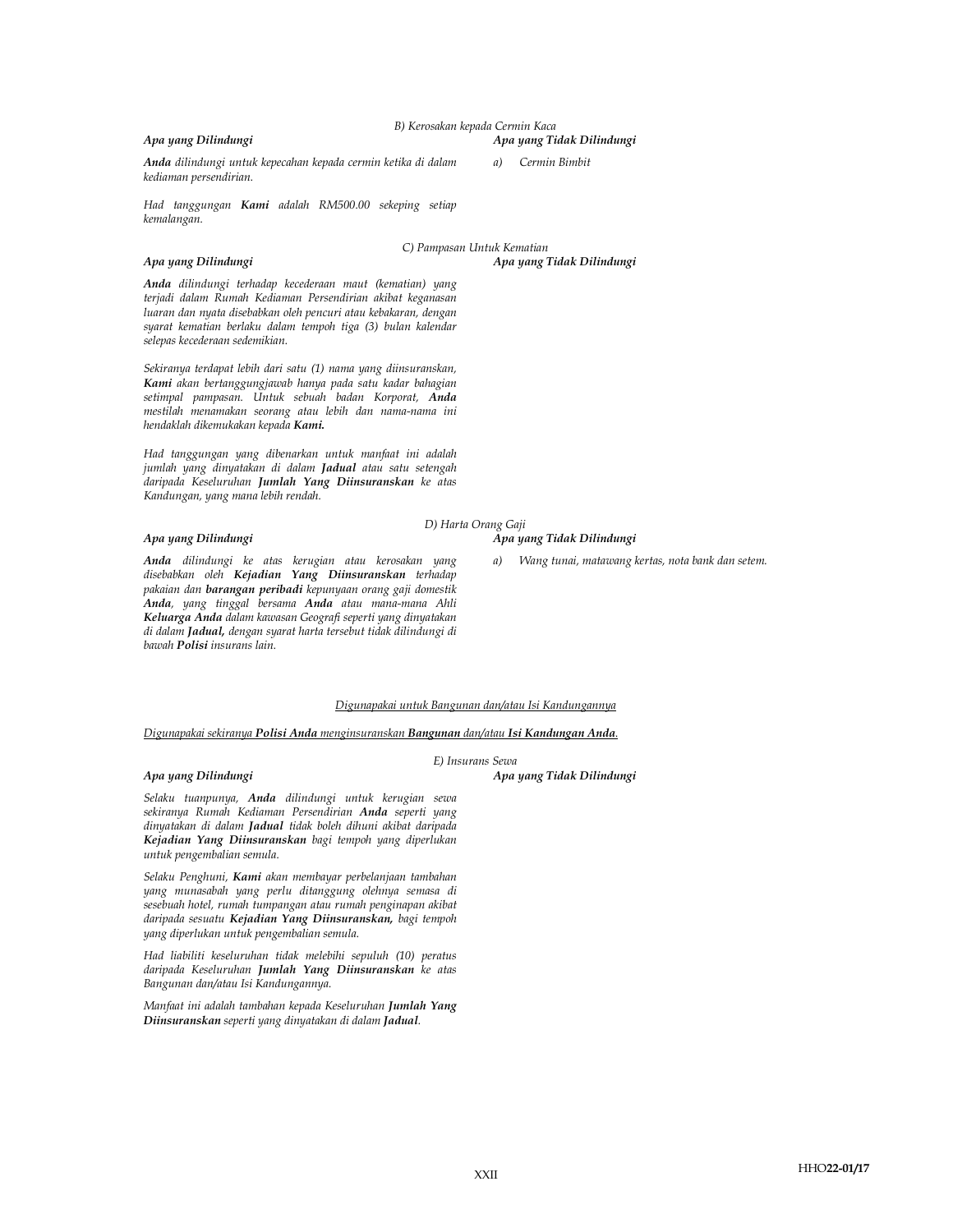### F) Liabiliti kepada Awam

### Apa yang Dilindungi Apa yang Tidak Dilindungi

Kami akan mengganti rugi Anda atau pasangan Anda terhadap liabiliti undang-undang dimana Anda mungkin dipertanggungjawabkan berhubung dengan kemalangan atau siri kemalangan yang terjadi dari satu kejadian, dalam tempoh insurans pada harta atau kecederaan anggota badan kepada mana-mana orang yang bukan merupakan Ahli keluarga, Penghuni rumah atau yang berkhidmat dengan Anda:

- a) Liabiliti selaku Tuanpunya bangunan yang disebabkan oleh kecacatan di dalam bangunan.
- b) Liabiliti selaku Penghuni yang disebabkan oleh kemalangan di dalam atau sekitar Rumah Kediaman Persendirian.

Had liabiliti Kami tidak dalam apa jua hal melebihi jumlah yang ditetapkan di dalam Jadual.

Kami akan membayar gantirugi kepada Anda dan Pasangan :

- Sebarang kos perundangan dan perbelanjaan yang boleh diperolehi semula daripada Anda atau pasangan oleh manamana pihak yang menuntut dengan syarat kos dan perbelanjaan tersebut ditanggung sebelum tarikh Kami sepatutnya telah membayar atau menawarkan untuk membayar samada amaun penuh tuntutan tersebut atau jumlah amaun yang boleh diperolehi semula yang berkaitan dengan mana-mana satu kejadian.
- ii) Kos perundangan dan perbelanjaan yang ditanggung oleh Anda atau Pasangan dengan persetujuan Kami.

Jika bangunan-bangunan adalah untuk Blok Rumah Pangsa atau Pangsapuri, gantirugi Kami kepada Anda adalah terhad kepada laibiliti sah bagi tuntutan yang di buat terhadap Anda selaku pemilik Bangunan, seperti yang dinyatakan di dalam Jadual, tetapi bukan sebagai penghuni yang mendiami mana-mana bahagian bangunan berhubung dengan apa-apa kemalangan yang berlaku semasa tempoh insurans.

Kami akan membayar gantirugi kepada wakil sah peribadi Anda sekiranya berlaku kematian kepada Anda berhubung dengan liabiliti yang ditanggung oleh Anda atau Pasangan Anda dengan syarat wakil sah peribadi Anda mematuhi dan memenuhi dan tertakluk kepada terma-terma, syarat-syarat serta had-had di dalam Polisi.

- a) Sebarang tuntutan yang dikeluarkan atau dimulakan terhadap Anda atau pasangan Anda, di mana-mana mahkamah Negara-negara diluar Malaysia.
- b) Semua kos perundangan dan perbelanjaan yang mana tidak ditanggung atau boleh diperolehi semula di Malaysia.
- c) Kami tidak akan bertanggungjawab ke atas kecederaan atau kerosakan yang timbul daripada atau sampingan kepada:
	- pemunyaan, pemilikan atau penggunaan oleh atau bagi pihak Anda atau pasangan Anda berkait akan sebarang lif, kenderaan atau kapal walau apapun jenisnya;
	- Menjalankan kerja pengubahan, penambahan, pembaikan atau - penghiasan kepada bangunan Anda;
	- Kerosakan kepada harta oleh kebakaran penenggelaman atau letupan (selain dari letupan yang diakibatkan oleh dandang domestik) yang dilekapkan kepada rumah pangsa dan pangsapuri individu dalam Bangunan yang diinsuranskan;
	- Apa-apa perjanjian kontrak;
	- Asbestos atau pendedahan atau potensi terdedah kepada asbestos, apa-apa kecederaan atau kerosakan sebenar atau yang dianggap berkaitan dengan asbestos melibatkan penggunaan, kehadiran, kewujudan, pengesanan, pengalihan, pembuangan atau penghindaran dari asbestos;
	- Mana-mana bahagian Bangunan yang diinsuranskan yang digunakan berkaitan dengan pekerjaan atau perniagaan Anda.

## PENGECUALIAN AM

Anda tidak akan dilindungi di bawah keadaan-keadaan berikut:

#### Pengecualian Am 1

Kami tidak akan melindungi kerugian atau kerosakan atau kontigensi lain yang disebabkan secara langsung atau tidak langsung oleh:

- a) Peperangan, serangan, tindakan musuh asing, permusuhan atau operasi ketenteraan (sama ada peperangan diisytiharkan atau tidak) atau perang saudara;
- b) Dahagi, rusuhan, kebangkitan tentera atau orang awam, insureksi, pemberontakan, revolusi, rampasan kuasa pihak tentera, pemerintahan tentera atau keadaan pengepungan atau mana-mana peristiwa atau sebab-sebab yang menentukan pengisyitiharan atau pengekalan pemerintahan tentera atau keadaan pengepungan;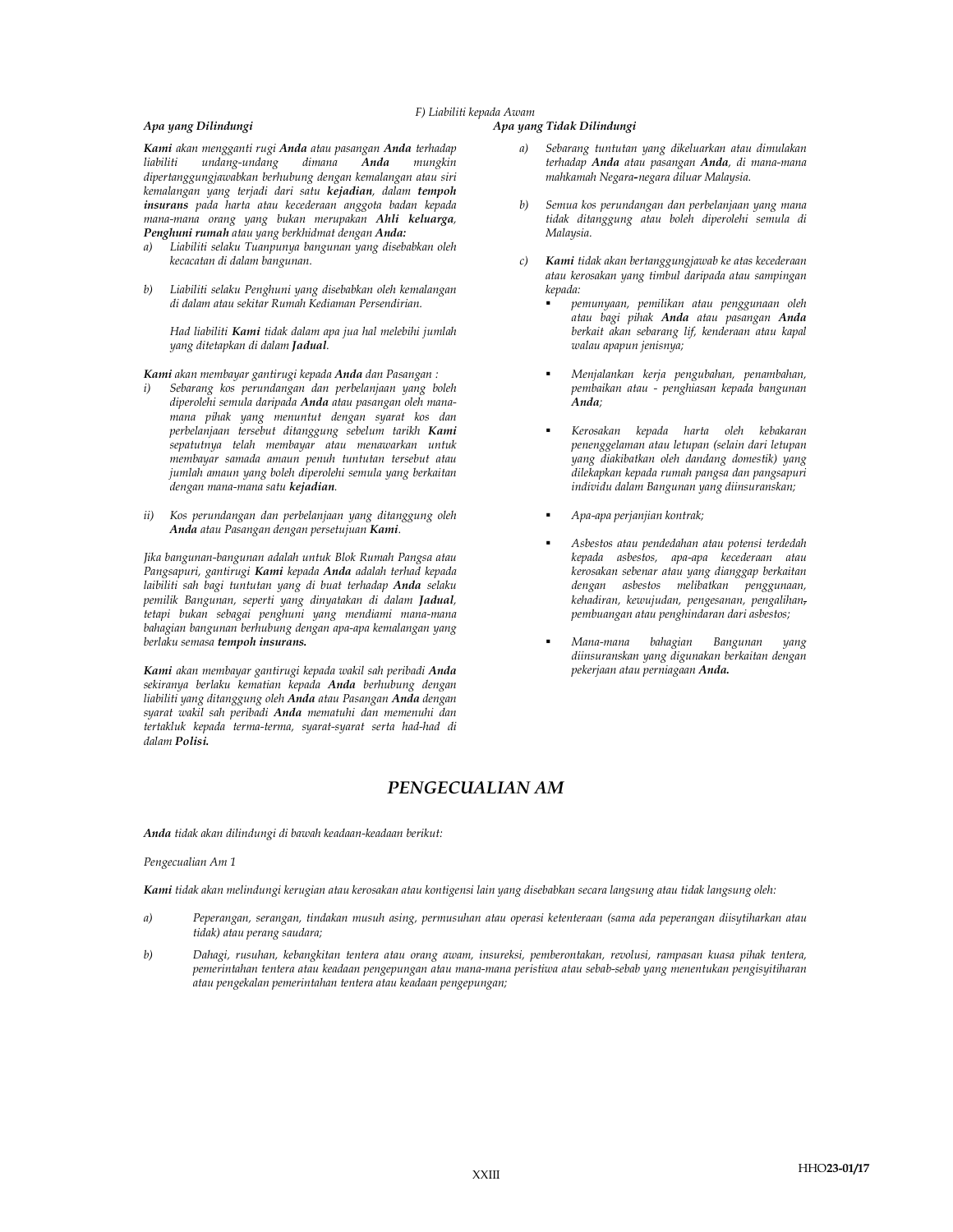#### c) Sebarang tindakan keganasan.

Untuk tujuan ini tindakan keganasan bermaksud tindakan, termasuk tetapi tidak terhad kepada penggunaan paksaan atau kekerasan dan/atau ugutan sedemikian, oleh mana-mana orang atau kumpulan orang sama ada bertindak sendirian atau bagi pihak atau berhubung dengan mana-mana organisasi atau kerajaan, yang dilakukan untuk tujuan politik, agama, ideologi atau seumpamanya termasuk niat untuk mempengaruhi mana-mana kerajaan dan/atau meletak orang awam atau sebahagian orang awam berada di dalam ketakutan.

Sebarang kerugian atau kerosakan atau kontigensi lain yang berlaku semasa wujudnya keadaan yang luar biasa (sama ada fizikal atau sebaliknya) yang disebabkan oleh atau menerusi atau akibat mana-mana satu kejadian tersebut sama ada secara langsung atau tidak langsung, mana-mana kejadian tersebut hendaklah dianggap sebagai kerugian, kerosakan atau suatu kontigensi yang tidak dilindungi oleh insurans ini, melainkan Anda boleh membuktikan kerugian,kerosakan atau kontigensi lain tersebut berlaku secara berasingan daripada kewujudan keadaan yang luar biasa tersebut.

Di dalam apa-apa tindakan, guaman atau prosiding lain, di mana, apabila Kami mengatakan bahawa dengan sebab peruntukan syarat ini, sebarang kerugian atau kerosakan tidak dilindungi oleh insurans ini, beban untuk membuktikan kerugian atau kerosakan tersebut dilindungi adalah bergantung kepada Anda.

Pengecualian Am 2

Kami tidak akan melindungi kerugian atau kerosakan:

- a) yang disebabkan oleh pemberhentian kerja, atau oleh sebab perampasan, penyitaan ketenteraan, rekuisisi atau kemusnahan atau kerosakan kepada harta dengan perintah kerajaan de jure atau de facto atau mana-mana Perbandaran Awam atau Pihak Berkuasa Tempatan Negara atau kawasan terletaknya harta tersebut;
- b) kepada harta melalui penapaian, kepanasan semula jadi atau kebakaran spontan atau oleh sebab ia melalui sebarang proses pemanasan atau pengeringan;
- c) yang timbul daripada atau akibat daripada atau yang disumbangkan oleh bahan senjata nuklear;
- d) yang timbul daripada atau akibat daripada atau yang disumbangkan oleh pancaran pengionan atau pencemaran radioaktif daripada apa-apa bahan api nuklear atau apa-apa bahan buangan nuklear atau dari pembakaran bahan api nuklear. Bagi tujuan Pengecualian ini, pembakaran hendaklah termasuk apa-apa proses pembelahan nuklear yang mampu diri.

#### Pengecualian Am 3

Kami tidak akan melindungi apa-apa jenis Kerugian Turutan atau kerosakan kecuali Insurans Sewa.

## BAGAIMANA KAMI MENYELESAIKAN TUNTUTAN ANDA (DIGUNAPAKAI UNTUK BANGUNAN DAN/ATAU ISI KANDUNGANNYA)

#### Kepentingan Boleh Insurans

Hanya Anda yang berhak membuat tuntutan daripada Kami kecuali jika berlaku kematian kepada Anda atau melalui kuatkuasa undangundang, penukaran kepentingan insurans ini kepada orang lain hanya boleh berkuatkuasa setelah Kami mengendors Polisi ini.

Tidak Ada Hak untuk Membuat Tuntutan Daripada Orang Lain

Ketika Polisi ini menginsuranskan harta milik Keluarga Anda atau orang gaji domestik, hanya Anda yang berhak membuat tuntutan bagi pihak mereka.

Terhad kepada Tiga (3) Tetamu Berbayar sahaja

Polisi ini adalah sah jika bilangan tetamu berbayar, orang tumpangan dan penginap rumah penginapan tidak melebihi tiga (3) orang.

Bagi maksud Manfaat Tambahan – F) Liabiliti Kepada Awam, tetamu berbayar, orang tumpangan dan penginap rumah penginapan sedemikian adalah dianggap sebagai Ahli Keluarga Anda.

#### Nilai Pasaran

Kami akan mengganti rugi Anda nilai yang diinsuranskan atau nilai pasaran bagi harta yang diinsuranskan yang mana lebih rendah, dan tertakluk kepada pemotongan sebarang lebihan.

Nilai pasaran bermaksud nilai ke atas harta yang diinsuranskan pada masa berlakunya kerugian atau kerosakan tolak pertimbangan wajar kerana haus dan lusuh dan/atau susutnilai.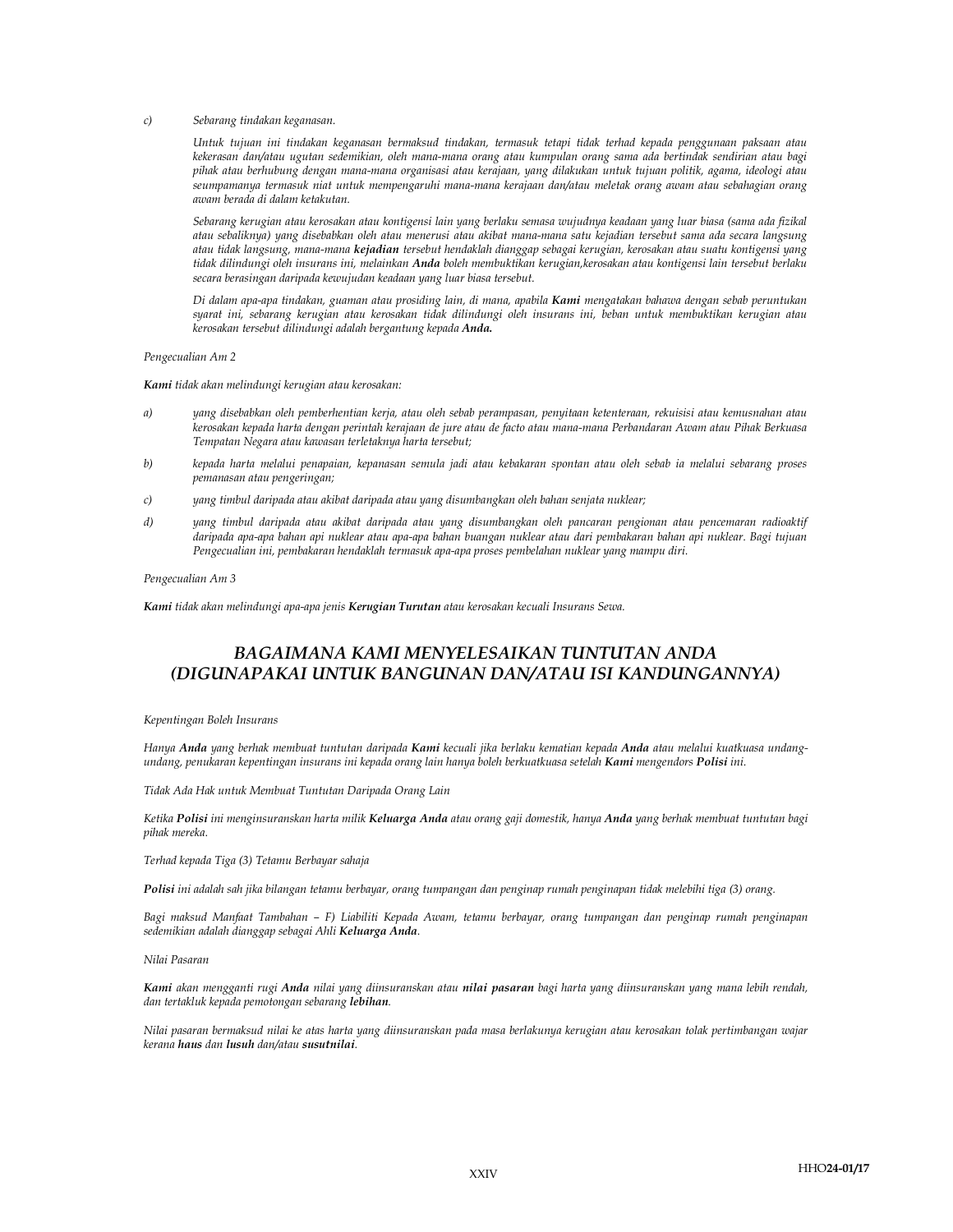Nilai pasaran akan ditentukan melalui penilaian oleh Kami daripada:

- pembuat, atau
- ejen tunggal yang sah atau ejen, atau
- broker yang sah, pengedar yang sah, atau
- kontraktor bangunan, atau
- penyelaras kerugian berdaftar di bawah Akta Perkhidmatan Kewangan 2013, atau
- Penilai Berdaftar di bawah Akta Penilai, Pentaksir dan Ejen Estet 1981 yang dilantik secara bersama di antara Anda dan Kami.

Penilaian yang diperolehi adalah bukti muktamad di dalam mana-mana prosiding guaman terhadap Kami.

#### Liabiliti Maksimum Kami

Jumlah keseluruhan liabiliti Kami kepada Anda berkenaan dengan kerugian atau kerosakan di dalam mana-mana satu tempoh insurans tidak akan melebihi jumlah yang dinyatakan terhadap setiap butiran atau secara agregat Keseluruhan Jumlah Yang Diinsuranskan yang dinyatakan secara khusus di dalam jadual atau jumlah lain yang disahkan di dalam Polisi.

#### Purata

Jika nilai pasaran harta yang diinsuranskan secara kolektif mempunyai nilai yang lebih besar daripada jumlah yang diinsuranskan seperti yang dinyatakan di dalam jadual, maka Anda hendaklah bertanggungjawab ke atas perbezaan tersebut dan hendaklah menanggung perkadaran setimpal bagi kerugian tersebut sewajarnya. Perkongsian kadar kerugian diguna pakai secara berasingan terhadap setiap butiran yang diinsuranskan.

#### Lebihan

Bagi kerugian atau kerosakan (kecuali akibat kebakaran) kepada Bangunan Rumah Kediaman Persendirian oleh mana-mana Kejadian Yang Diinsuranskan yang tertakluk kepada Lebihan, Lebihan diguna pakai secara berasingan kepada:

- a) setiap bangunan. Semua bangunan di dalam premis yang sama seperti yang dinyatakan di dalam jadual adalah dianggap sebagai satu bangunan.
- b) setiap insiden. Jika Kejadian Yang Diinsuranskan yang sama berlaku dalam masa tujuh (7) hari berturut-turut, ia adalah dianggap insiden yang sama

#### Insurans Lain

Jika terdapat sebarang Polisi lain yang memberi perlindungan yang sama atau sebahagian daripada kerugian, kerosakan atau laibiliti, Kami hanya akan membayar perkadaran setimpal daripada jumlah kerugian, kerosakan atau liabiliti.

### Subrogasi

Kami berhak untuk melaksanakan di atas nama Anda dan bagi pihak Anda:

- pengendalian penuh, kawalan dan penyelesaian apa-apa prosiding;
- mendapatkan kembali pampasan atau gantirugi dari mana-mana pihak ketiga berkenaan apa-apa yang dilindungi di bawah Polisi ini.

di atas perbelanjaan dan manfaat Kami sendiri.

#### Penipuan

Kami tidak akan membayar sekiranya tuntutan Anda dibuat dengan cara penipuan oleh Anda atau oleh sesiapa yang bertindak bagi pihak Anda.

#### Hak Akses dan Kawalan

Apabila berlaku apa-apa kerugian atau kerosakan Kami berhak untuk:

- memasuki mana-mana bangunan di mana kerugian dan kerosakan tersebut telah berlaku;
- mengambil dan mengekal milik harta yang diinsuranskan;
- menguruskan sisaan harta yang diinsuranskan yang telah rosak.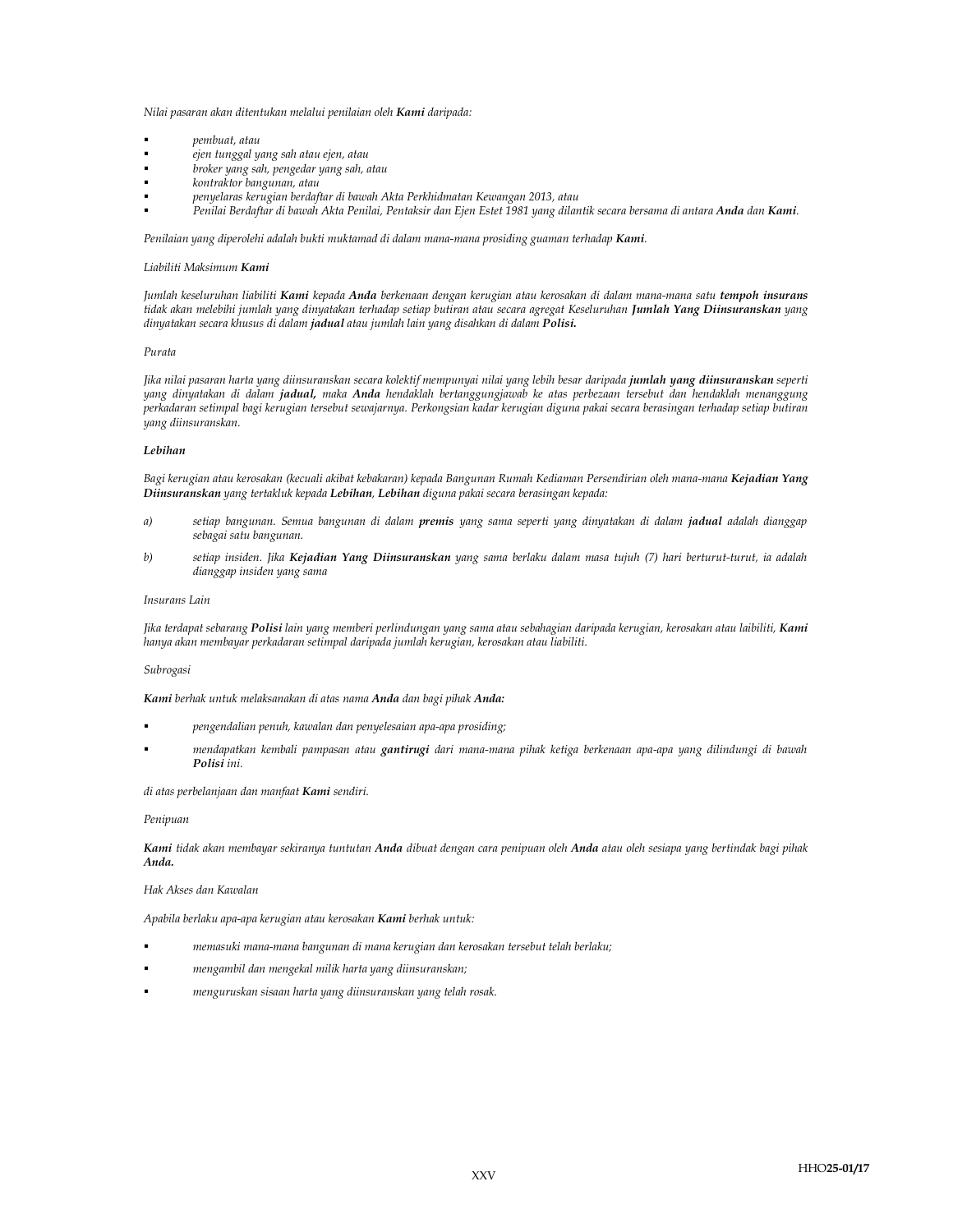Walau bagaimanapun Anda tidak boleh meninggalkan harta yang diinsuranskan yang telah rosak itu kepada Kami.

#### Timbangtara

Jika terdapat apa-apa pertelingkahan yang timbul mengenai amaun kerugian dan kerosakan di antara Anda dan Kami, pertelingkahan sedemikian hendaklah dirujuk kepada seorang Penimbang Tara yang dilantik secara bertulis oleh Anda dan Kami. Jika Anda dan Kami tidak mencapai persetujuan dengan seorang Penimbang Tara tunggal, dalam tempoh dua bulan apabila dikehendaki secara bertulis untuk berbuat demikian, maka pihak Anda dan Kami layak untuk melantik Penimbang Tara masing-masing dan hendaklah melantik seorang Wasit untuk mempengerusikan mesyuarat tersebut. Walau bagaimanapun, satu pihak adalah bebas untuk melantik seorang Penimbang Tara tunggal sekiranya pihak yang satu lagi gagal untuk melantik seorang Penimbang Tara dalam masa dua bulan setelah menerima notis secara bertulis untuk melantik seorang Penimbang Tara yang lain.

Kos timbangtara dan award hendaklah diputuskan oleh Penimbang Tara atau Wasit yang membuat award.

Anda dan Kami dengan jelas bersetuju bahawa award oleh Penimbang Tara atau Wasit hendaklah diperolehi terlebih dahulu sebelum Anda boleh memulakan prosiding guaman terhadap Kami.

## BAGAIMANA UNTUK MEMBUAT TUNTUTAN (DIGUNAPAKAI UNTUK BANGUNAN DAN/ATAU ISI KANDUNGANNYA)

### Notis dan Bukti Tuntutan

Anda hendaklah dengan segera memberitahu Kami secara bertulis mengenai apa-apa kerugian atau kerosakan dan:

- dalam tempoh 30 hari selepas kejadian dan di atas perbelanjaan Anda sendiri, menyerahkan kepada Kami tuntutan secara bertulis dengan mengemukakan butir-butir terperinci dan bukti-bukti munasabah sebagaimana yang Kami perlukan.
- bagi kerugian dan kerosakan yang disebabkan oleh kecurian atau percubaan mencuri, Anda mestilah membuat laporan polis dengan segera.

#### Pelan-pelan Bangunan

Sekiranya Kami memilih untuk memulihkan semula mana-mana bangunan, Anda hendaklah menyediakan kepada Kami, pelan-pelan, spesifikasi-spesifikasi dan kuantiti-kuantiti sebagaimana yang mungkin di kehendaki Kami.

#### Tuntutan Liabiliti

Anda hendaklah apabila menerima sebarang notis mengenai apa-apa kemalangan atau tuntutan dari pihak-pihak lain, memberikan notis secara bertulis dengan segera kepada Kami dan menyediakan butir-butir penuh secara bertulis kepada Kami secepat yang mungkin.

Anda hendaklah menghantar kepada Kami dengan segera apa-apa writ, saman atau lain-lain proses perundangan yang dikeluarkan atau dimulakan terhadap Anda serta menyediakan semua maklumat dan bantuan yang diperlukan bagi membolehkan Kami untuk menyelesaikan atau menghalang apa-apa tuntutan atau untuk memulakan prosiding.

Anda tidak boleh tanpa keizinan bertulis daripada Kami:

- mengakui atau menyangkal apa-apa tuntutan atau liabiliti;
- menawar atau berunding untuk membayar tuntutan.

## TANGGUNGJAWAB ANDA (DIGUNAPAKAI UNTUK BANGUNAN DAN/ATAU ISI KANDUNGANNYA)

#### Tanggungjawab Untuk Mengambil Langkah Berhati-hati

Anda hendaklah menggunakan segala usaha dan kecermatan yang munasabah bagi menyelenggara premis tersebut dalam keadaan sesuai untuk dibaik pulih. Sebagai tuanpunya Kediaman Persendirian, Anda hendaklah membaiki secepat mungkin apa-apa kecacatan yang ditemui dan pada masa yang sama, mengambil langkah berhati-hati untuk mencegah daripada berlakunya kecederaan, kerugian dan kerosakan.

Kami tidak akan bertanggungjawab ke atas apa-apa kecederaan, kerugian dan kerosakan yang disebabkan oleh kegagalan Anda untuk memulihkan kecacatan itu selepas menerima notis daripada Kami atau daripada mana-mana orang atau badan awam.

#### Bayaran Jumlah Yang Dinsuranskan

Selepas sesuatu kerugian, jumlah penuh yang diinsuranskan di bawah insurans ini hendaklah dikekalkan.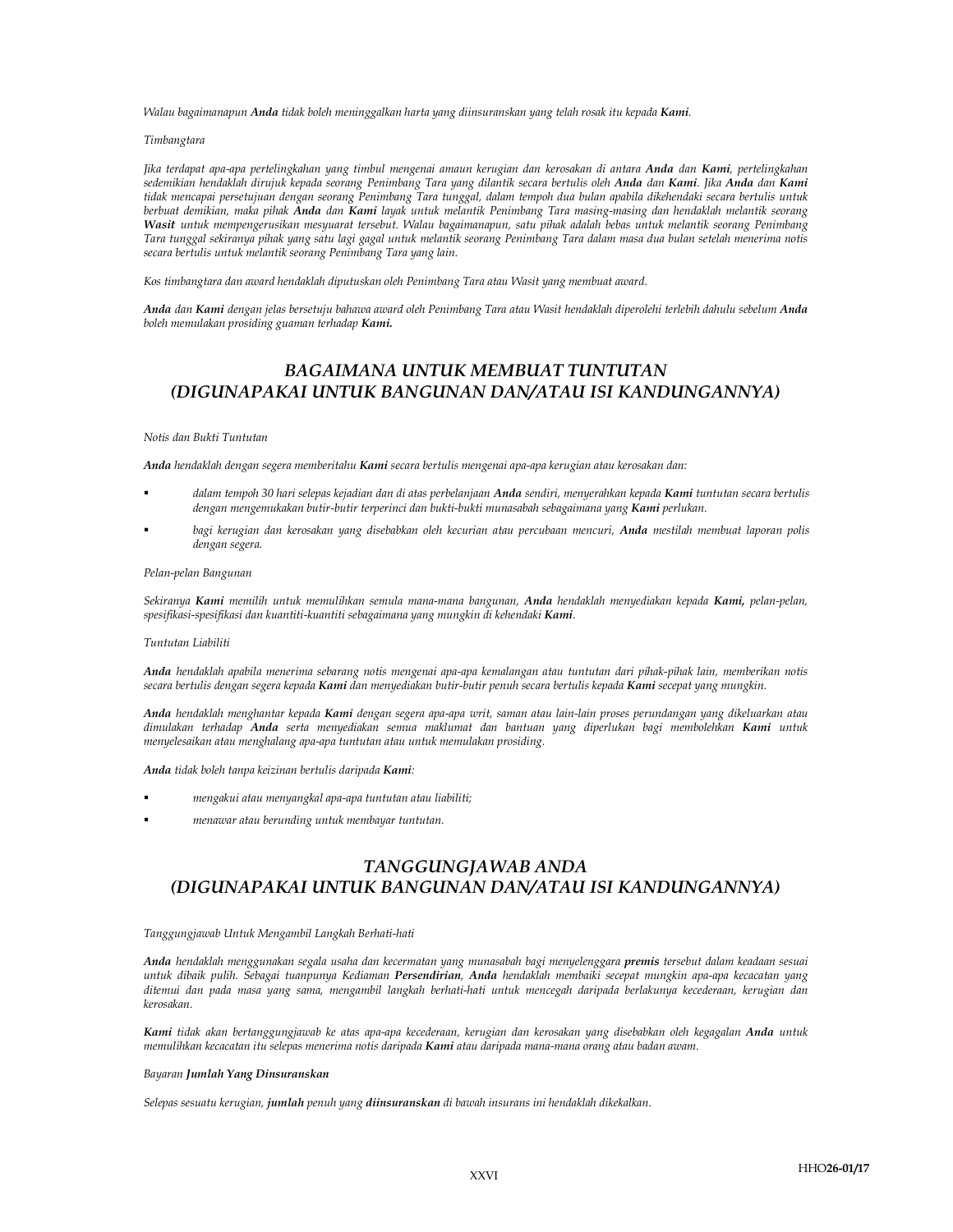Anda adalah dikehendaki untuk membayar premium tambahan secara pro rata berdasarkan jumlah kerugian yang dihitung dari tarikh kerugian tersebut sehingga tarikh tamat insurans.

#### Fasal Polisi Tanpa Nilai

Ini adalah suatu Polisi tanpa nilai. Anda mestilah membuktikan sehingga syarikat berpuashati akan nilai atau jumlah sebenar harta pada masa berlakunya kemusnahan tersebut.

## BAGAIMANA POLISI ANDA BOLEH DIBATALKAN (DIGUNAPAKAI UNTUK BANGUNAN DAN/ATAU ISI KANDUNGANNYA)

Anda boleh membatalkan Polisi ini pada bila-bila masa dengan memberi notis secara bertulis kepada Kami. Anda berhak untuk mendapat bayaran balik premium setelah Kami caj kepada Anda berdasarkan kadar jangka pendek yang lazim atau premium minimum yang harus dibayar di bawah Polisi ini, yang mana lebih tinggi.

Kami juga boleh membatalkan Polisi ini pada bila-bila masa dengan memberi Anda notis tujuh hari secara bertulis dan akan memulangkan premium secara pro rata untuk tempoh insurans yang belum tamat.

#### Lebihan

| 1.  | Kami tidak akan bertanggungajawab untuk:<br>Di bawah Kejadian Yang Diinsuranskan 5 bagi RM50.00 yang pertama.<br>(a)<br>Di bawah Kejadian Yang Diinsuranskan 7, 8 dan 9 bagi satu (1) peratus yang pertama daripada keseluruhan Jumlah<br>(b)<br>Yang Diinsuranskan ke atas Bangunan atau RM200.00, mengikut mana yang kurang. |
|-----|--------------------------------------------------------------------------------------------------------------------------------------------------------------------------------------------------------------------------------------------------------------------------------------------------------------------------------|
| -2. | Had amaun liabiliti <b>Kami</b> di bawah Manfaat Tambahan C) Pampasan Untuk Kematian: RM10,000 atau satu perdua daripada<br>Keseluruhan Jumlah Yang Diinsuranskan ke atas Isi Kandungan, mengikut mana yang kurang.                                                                                                            |
| -3. | Had amaun liabiliti <b>Kami</b> di bawah Manfaat Tambahan F) Liabiliti kepada Awam: RM50,000.00 ke atas mana-mana satu<br>kanglangan atau gini kanglangan yang mambantuk satu kaiadiga barbuhung tarbadan Dangungu dan Joi Kandungan maging                                                                                    |

- tau siri kemalangan yang membentuk satu **kejadian** berhubung terhadap Bangunan dan Isi Kandungan masing masing.
- 4. Kawasan geografi : Malaysia

## GLOSARI

Setengah-setengah perkataan dan ungkapan di dalam Polisi ini mempunyai makna yang spesifik seperti di bawah. Setiap perkataan yang muncul dicetak dalam huruf tebal.

"Kerugian Turutan" bermakna kerugian kewangan.

"Kontrak Insurans Pengguna" bermaksud insurans sepenuhnya yang tidak berkaitan dengan perdagangan, perniagaan atau profesion pihak yang diinsurans.

"Susutnilai" bermakna pengurangan dalam nilai barangan atau harta akibat haus dan lusuh.

"Pengendorsan" bermakna perubahan secara bertulis kepada terma-terma, syarat-syarat dan had-had Polisi yang ditunjukkan di dalam Jadual.

"Hakisan" bermakna yang dipakai atau dihanyutkan oleh air atau angin.

"Lebihan" bermakna jumlah yang Anda perlu bayar terhadap tuntutan sebelum Kami membayar. Jumlah ini akan dinyatakan di dalam Jadual atau pada apa-apa Manfaat Pilihan.

"Banjir" bermakna limpahan atau lencungan dari saluran biasa sama ada secara semulajadi atau buatan, pecahan atau melimpahnya saluran utama air awam dan sebarang aliran lain atau pengumpulan air yang berasal dari luar bangunan.

"Keluarga" dan "Penghuni Rumah" bermakna mana-mana orang yang selalunya menghuni dengan Anda.

"Lekapan atau Lengkapan" bermakna barangan yang kekal melekat pada bangunan Anda.

"Ganti Rugi" bermakna meletakkan Anda kembali ke kedudukan kewangan yang asal sebagaimana sebelum kerugian.

"Kejadian Yang Diinsuranskan" bermakna salah satu peril yang disenaraikan di dalam Polisi ini.

"Kontrak Insurans Komersial" bermaksud insurans bagi tujuan perdagangan, perniagaan atau profesion pihak yang diinsurans.

"Kejadian" bermakna waktu sebenar insiden itu berlaku.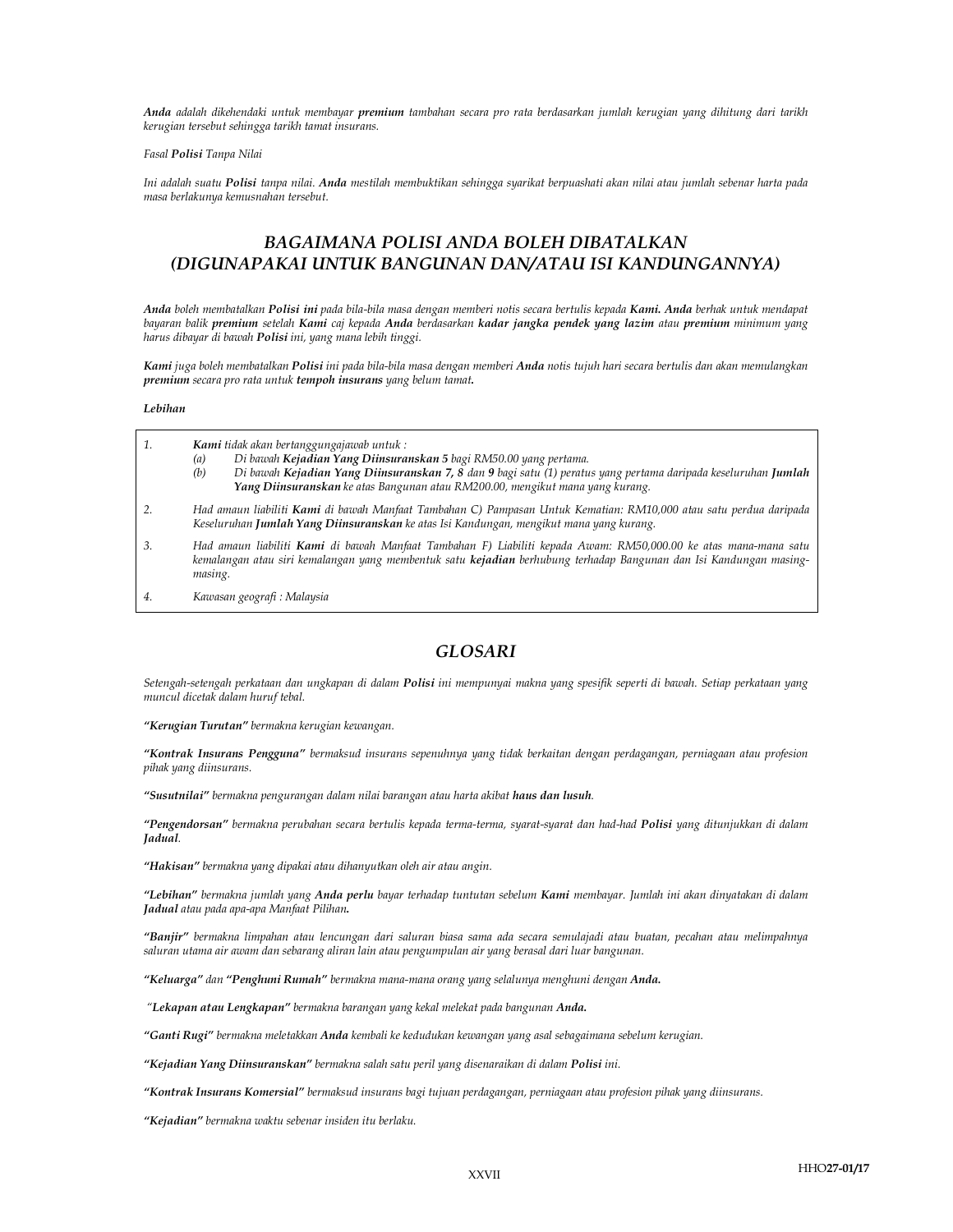"Terbuka" bermakna di mana-mana bahagian premis yang tidak tertutup sepenuhnya oleh dinding dan bumbung, juga bangunanbangunan luar di atas premis bangunan tersebut yang tidak dapat dicagar.

"Tempoh Insurans" bermakna tempoh di mana Anda diinsuranskan. Ia bermula pada masa Kami bersetuju untuk memberi perlindungan kepada Anda dan berakhir pada tengah malam hari insurans itu tamat. Tarikh tamat ada ditunjukkan di dalam Jadual.

"Barangan Peribadi" bermakna barangan milik peribadi yang selalu dipakai atau dibawa oleh seseorang untuk kegunaanya sendiri, sebagai contoh, pakaian, jam tangan dan dompet.

"Kepingan Kaca" bermakna kaca yang dipasang pada struktur bangunan.

"Polisi" bermakna kontrak insurans Anda yang mengandungi penyataan Polisi ini dan Jadual.

"Premium" bermakna sebarang jumlah yang Kami minta Anda bayar di bawah Polisi ini dan termasuk caj kerajaan.

"Rompakan dan tahan" bermakna harta benda diinsuranskan sama ada diambil atau diserahkan; kedua-dua keadaan disebabkan paksaan, ancaman atau ugutan keganasan fizikal yang dibuat terhadap Anda, atau mereka yang tinggal dengan Anda dalam rumah yang sama, atau orang lain yang dibenarkan berada di premis Anda.

"Jadual" bermakna jadual Polisi di mana kedua-dua butiran yang diinsuranskan dan jumlah yang diinsuranskan dinyatakan.

"Cagar" bermakna dikunci untuk menghalang kemasukan melainkan jika menggunakan kekerasan.

"Premis" bermakna tanah di alamat yang ditunjukkan di dalam Jadual di mana bangunan itu di bina, termasuk kawasan atau taman yang digunakan untuk tujuan domestik.

"Jumlah Yang Diinsuranskan" bermakna amaun Anda diinsuranskan sama ada bangunan Anda, Isi kandungan Anda (termasuk kandungan ditentukan) seperti yang ditunjukkan di dalam **Jadual.** Ini juga termasuk Manfaat Tambahan dan apa-apa Manfaat Pilihan oleh Anda.

"Kadar Jangka Pendek Lazim" bermakna seperti berikut:

| Tempoh tidak melebihi | <b>Kadar Peratusan Yang Dicaj</b> |
|-----------------------|-----------------------------------|
| 15 hari               | 10% dari kadar tahunan            |
| 1 bulan               | $20 \%$ - sama -                  |
| 2 bulan               | 30 % - sama -                     |
| 3 hulan               | 40 % - sama -                     |
| 4 hulan               | $50 \%$ - sama -                  |
| 5 bulan               | 60 % - sama -                     |
| 6 hulan               | 70 % - sama -                     |
| 7 bulan               | 75 % - sama -                     |
| 8 bulan               | 80 % - sama -                     |
| 9 hulan               | 85 % - sama -                     |
| 10 bulan              | 90 % - sama -                     |
| 11 bulan              | 95 % - sama -                     |
| 12 bulan              | 100 % - sama -                    |
|                       |                                   |

"Warranti" bermakna sekatan atau kewajipan yang dikenakan terhadap Anda di dalam Polisi. Pemungkaran waranti akan melayakkan Kami untuk menolak tuntutan Anda terhadap kerugian atau kerosakan atau liabiliti.

"Haus dan lusuh" bermakna kerosakan atau penurunan nilai melalui umur, penggunaan biasa atau penyelenggaraan yang kurang.

"Kami" bermakna syarikat insurans.

"Anda" bermakna orang yang dinamakan di dalam Jadual iaitu pihak diinsuranskan.

## MANFAAT PILIHAN

Dengan premium tambahan, Polisi Anda boleh diperluaskan untuk melindungi Bangunan dan/atau Isi Kandungan yang diinsuranskan. Manfaat Pilihan akan dinyatakan di dalam Jadual sekiranya Anda memilih untuk mengambilnya.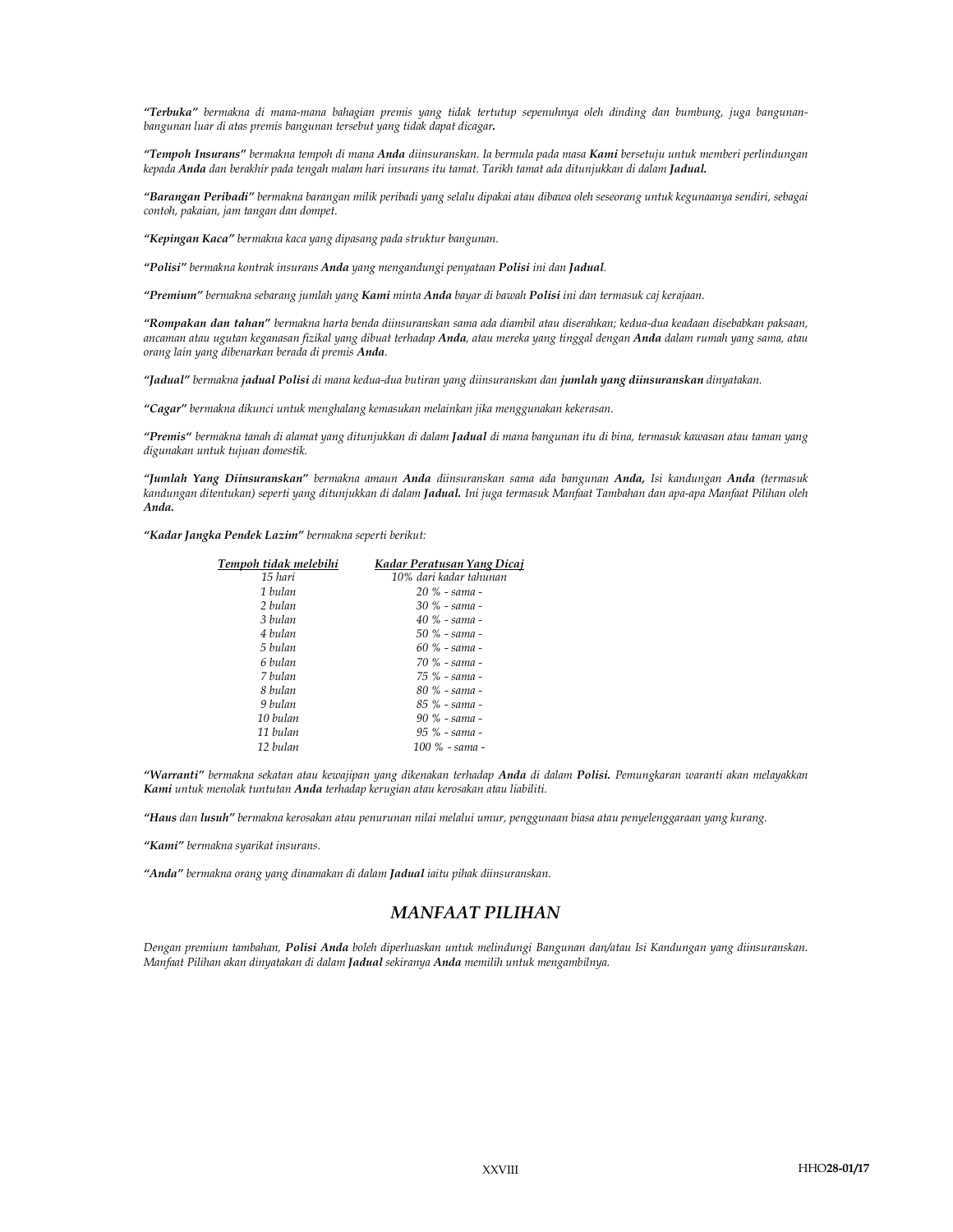Manfaat Pilihan No. 1 – Perluasan untuk melindungi Barangan Isirumah dan Perabut Tuan Tanah di dalam blok rumah pangsa/pangsapuri (N.B. Manfaat ini hanyalah untuk Tuan Tanah sahaja)

Sebagai pemilik bangunan, Kami akan menginsurans Anda dengan jumlah RM............. sebagai nilai penuh barangan isirumah dan perabut milik Anda. Jumlah ini akan digunapakai dengan kadar yang sama rata untuk setiap unit rumah pangsa/pangsapuri persendirian.

"Kejadian yang Diinsuranskan untuk kerugian atau kerosakan kepada barangan isi rumah dan perabut Tuan Tanah di bawah perluasan ini adalah seperti berikut:

- 1) Kebakaran, Kilat, Petir, Kebakaran Bawah Tanah.
- 2) Letupan.
- 3) Pesawat dan Peranti Udara yang lain atau sebarang benda yang gugur daripadanya.
- 4) Hentaman terhadap mana-mana bangunan oleh sebarang kenderaaan jalanraya atau binatang bukan kepunyaan atau di bawah kawalan:
	- Anda atau ejen atau orang gaji Anda.
	- Sesiapa yang tinggal di rumah pangsa/pangsapuri persendirian atau ejen atau orang gajinya.
- 5) Pecahnya atau Melimpahnya Tangki, Peralatan atau Paip Air Rumah.
- 6) Kecurian tetapi jika disertai dengan pemecahan masuk ke dalam atau keluar daripada sesebuah bangunan atau sebarang percubaan berkaitan dengan menggunakan kekerasan dan keganasan sebenar.
- 7) Hurikan, Siklon, Taufan, Ribut Angin
- 8) Gempabumi, Letusan Gunung Berapi
- 9) Banjir, termasuk limpahan air laut.

Untuk Manfaat Tambahan E) Insurans Sewa, amaun ini akan ditambah kepada Jumlah Yang Diinsuranskan ke atas Bangunan seperti yang dinyatakan di dalam Jadual.

Manfaat Tambahan F) Liabiliti kepada Awam kini merangkumi perlindungan untuk kemalangan yang disebabkan oleh kecacatan pada barangan isirumah dan perabut kepunyaan Tuan Tanah.

### Manfaat Pilihan No. 2 – Insurans Kepingan Kaca

Insurans ini diperluaskan untuk melindungi kerosakan tidak sengaja kepada Kepingan kaca yang terjadi sepanjang tempoh insurans untuk:

- 1. Mengganti Kepingan kaca yang pecah dengan kaca yang sama buatan atau kualiti atau mengikut pilihan Kami, Kami akan membayar kepada Anda kos penggantian tersebut tertakluk kepada jumlah maksimum RM1,000.00 bagi sekeping kaca.
- 2. Membayar kos untuk menutupi pecahan tersebut yang mana Kami bertanggungjawab ke atasnya.

#### Apa yang Dilindungi Apa yang Tidak Dilindungi

- Segala jenis barangan isirumah, perabut atau barangan persendirian yang dibawa ke dalam rumah pangsa persendirian oleh penyewa.
- b) Barangan emas atau perak.

- a) Amaun Lebihan yang dinyatakan dalam Jadual.
- b) Kemusnahan atau kerosakan yang berlaku ketika rumah pangsa/pangsapuri persendirian tidak dihuni.

### Apa yang Dilindungi Apa yang Tidak Dilindungi

- a) Pecahan atau kerosakan terhadap bingkai atau rangka bingkai dalam apa keterangan sekalipun;
- b) Kos bagi mengalih atau mengganti mana-mana lekapan atau lengkapan;
- c) Gelas pecah di rumah kaca, rumah hijau atau bangunan luar;<br>d) Pemecahan gelas yang pecah atau rosak ketika bermulanya Pemecahan gelas yang pecah atau rosak ketika bermulanya
- insurans ini;
- e) Mana-mana kerugian turutan.

Manfaat Pilihan No. 3 – Perluasan untuk melindungi kerugian atau kerosakan oleh hurikan, siklon, taufan atau ribut angin kepada cerobong asap logam, tirai, bidai kajang, papan tanda dan lekapan dan lengkapan luar yang lain termasuk pintu pagar dan pagar

Insurans ini diperluaskan untuk melindungi kerugian atau kerosakan kepada cerobong asap logam, tirai, bidai kajang, papan tanda dan l**ekapan** dan lengkapan luar yang lain termasuk<br>pintu pagar dan pagar" di bawah Kejadian yang pintu pagar dan pagar" Diinsuranskan 7(b).

Apa yang Dilindungi Apa yang Tidak Dilindungi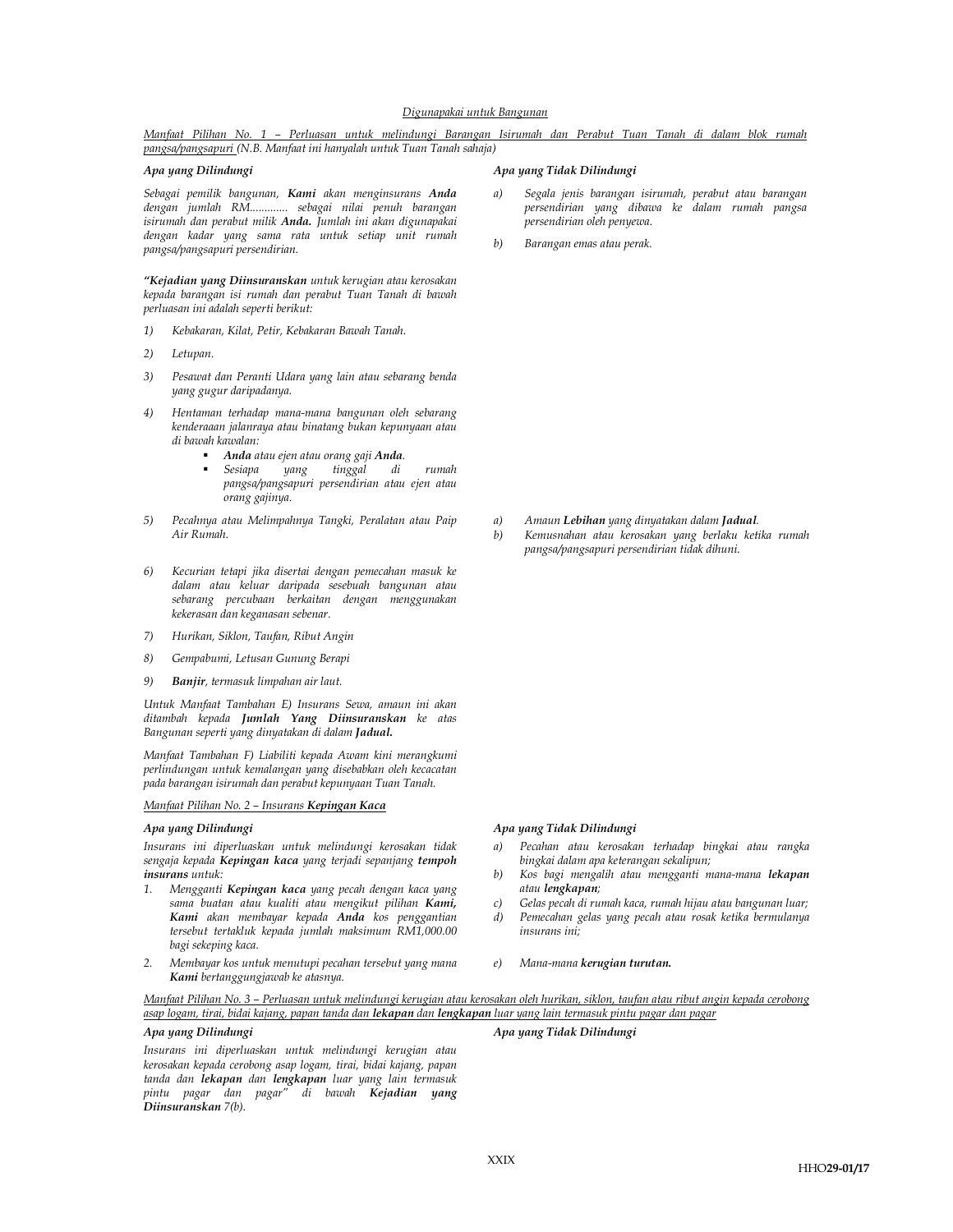Manfaat Pilihan No. 4 – Perluasan untuk melindungi terhadap pengubahan, pembaikan dan penambahan (tetapi bukan kenaikan nilai melebihi jumlah yang diinsuranskan)

Insurans ini diperluaskan untuk melindungi pengubahan, pembaikan dan penambahan (tetapi bukan kenaikan nilai melebihi jumlah yang diinsuranskan) kepada Bangunan bagi jumlah tidak melebihi 25% ke atas Jumlah Keseluruhan Yang Diinsuranskan ke atas Bangunan.

Manfaat Tambahan F) Liabiliti kepada Awam kini merangkumi perlindungan terhadap liabiliti yang timbul daripada atau secara sampingan oleh kerja-kerja pengubahan, penambahan, pembaikan atau penhiasan kepada bangunan.

### Digunapakai untuk Isi Kandungannya

Manfaat Pilihan No. 5A – Perluasan untuk melindungi perlindungan terhadap kecurian tetapi tidak termasuk kecurian oleh pembantu rumah domestik atau mana-mana Ahli Keluarga atau Penghuni Rumah Anda

Kejadian yang Diinsuranskan No. 6 kini dibaca seperti berikut:

Kecurian atau apa-apa percubaan untuk mencuri.

Untuk isi kandungan yang dialihkan sementara, kecurian hanya dilindungi:

- i) di mana-mana bank, peti simpanan keselamatan atau kediaman persendirian yang dihuni;
- ii) di dalam mana-mana bangunan di mana Anda atau manamana Ahli Keluarga Anda menghuni;
- iii) di dalam proses pengalihan dari atau ke mana-mana bank atau peti simpanan semasa di dalam tanggungan Anda, salah seorang Ahli Keluarga Anda atau seseorang yang telah diberi kuasa.

Untuk harta yang dialihkan sementara ke tempat lain selain (i), (ii) dan (iii) di atas, isi kandungan hanya akan diinsuranskan terhadap kecurian atau apa-apa percubaan untuk mencuri sekiranya kecurian tersebut disertai dengan pemecahan masuk ke dalam atau keluar secara kasar dan ganas daripada sesebuah bangunan.

#### Apa yang Dilindungi Apa yang Tidak Dilindungi

- 1. (a) Jika bangunan atau mana-mana bahagiannya dipinjamkan, disewa atau disewa semula.
	- (b) Kecurian dari mana-mana bangunan luaran yang bukan secara langsung bersambung dengan rumah kediaman persendirian atau rumah pangsa/ pangsapuri/kondominium persendirian.
	- (c) Kecurian harta pembantu rumah selain daripada rumah kediaman persendirian Anda atau rumah pangsa/pangsapuri/ kondominium persendirian.

KECUALI disertai dengan pemecahan masuk ke dalam atau keluar secara kasar dan ganas daripada sesebuah bangunan.

- 2. Kecurian dari tempat terbuka.
- 3. 1% yang pertama daripada Jumlah Yang Diinsuranskan atau RM250.00, yang mana lebih rendah.
- 4. Kecurian oleh pembantu rumah domestik Anda atau manamana Ahli Keluarga atau Penghuni Rumah Anda.
- 5. Sekiranya Rumah Kediaman Persendirian ditinggalkan tanpa penghuni selama lebih daripada sembilan puluh (90) hari secara terus menerus dalam mana-mana satu tempoh insurans, perlindungan ini akan diberhentikan sementara kecuali telah dipersetujui oleh Kami melalui pengendorsan.

Manfaat Pilihan No. 5B – Perluasan untuk melindungi kecurian termasuk oleh pembantu rumah domestik

Kejadian yang Diinsuranskan No. 6 kini dibaca seperti berikut:

Kecurian atau apa-apa percubaan untuk mencuri termasuk kecurian oleh pembantu rumah domestik pihak diinsuranskan.

Untuk isi kandungan yang dialihkan sementara, kecurian hanya dilindungi:-

- (i) di mana-mana bank, peti simpanan keselamatan atau kediaman persendirian yang dihuni;
- (ii) di dalam mana-mana bangunan di mana Anda atau manamana Ahli Keluarga Anda menghuni;
- (iii) di dalam proses pengalihan dari atau ke mana-mana bank atau peti simpanan semasa di dalam tanggungan Anda,

### Apa yang Dilindungi Apa yang Tidak Dilindungi

- (a) Jika bangunan atau mana-mana bahagiannya dipinjamkan, disewa atau disewa semula.
	- (b) Kecurian dari mana-mana bangunan luaran yang bukan secara langsung bersambung dengan rumah kediaman persendirian atau rumah pangsa/ pangsapuri/kondominium persendirian.
	- (c) Kecurian harta pembantu rumah selain daripada rumah kediaman persendirian Anda atau rumah pangsa/pangsapuri/ kondominium persendirian.

KECUALI disertai dengan pemecahan masuk atau keluar secara kasar dan ganas daripada bangunan.

2. Kecurian dari tempat terbuka.

1.

#### Apa yang Dilindungi Apa yang Tidak Dilindungi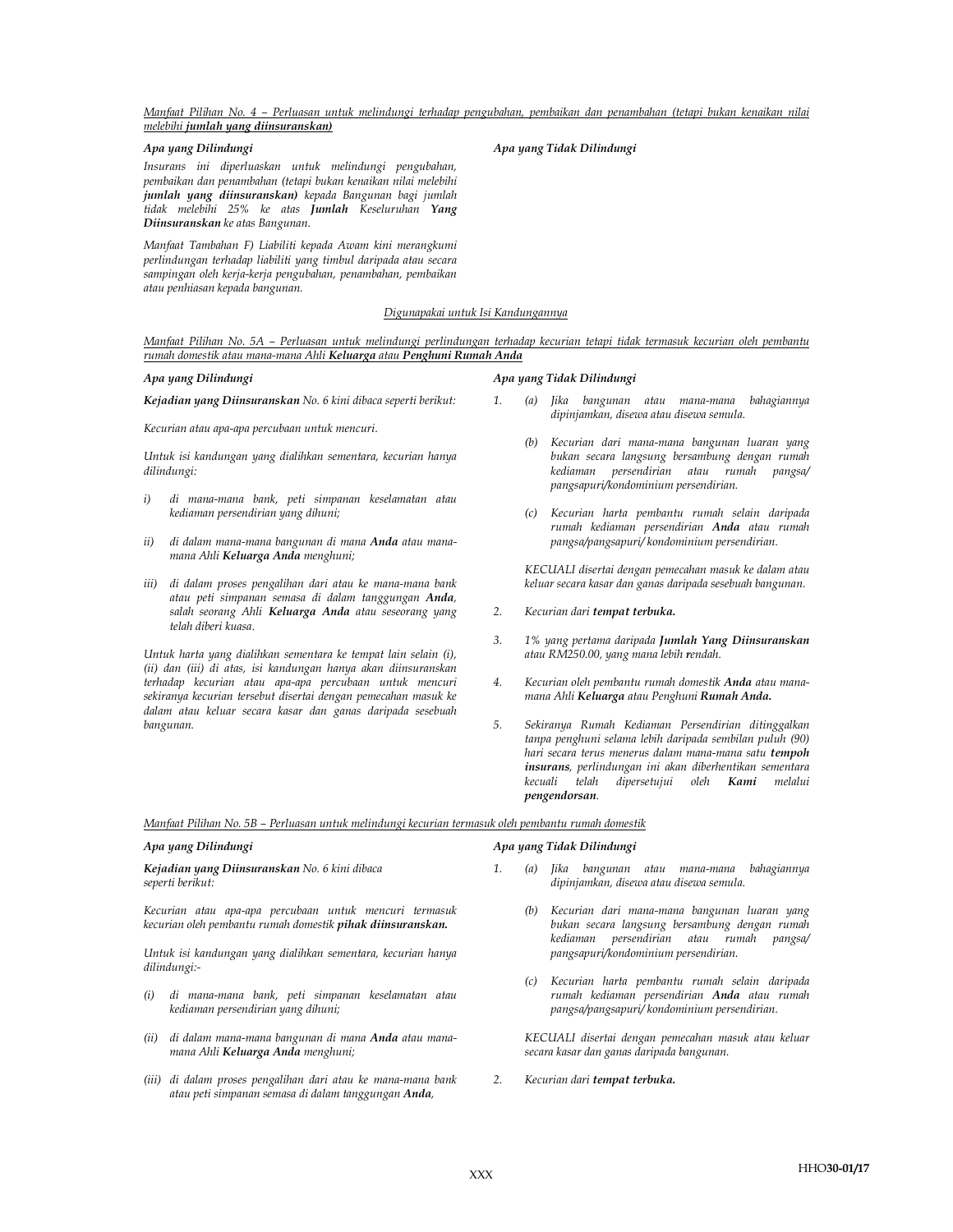salah seorang Ahli Keluarga Anda atau seseorang yang telah diberi kuasa.

Untuk harta yang dialihkan sementara ke tempat lain selain (i), (ii) dan (iii) di atas, isi kandungan hanya akan diinsuranskan terhadap kecurian atau apa-apa percubaan untuk mencuri sekiranya kecurian tersebut disertai dengan pemecahan masuk ke dalam atau keluar secara kasar dan ganas daripada sesebuah bangunan.

- 3. 1% yang pertama daripada Jumlah Yang Diinsuranskan atau RM250.00, yang mana lebih rendah.
- 4. Sekiranya Rumah Kediaman Persendirian ditinggalkan tanpa penghuni selama lebih daripada sembilan puluh (90) hari secara terus menerus dalam mana-mana satu tempoh insurans, perlindungan ini akan diberhentikan sementara kecuali telah dipersetujui oleh Kami melalui pengendorsan.

#### Manfaat Pilihan No. 6 - Kenaikan had gantirugi tambahan di bawah Manfaat Tambahan E – Insurans Sewa

Apa yang Dilindungi Apa yang Tidak Dilindungi

Had liabiliti di bawah Manfaat Tambahan E – Insurans Sewa dinaikkan kepada......... ( ) peratusdaripada Jumlah Yang Diinsuranskan ke atas Bangunan dan/atau Isi Kandungannya.

Manfaat Pilihan No. 7 – Kenaikan had gantirugi di bawah Manfaat Tambahan F - Liabiliti kepada Awam

### Apa yang Dilindungi Apa yang Tidak Dilindungi

Had liabiliti di bawah Manfaat Tambahan F - Liabiliti kepada Awam dinaikkan kepada RM.................. untuk mana-mana satu kemalangan atau siri kemalangan yang merupakan satu kejadian.

### Manfaat Pilihan No. 8 – Perluasan perlindungan terhadap Rusuhan, Mogok dan Niat Jahat

Insurans ini diperluaskan untuk melindungi Rusuhan, Mogok, Niat Jahat.

Kerugian atau kerosakan ke atas harta yang diinsuranskan yang disebabkan secara langsung oleh:

- (1) Perbuatan mana-mana orang yang mengambil bahagian bersama-sama yang lain dalam mana-mana kekacauan ketenteraman awam (sama ada berkaitan atau tidak dengan mogok atau sekat-masuk) yang bukan kejadian yang disebut di dalam butiran (a), (b) dan (c) dibawah bahagian "Apa yang Tidak Dilindungi" dari peluasan ini.
- (2) Perbuatan oleh mana-mana pihak berkuasa yang sah dalam menghalang atau cuba menghalang mana-mana kekacauan sedemikian atau dalam mengurangkan akibat daripada kekacauan tersebut.
- (3) Perbuatan sengaja oleh mana-mana pemogok atau pekerja yang disekat-masuk dalam meneruskan pemogokan atau menentang penyekatan masuk.
- (4) Perbuatan oleh mana-mana pihak berkuasa yang sah dalam menghalang atau cuba menghalang apa-apa tindakan sedemikian atau mengurangkan akibat daripada tindakan tersebut.
- (5) Perbuatan niat jahat oleh mana-mana orang (sama ada perbuatan tersebut dilakukan semasa berlakunya kekacauan ketenteraman awam atau pun tidak) samada perbuatan sedemikian tidak bermaksud atau mempunyai kaitan dengan kejadian yang disebutkan di dalam butiran (a), (b) dan (c) dibawah bahagian "Apa yang Tidak Dilindungi" dari peluasan ini.

#### Purata

Sekiranya harta yang diinsuranskan, pada ketika berlakunya kebakaran atau semasa bemulanya apa-apa kemusnahan atau kerosakan ke atas harta tersebut oleh mana-mana peril lain yang diinsuranskan di bawah perluasan ini secara kolektifnya mempunyai nilai yang lebih besar daripada jumlah yang diinsuranskan ke atasnya, maka, Anda hendaklah bertanggungjawab ke atas perbezaan tersebut dan hendaklah

## Apa yang Dilindungi Apa yang Tidak Dilindungi

Kerugian atau kerosakan yang disebabkan oleh atau menerusi atau akibat daripada, secara langsung atau tidak langsung, dari manamana kejadian berikut, iaitu:

- a) Peperangan, serangan, tindakan musuh asing, permusuhan atau operasi ketenteraan (sama ada peperangan diisytiharkan atau tidak), perang saudara.
- b) Dahagi, kekacauan awam yang boleh dianggap menghampiri tahap kebangkitan awam, kebangkitan ketenteraan, insureksi, pemberontakan, revolusi, ketenteraan atau rampasan kuasa.
- c) Sebarang tindakan keganasan.

Untuk tujuan ini tindakan keganasan bermaksud tindakan, tetapi tidak terhad kepada penggunaan paksaan atau kekerasan dan/atau ugutan sedemikian, oleh mana-mana orang atau kumpulan orang sama ada bertindak sendirian atau bagi pihak atau berhubung dengan mana-mana organisasi atau kerajaan, yang dilakukan untuk tujuan politik, agama, ideologi atau seumpamanya termasuk niat

 untuk mempengaruhi mana-mana kerajaan dan/atau menyebabkan orang awam atau sebahagian orang awam yang berada di dalam ketakutan.

Dalam mana-mana tindakan, guaman atau prosiding lain, apabila Kami mendakwa bahawa oleh sebab peruntukan dalam Syarat ini, apa-apa kerugian atau kerosakan adalah tidak dilindungi oleh insurans ini, beban membuktikan bahawa kerugian atau kerosakan tersebut dilindungi, adalah bergantung kepada Anda.

- Berkaitan dengan perbuatan niat jahat, Kami tidak akan bertanggungjawab ke atas sebarang kerugian atau kerosakan oleh kebakaran atau letupan mahupun kerugian atau kerosakan akibat daripada pecah masuk, pecah rumah kecurian atau larceni atau ancaman daripada mana-mana orang yang mengambil bahagian
- e) Kerugian pendapatan, kerugian akibat kelewatan, kerugian pasaran atau lain-lain kerugian turutan atau kerosakan secara turutan atau dalam apa jua jenis/perihal sekalipun.
- f) Kerugian atau kerosakan yang berpunca daripada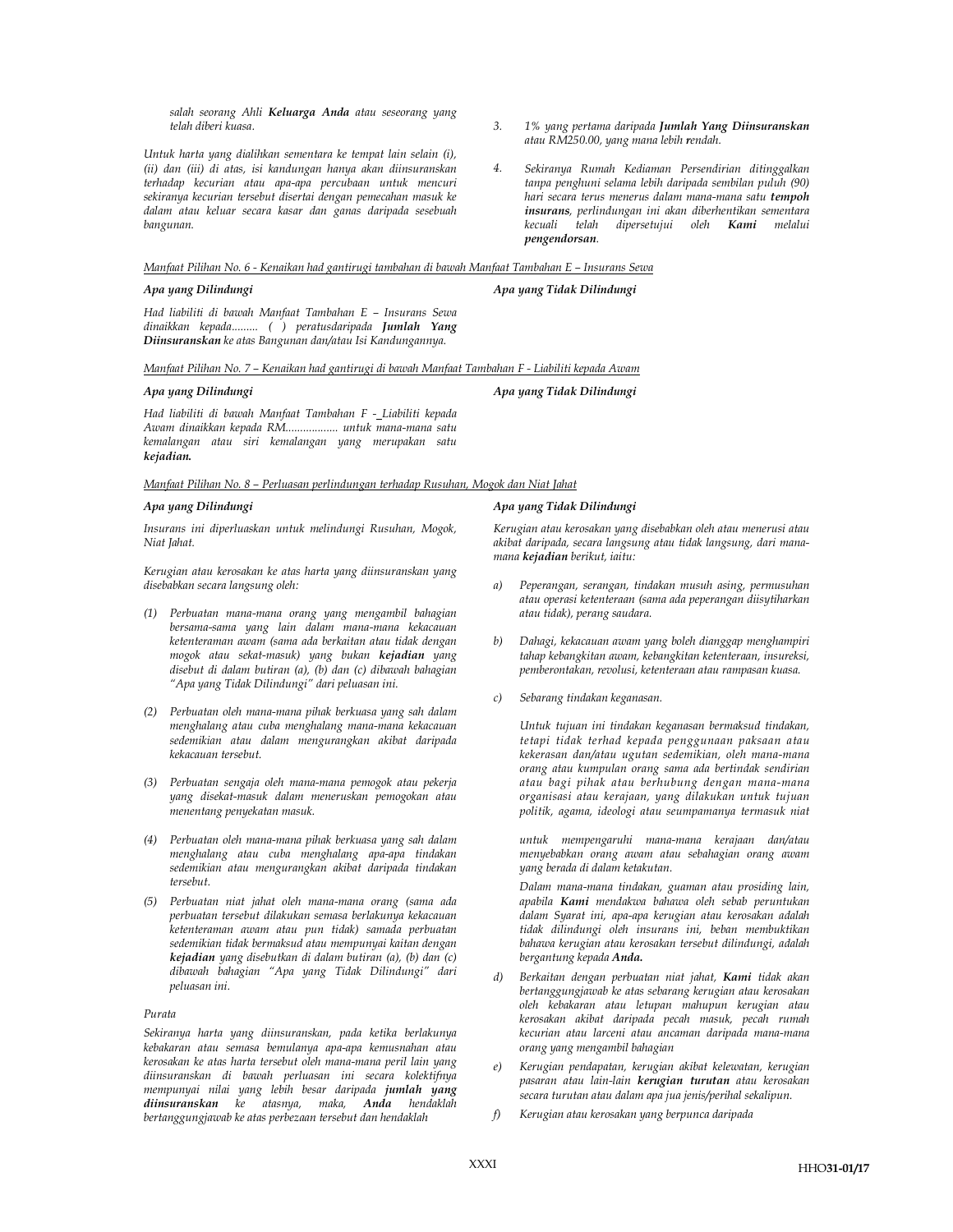menanggung bahagian yang setimpal daripada jumlah kerugian. Keadaan ini akan diguna pakai secara berasingan untuk setiap butiran yang diinsuranskan.

Tertakluk kepada syarat-syarat dan terma-terma dalam Polisi.

pemberhentian kerja secara keseluruhan atau sebahagian atau memperlambatkan atau gangguan atau pemberhentian mana-mana proses atau operasi.

- j) Kerugian atau kerosakan yang disebabkan oleh kehilangan sementara atau kekal yang berpunca daripada penyitaan, perampasan atau pengambilan oleh mana-mana pihak berkuasa yang sah.
- k) Kerugian atau kerosakan yang disebabkan oleh kehilangan sementara atau kekal mana-mana bangunan yang berpunca daripada pendudukan secara tidak sah oleh mana-mana orang ke atas bangunan tersebut.

Untuk g) atau h) di atas, liabiliti Kami terhadap Anda tidak akan dilepaskan terhadap kerosakan fizikal ke atas harta yang diinsuranskan yang berlaku sebelum kehilangan atau dalam tempoh kehilangan sementara.

#### Manfaat Pilihan No. 9 – Perluasan untuk melindungi Penenggelaman dan Gelinciran Tanah

Insurans ini diperluaskan untuk melindungi kerugian atau kerosakan terhadap harta yang diinsuranskan yang disebabkan oleh:

- i) penenggelaman dan/atau lonjakan tapak tanah bangunan yang didirikan atau tanah kepunyaannya; atau
- ii) gelinciran tanah.

Tertakluk kepada syarat-syarat dan terma-terma dalam Polisi.

#### Apa yang Dilindungi Apa yang Tidak Dilindungi

Kami tidak akan membayar kerugian atau kerosakan:

- a) ke atas kolam renang, teres, patio, laluan kenderaan, laluan pejalan kaki, dinding, pintu pagar dan pagar kecuali bangunan, bahagian lain yang terpisah daripadanya atau garaj yang dirosakkan oleh sebab yang sama dalam waktu yang sama;
- b) ke atas atau yang berpunca dari pergerakan bidur lantai yang kukuh kecuali asas binaan di bawah dinding luaran Bangunan yang rosak oleh sebab yang sama dan dalam waktu yang sama;
- c) akibat secara langsung atau tidak langsung oleh:
	- Hakisan pantai atau sungai;
	- Perobohan, pengubahsuaian struktur atau pembaikan struktur;
	- Kecacatan pada rekabentuk atau pembinaan asas yang tidak sepadan.
- d) Manfaat Pilihan ini adalah tertakluk kepada lebihan berikut dan ia digunapakai untuk setiap kerugian:
	- 5% dari jumlah keseluruhan diinsuranskan atau RM25,000.00 mengikut yang lebih rendah, seperti yang ditetapkan setelah mengambil kira syarat-syarat purata.

#### Nota: Insurans ini boleh diperluaskan untuk melindungi butiran (a) dalam Manfaat Pilihan ini dengan bayaran premium tambahan berdasarkan jumlah yang diinsuranskan yang berasingan.

#### Sanksi Had dan Fasal Pengecualian

Tiada syarikat insurans boleh dianggap memberi perlindungan dan tiada syarikat insurans bertanggungjawab membayar sebarang tuntutan atau memberi sebarang manfaat dibawah polisi ini sekiranya peruntukan perlindungan, pembayaran tuntutan atau peruntukan manfaat tersebut akan mendedahkan syarikat insurans kepada mana-mana sekatan, larangan atau batasan di bawah resolusi Pertubuhan Bangsa-Bangsa Bersatu (UN) atau dagangan atau sekatan ekonomi, undang-undang atau peraturan-peraturan Kesatuan Eropah atau United Kingdom atau Amerika Syarikat.

#### Fasal Cukai Barangan dan Perkhidmatan

Jumlah premium yang perlu dibayar oleh Anda bagi Polisi ini termasuk jumlah GST yang dikenakan pada premium.

Apabila Kami membayar tuntutan, status GST Anda akan menentukan jumlah pembayaran oleh Kami.

Apabila Anda:

- (a) orang tidak berdaftar dibawah GST, Kami akan membayar sepenuhnya (termasuk kadar GST semasa) sehingga kepada jumlah diinsuranskan / had liabiliti atau had lain perlindungan insurans.
- (b) orang berdaftar dibawah GST, Kami akan membayar (tidak termasuk kadar GST semasa) sehingga jumlah diinsuranskan / had liabiliti atau had lain perlindungan insurans. Anda hendaklah menuntut secara langsung Kredit Cukai Input yang layak daripada Jabatan Kastam Diraja Malaysia.

Anda hendaklah memaklumkan kepada Kami kelayakan Kredit Cukai Input Anda yang betul atas Premium Anda dan kelayakan Kredit Cukai Input yang betul pada setiap item harta benda yang diinsurans.